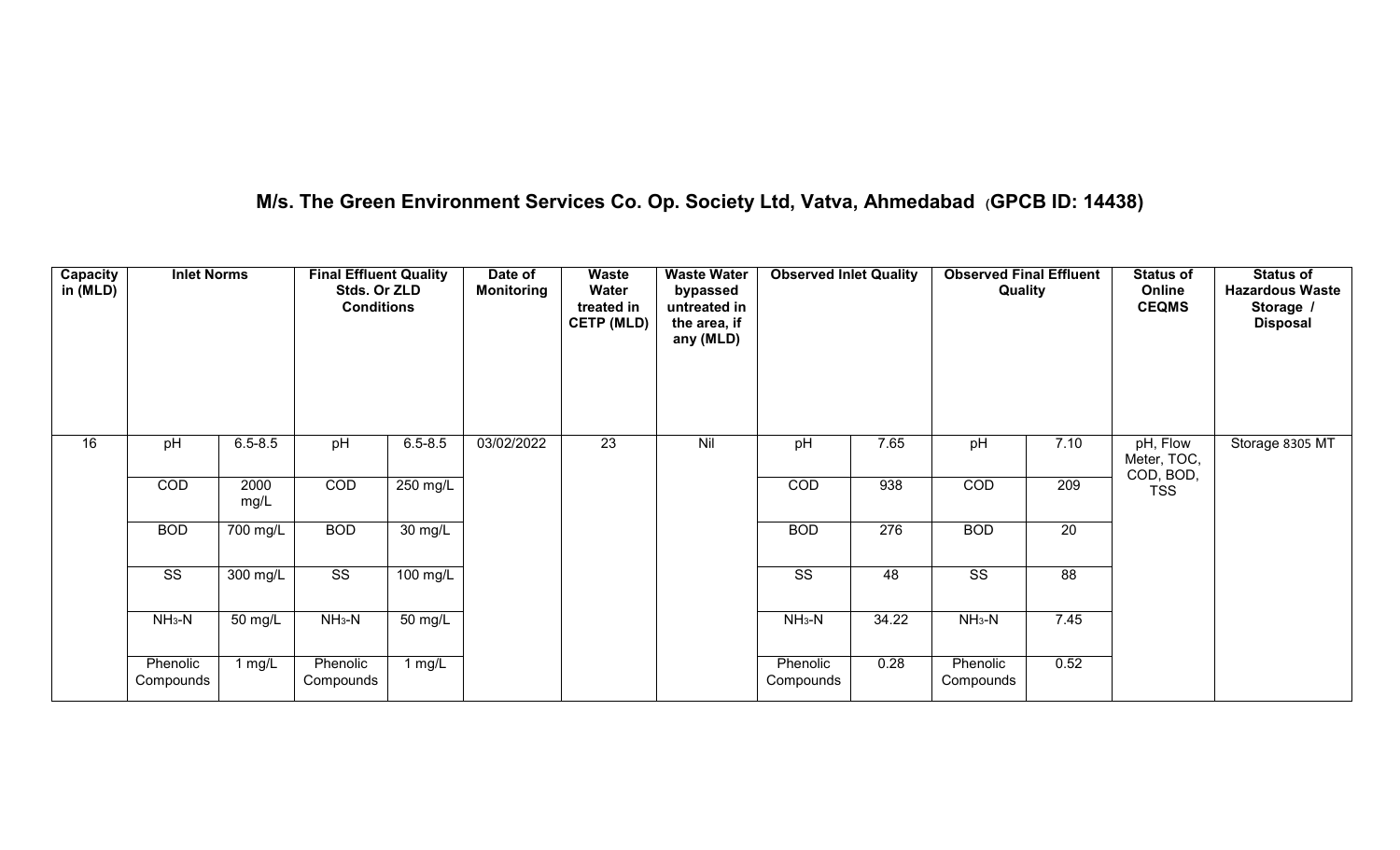# **M/s. Odhav Enviro Project Ltd., Odhav, Ahmedabad (GPCB ID: 12890 )**

| Capacity<br>in (MLD) | <b>Inlet Norms</b>     |                       | <b>Final Effluent Quality</b><br>Stds. Or ZLD<br><b>Conditions</b> |                      | Date of<br><b>Monitoring</b> | <b>Waste</b><br>Water<br>treated in<br><b>CETP (MLD)</b> | <b>Waste Water</b><br>bypassed<br>untreated in<br>the area, if<br>any (MLD) | <b>Observed Inlet Quality</b> |                  | <b>Observed Final Effluent</b><br>Quality |                 | <b>Status of</b><br>Online<br><b>CEQMS</b>   | <b>Status of</b><br><b>Hazardous Waste</b><br>Storage /<br><b>Disposal</b> |
|----------------------|------------------------|-----------------------|--------------------------------------------------------------------|----------------------|------------------------------|----------------------------------------------------------|-----------------------------------------------------------------------------|-------------------------------|------------------|-------------------------------------------|-----------------|----------------------------------------------|----------------------------------------------------------------------------|
| 1.2                  | pH                     | $6.5 - 8.5$           | pH                                                                 | $6.5 - 8.5$          | 02/02/2022                   | 1.1                                                      | Nil                                                                         | pH                            | 7.44             | pH                                        | 7.03            | Flow meter at<br>inlet & outlet,<br>COD, pH, | $\overline{a}$                                                             |
|                      | COD                    | 2000<br>mg/L          | COD                                                                | 250 mg/L             |                              |                                                          |                                                                             | COD                           | 1414             | COD                                       | 316             | TSS, BOD                                     |                                                                            |
|                      | <b>BOD</b>             | $\overline{700}$ mg/L | <b>BOD</b>                                                         | $\overline{30}$ mg/L |                              |                                                          |                                                                             | <b>BOD</b>                    | 459              | <b>BOD</b>                                | 78              |                                              |                                                                            |
|                      | $\overline{\text{ss}}$ | $300$ mg/L            | $\overline{\text{ss}}$                                             | $100$ mg/L           |                              |                                                          |                                                                             | $\overline{\text{ss}}$        | $\overline{200}$ | $\overline{\text{ss}}$                    | $\overline{38}$ |                                              |                                                                            |
|                      | $NH_3-N$               | 50 mg/L               | $NH3-N$                                                            | $\overline{50}$ mg/L |                              |                                                          |                                                                             | $NH_3-N$                      | 45.86            | $NH3-N$                                   | 15.34           |                                              |                                                                            |
|                      | Phenolic<br>Compounds  | 1 mg/L                | Phenolic<br>Compounds                                              | 1 $mg/L$             |                              |                                                          |                                                                             | Phenolic<br>Compounds         | 0.48             | Phenolic<br>Compounds                     | 0.21            |                                              |                                                                            |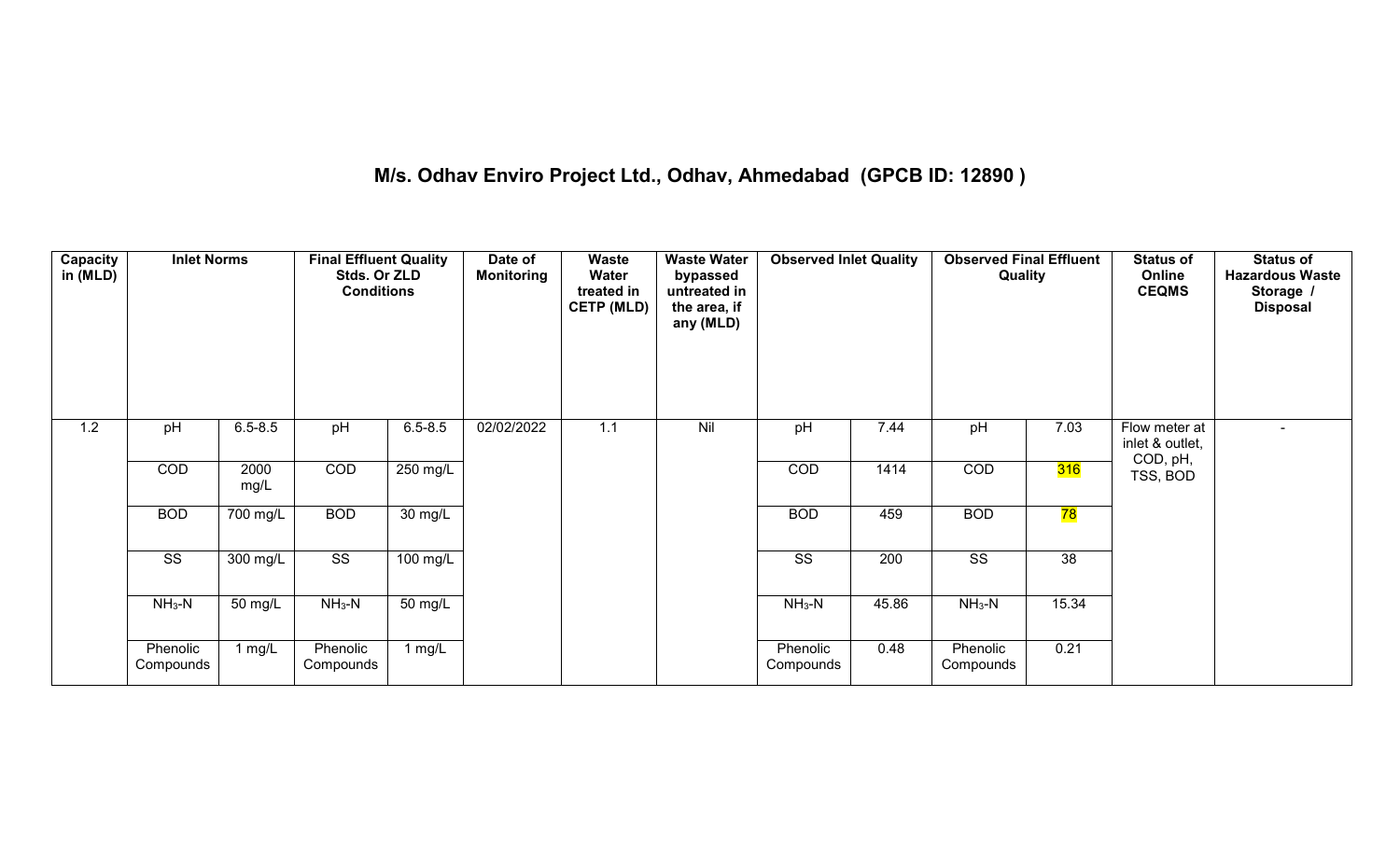# **M/s. Gujarat Vepari Maha Mandal Sahkari Udhyogik Vasahat Ltd, Ahmedabad (GPCB ID: 11536)**

| <b>Capacity</b><br>in (MLD) | <b>Inlet Norms</b>     |                       | <b>Final Effluent Quality</b><br>Stds. Or ZLD<br><b>Conditions</b> |                   | Date of<br><b>Monitoring</b> | Waste<br>Water<br>treated in<br><b>CETP (MLD)</b> | <b>Waste Water</b><br>bypassed<br>untreated in<br>the area, if<br>any (MLD) | <b>Observed Inlet Quality</b> |        | <b>Observed Final Effluent</b><br>Quality |        | <b>Status of</b><br>Online<br><b>CEQMS</b> | <b>Status of</b><br><b>Hazardous Waste</b><br>Storage<br><b>Disposal</b> |
|-----------------------------|------------------------|-----------------------|--------------------------------------------------------------------|-------------------|------------------------------|---------------------------------------------------|-----------------------------------------------------------------------------|-------------------------------|--------|-------------------------------------------|--------|--------------------------------------------|--------------------------------------------------------------------------|
| 0.45                        | pH                     | $6.5 - 8.5$           | pH                                                                 | $6.5 - 8.5$       | 02/02/2022                   | 0.7                                               | Nil                                                                         | pH                            | 6.55   | pH                                        | 6.92   | Flow Meter                                 | Storage 1200 MT                                                          |
|                             | COD                    | 2000<br>mg/L          | COD                                                                | 250 mg/L          |                              |                                                   |                                                                             | COD                           | 2282   | COD                                       | 333    |                                            |                                                                          |
|                             | <b>BOD</b>             | $\overline{700}$ mg/L | <b>BOD</b>                                                         | $30 \text{ mg/L}$ |                              |                                                   |                                                                             | <b>BOD</b>                    | 1128   | <b>BOD</b>                                | 80     |                                            |                                                                          |
|                             | $\overline{\text{ss}}$ | 300 mg/L              | $\overline{\text{SS}}$                                             | $100$ mg/L        |                              |                                                   |                                                                             | $\overline{\text{ss}}$        | 3640   | $\overline{\text{SS}}$                    | 40     |                                            |                                                                          |
|                             | $NH_3-N$               | 50 mg/L               | $NH3-N$                                                            | 50 mg/L           |                              |                                                   |                                                                             | $NH3-N$                       | 128.35 | $NH3-N$                                   | 128.30 |                                            |                                                                          |
|                             | Phenolic<br>Compounds  | 1 mg/L                | Phenolic<br>Compounds                                              | 1 mg/L            |                              |                                                   |                                                                             | Phenolic<br>Compounds         | 0.86   | Phenolic<br>Compounds                     | 0.46   |                                            |                                                                          |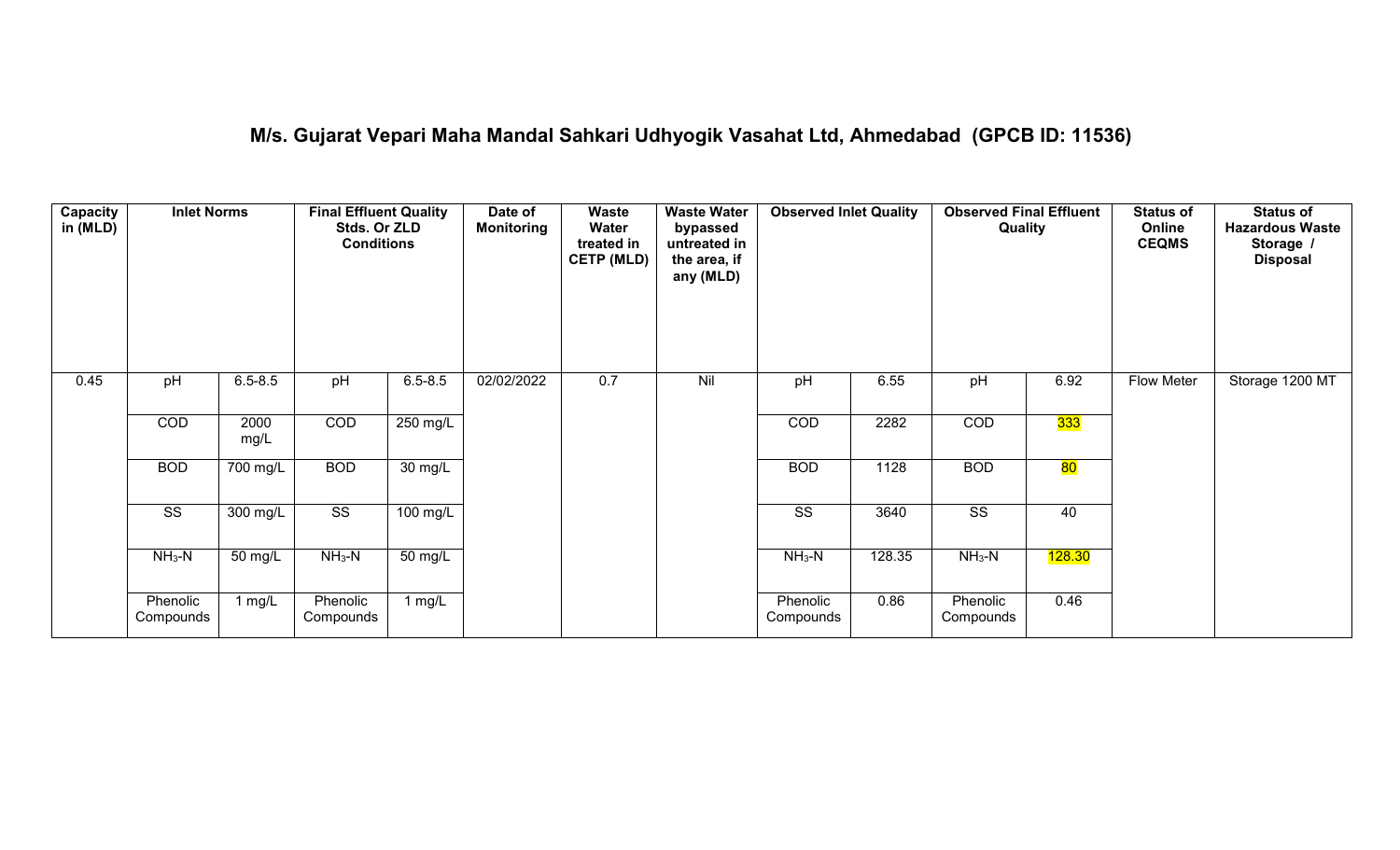# **M/s. Odhav Green Enviro Project Association,Odhav, Ahmedabad (GPCB ID: 12891)**

| Capacity<br>in (MLD) | <b>Inlet Norms</b>     |              | <b>Final Effluent Quality</b><br>Stds. Or ZLD<br><b>Conditions</b> |                      | Date of<br><b>Monitoring</b> | Waste<br>Water<br>treated in<br><b>CETP</b><br>(MLD) | <b>Waste Water</b><br>bypassed<br>untreated in<br>the area, if<br>any (MLD) | <b>Observed Inlet Quality</b> |        | <b>Observed Final Effluent</b><br>Quality |                 | <b>Status of</b><br>Online<br><b>CEQMS</b> | <b>Status of</b><br><b>Hazardous Waste</b><br>Storage /<br><b>Disposal</b> |
|----------------------|------------------------|--------------|--------------------------------------------------------------------|----------------------|------------------------------|------------------------------------------------------|-----------------------------------------------------------------------------|-------------------------------|--------|-------------------------------------------|-----------------|--------------------------------------------|----------------------------------------------------------------------------|
| 1.00                 | pH                     | $6.5 - 8.5$  | pH                                                                 | $6.5 - 8.5$          | 02/02/2022                   | 0.8                                                  | Nil                                                                         | pH                            | 7.64   | pH                                        | 7.86            | $\sim$                                     | Storage 7-8 MT                                                             |
|                      | COD                    | 2000<br>mg/L | COD                                                                | 250 mg/L             |                              |                                                      |                                                                             | COD                           | 1181   | COD                                       | 221             |                                            |                                                                            |
|                      | <b>BOD</b>             | 700 mg/L     | <b>BOD</b>                                                         | $30 \text{ mg/L}$    |                              |                                                      |                                                                             | <b>BOD</b>                    | 248    | <b>BOD</b>                                | $\overline{27}$ |                                            |                                                                            |
|                      | $\overline{\text{ss}}$ | $300$ mg/L   | $\overline{\text{ss}}$                                             | 100 mg/L             |                              |                                                      |                                                                             | $\overline{\text{ss}}$        | 186    | $\overline{\text{ss}}$                    | 36              |                                            |                                                                            |
|                      | $NH3-N$                | 50 mg/L      | $NH3-N$                                                            | $\overline{50}$ mg/L |                              |                                                      |                                                                             | $NH3-N$                       | 200.37 | $NH3-N$                                   | 84.06           |                                            |                                                                            |
|                      | Phenolic<br>Compounds  | 1 mg/L       | Phenolic<br>Compounds                                              | 1 $mg/L$             |                              |                                                      |                                                                             | Phenolic<br>Compounds         | 0.31   | Phenolic<br>Compounds                     | 0.26            |                                            |                                                                            |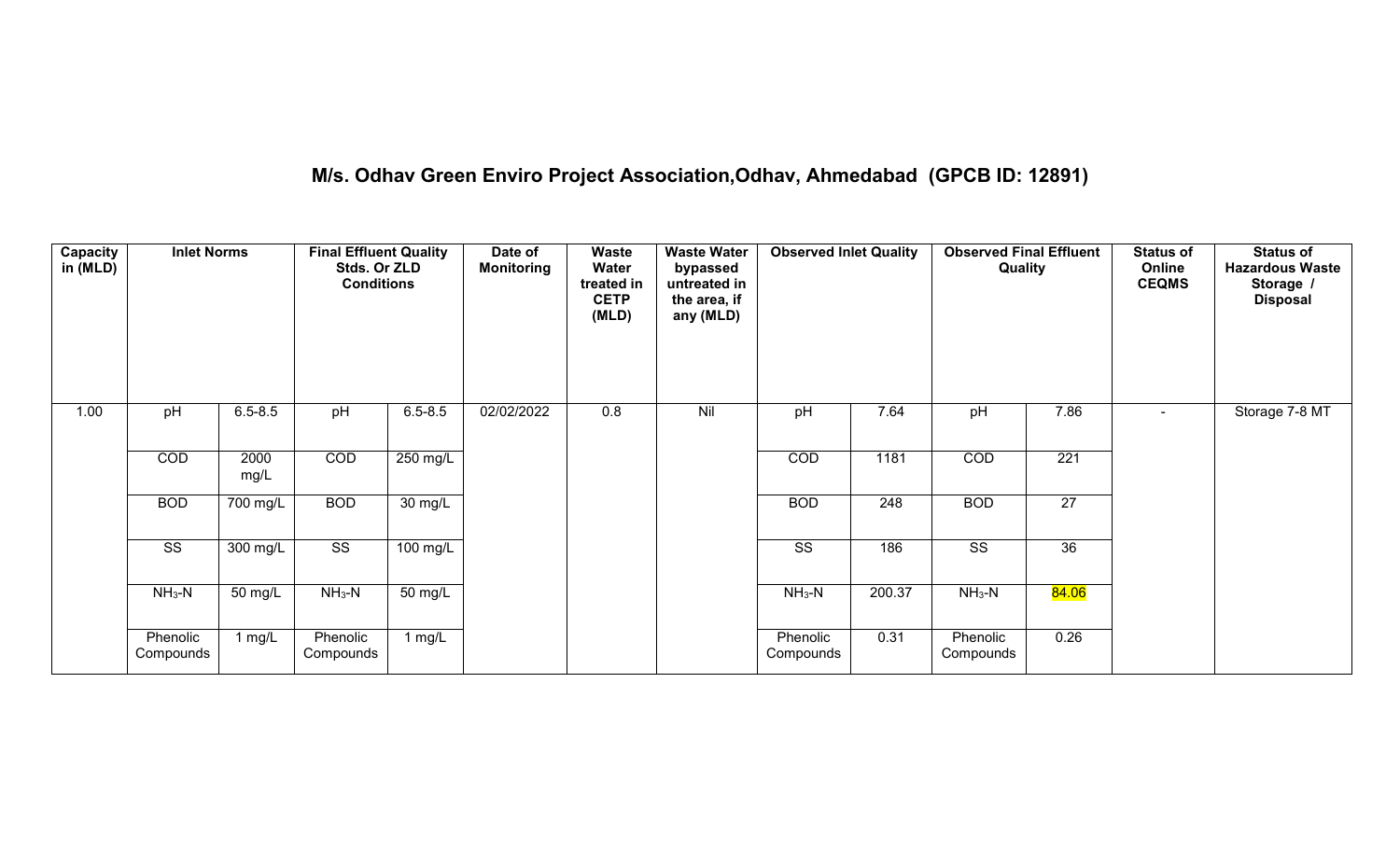#### **M/s. Naroda Enviro Project Ltd., Naroda, Ahmedabad (GPCB ID: 12718)**

| Capacity<br>in (MLD) | <b>Inlet Norms</b>     |              | <b>Final Effluent Quality</b><br>Stds. Or ZLD<br><b>Conditions</b> |                      | Date of<br><b>Monitoring</b> | Waste<br>Water<br>treated in<br><b>CETP (MLD)</b> | <b>Waste Water</b><br>bypassed<br>untreated in<br>the area, if<br>any (MLD) | <b>Observed Inlet Quality</b> |          | <b>Observed Final Effluent</b><br>Quality |            | <b>Status of</b><br>Online<br><b>CEQMS</b> | <b>Status of</b><br><b>Hazardous Waste</b><br>Storage /<br><b>Disposal</b> |
|----------------------|------------------------|--------------|--------------------------------------------------------------------|----------------------|------------------------------|---------------------------------------------------|-----------------------------------------------------------------------------|-------------------------------|----------|-------------------------------------------|------------|--------------------------------------------|----------------------------------------------------------------------------|
| 3.00                 | pH                     | $6.5 - 8.5$  | pH                                                                 | $6.5 - 8.5$          | 02/02/2022                   | 4.5                                               | Nil                                                                         | pH                            | 7.23     | pH                                        | 6.66       |                                            | Storage 2000-2200,<br>Disposal 10579                                       |
|                      | COD                    | 2000<br>mg/L | <b>COD</b>                                                         | 250 mg/L             |                              |                                                   |                                                                             | COD                           | 2422.667 | COD                                       | <b>567</b> |                                            |                                                                            |
|                      | <b>BOD</b>             | 700 mg/L     | <b>BOD</b>                                                         | $\overline{30}$ mg/L |                              |                                                   |                                                                             | <b>BOD</b>                    | 810.333  | <b>BOD</b>                                | 49         |                                            |                                                                            |
|                      | $\overline{\text{ss}}$ | 300 mg/L     | $\overline{\text{ss}}$                                             | 100 mg/L             |                              |                                                   |                                                                             | $\overline{\text{SS}}$        | 146.66   | $\overline{\text{SS}}$                    | 60         |                                            |                                                                            |
|                      | $NH3-N$                | 50 mg/L      | $NH3-N$                                                            | 50 mg/L              |                              |                                                   |                                                                             | $NH_3-N$                      | 34.103   | $NH3-N$                                   | 62.50      |                                            |                                                                            |
|                      | Phenolic<br>Compounds  | 1 $mg/L$     | Phenolic<br>Compounds                                              | 1 $mg/L$             |                              |                                                   |                                                                             | Phenolic<br>Compounds         | 0.553    | Phenolic<br>Compounds                     | 0.26       |                                            |                                                                            |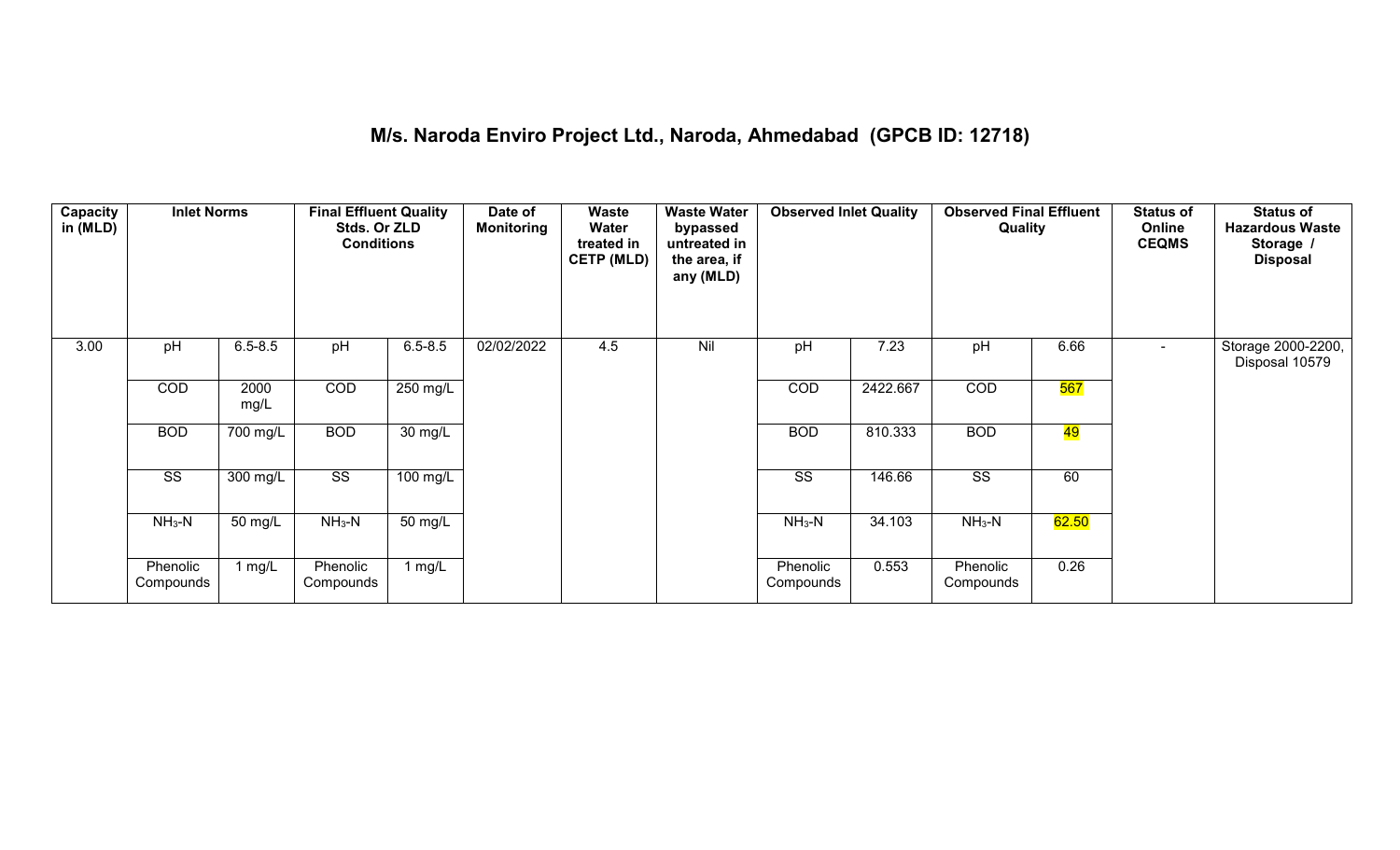# **M/s. Narol Dyestuff Enviro Society., Narol, Ahmedabad (GPCB ID: 12720)**

| <b>Capacity</b><br>in (MLD) | <b>Inlet Norms</b>     |                       | <b>Final Effluent Quality</b><br>Stds. Or ZLD<br><b>Conditions</b> |                   | Date of<br><b>Monitoring</b> | <b>Waste</b><br>Water<br>treated in<br><b>CETP (MLD)</b> | <b>Waste Water</b><br>bypassed<br>untreated in<br>the area, if<br>any (MLD) | <b>Observed Inlet Quality</b> |       | <b>Observed Final Effluent</b><br>Quality |                 | <b>Status of</b><br>Online<br><b>CEQMS</b> | <b>Status of</b><br><b>Hazardous Waste</b><br>Storage /<br><b>Disposal</b> |
|-----------------------------|------------------------|-----------------------|--------------------------------------------------------------------|-------------------|------------------------------|----------------------------------------------------------|-----------------------------------------------------------------------------|-------------------------------|-------|-------------------------------------------|-----------------|--------------------------------------------|----------------------------------------------------------------------------|
| 0.1                         | pH                     | $6.5 - 8.5$           | pH                                                                 | $6.5 - 8.5$       | 03/02/2022                   | 0.020                                                    | Nil                                                                         | pH                            | 7.40  | pH                                        | 7.26            | $\sim$                                     | Storage 10-12 MT,<br>Disposal 10.210                                       |
|                             | COD                    | 2000<br>mg/L          | COD                                                                | 250 mg/L          |                              |                                                          |                                                                             | COD                           | 716   | COD                                       | 113             |                                            |                                                                            |
|                             | <b>BOD</b>             | $\overline{700}$ mg/L | <b>BOD</b>                                                         | $30 \text{ mg/L}$ |                              |                                                          |                                                                             | <b>BOD</b>                    | 140   | <b>BOD</b>                                | $\overline{23}$ |                                            |                                                                            |
|                             | $\overline{\text{ss}}$ | 300 mg/L              | $\overline{\text{SS}}$                                             | 100 mg/L          |                              |                                                          |                                                                             | $\overline{\text{ss}}$        | 150   | $\overline{\text{SS}}$                    | 70              |                                            |                                                                            |
|                             | $NH3-N$                | 50 mg/L               | $NH3-N$                                                            | $50 \text{ mg/L}$ |                              |                                                          |                                                                             | $NH3-N$                       | 48.16 | $NH3-N$                                   | 18.93           |                                            |                                                                            |
|                             | Phenolic<br>Compounds  | 1 $mg/L$              | Phenolic<br>Compounds                                              | $1$ mg/L          |                              |                                                          |                                                                             | Phenolic<br>Compounds         | 0.59  | Phenolic<br>Compounds                     | 0.36            |                                            |                                                                            |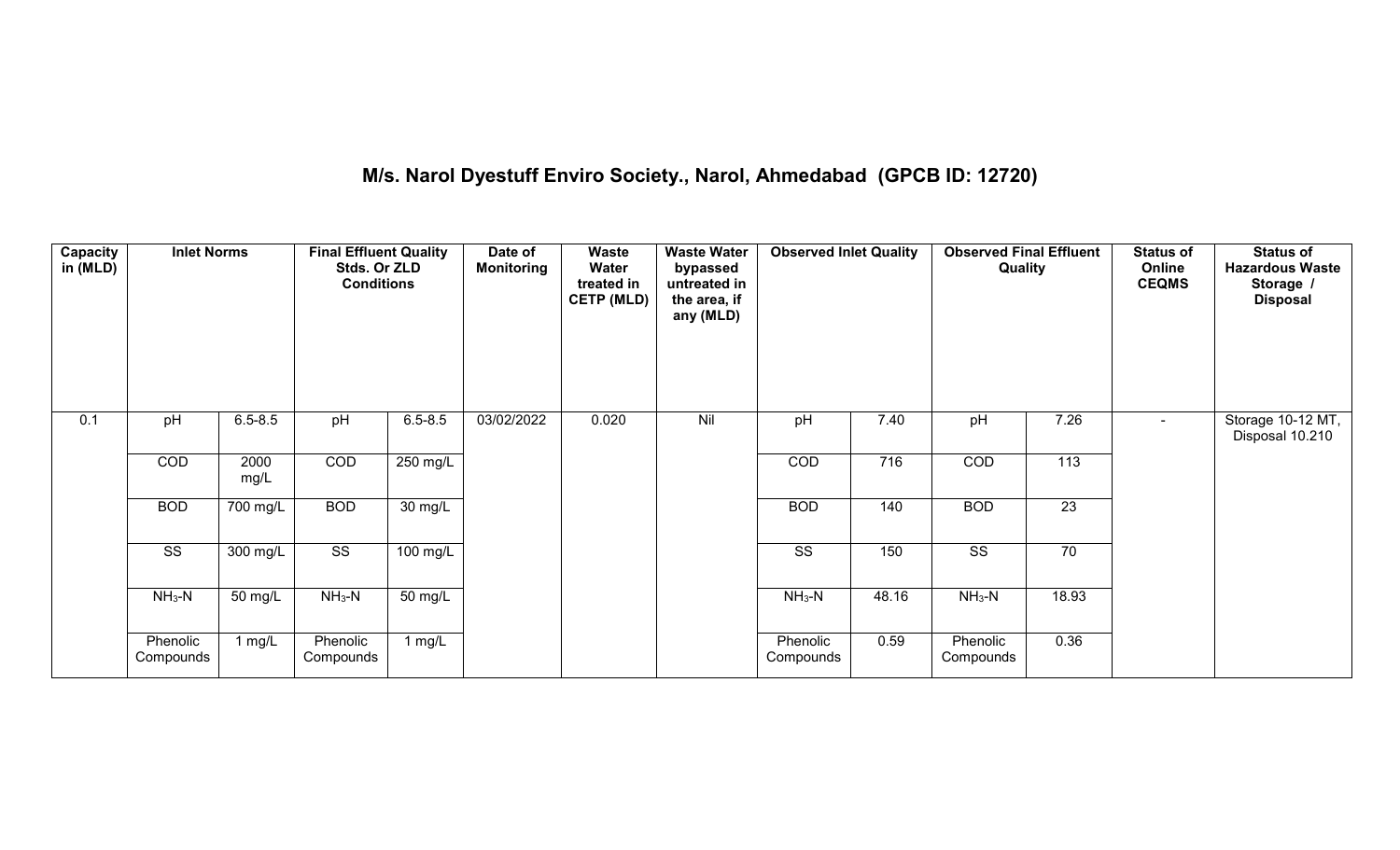# **M/s. Narol Textile Infrastructure & Enviro Management, (ATPA Swarnim Gujarat Enviro P. Ltd), Ahmedabad (GPCB ID: 34244)**

| Capacity<br>in $(MLD)$ | <b>Inlet Norms</b>     |                          | <b>Final Effluent Quality</b><br>Stds. Or ZLD<br><b>Conditions</b> |                      | Date of<br><b>Monitoring</b> | Waste<br>Water<br>treated in<br><b>CETP (MLD)</b> | <b>Waste Water</b><br>bypassed<br>untreated in<br>the area, if<br>any (MLD) | <b>Observed Inlet Quality</b> |       | <b>Observed Final Effluent</b><br>Quality |       | <b>Status of</b><br>Online<br><b>CEQMS</b> | <b>Status of</b><br><b>Hazardous Waste</b><br>Storage /<br><b>Disposal</b> |
|------------------------|------------------------|--------------------------|--------------------------------------------------------------------|----------------------|------------------------------|---------------------------------------------------|-----------------------------------------------------------------------------|-------------------------------|-------|-------------------------------------------|-------|--------------------------------------------|----------------------------------------------------------------------------|
| 100                    | pH                     | $6.5 - 8.5$              | pH                                                                 | $6.5 - 8.5$          | 03/02/2022                   | 100                                               | Nil                                                                         | pH                            | 7.47  | pH                                        | 7.86  | $\sim$                                     | Storage 12900 MT,<br>Disposal 13.160                                       |
|                        | COD                    | 1200<br>mg/L             | COD                                                                | 250 mg/L             |                              |                                                   |                                                                             | COD                           | 1047  | COD                                       | 158   |                                            |                                                                            |
|                        | <b>BOD</b>             | $500$ mg/L $\frac{1}{2}$ | <b>BOD</b>                                                         | $\overline{30}$ mg/L |                              |                                                   |                                                                             | <b>BOD</b>                    | 401   | <b>BOD</b>                                | 34    |                                            |                                                                            |
|                        | $\overline{\text{ss}}$ | 300 mg/L                 | $\overline{\text{ss}}$                                             | $100 \text{ mg/L}$   |                              |                                                   |                                                                             | $\overline{\text{ss}}$        | 92    | $\overline{\text{ss}}$                    | 40    |                                            |                                                                            |
|                        | $NH3-N$                | 50 mg/L                  | $NH3-N$                                                            | $\blacksquare$       |                              |                                                   |                                                                             | $NH_3-N$                      | 67.93 | $NH3-N$                                   | 52.75 |                                            |                                                                            |
|                        | Phenolic<br>Compounds  | 1 mg/ $L$                | Phenolic<br>Compounds                                              | 1 $mg/L$             |                              |                                                   |                                                                             | Phenolic<br>Compounds         | 0.52  | Phenolic<br>Compounds                     | 0.36  |                                            |                                                                            |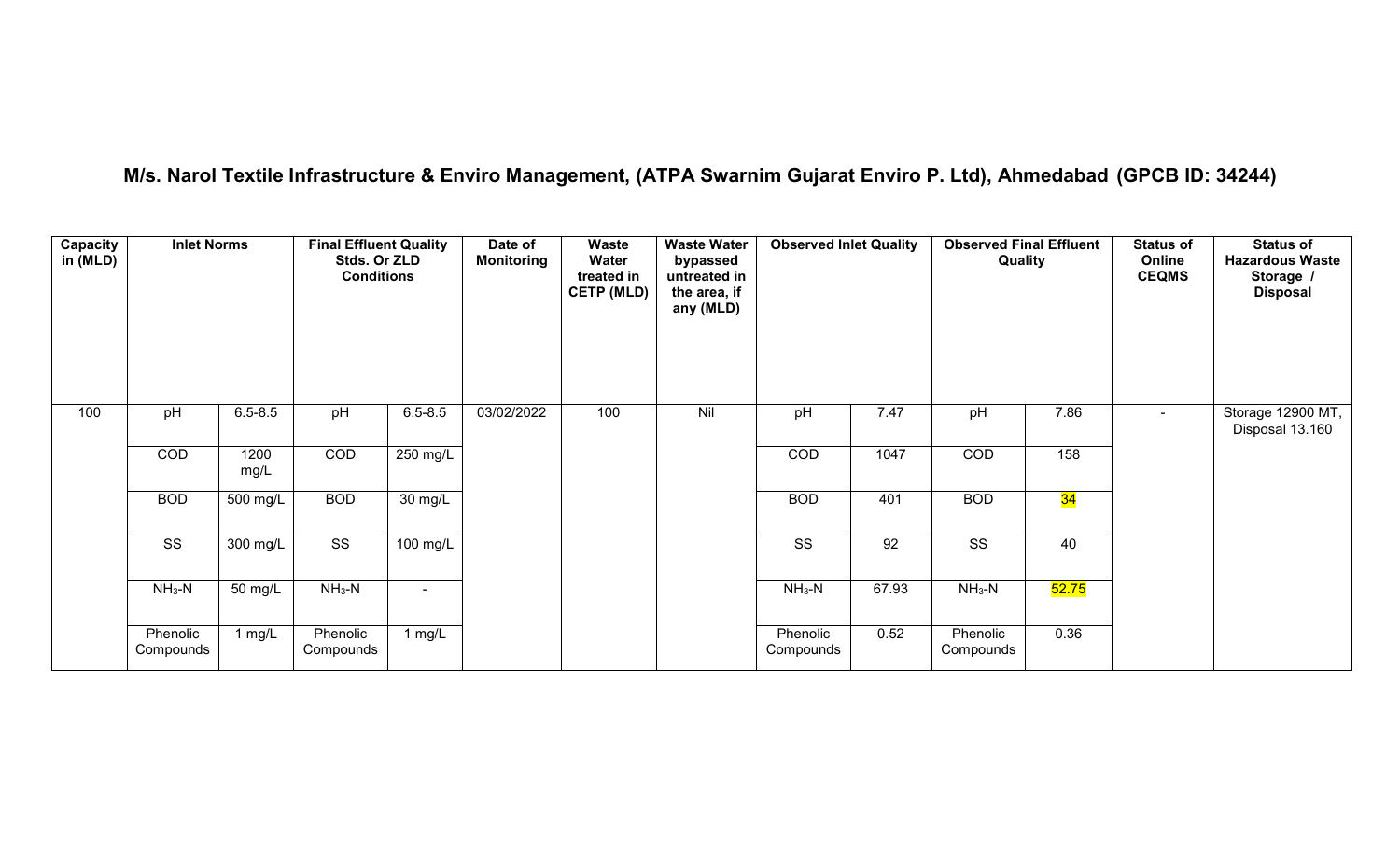# **M/s. Tata Motors Ltd Vendors Park, Sanand, Ahmedabad (GPCB ID: 13515)**

| Capacity<br>in (MLD) | <b>Inlet Norms</b>     |                | <b>Final Effluent Quality</b><br>Stds. Or ZLD<br><b>Conditions</b> |                      | Date of<br><b>Monitoring</b> | <b>Waste</b><br>Water<br>treated in<br><b>CETP (MLD)</b> | <b>Waste Water</b><br>bypassed<br>untreated in<br>the area, if<br>any (MLD) | <b>Observed Inlet Quality</b> |        | <b>Observed Final Effluent</b><br>Quality |                 | <b>Status of</b><br>Online<br><b>CEQMS</b> | <b>Status of</b><br><b>Hazardous Waste</b><br>Storage /<br><b>Disposal</b> |
|----------------------|------------------------|----------------|--------------------------------------------------------------------|----------------------|------------------------------|----------------------------------------------------------|-----------------------------------------------------------------------------|-------------------------------|--------|-------------------------------------------|-----------------|--------------------------------------------|----------------------------------------------------------------------------|
| 1.5                  | pH                     | $6 - 10.5$     | pH                                                                 | $6.5 - 8.5$          | 02/02/2022                   | 0.10                                                     | Nil                                                                         | pH                            |        | pH                                        | 7.85            | pH, DO<br>meter, TOC<br>meter, Flow        | Disposal 13.57 MT                                                          |
|                      | COD                    | $900$ mg/L     | COD                                                                | 100 mg/L             |                              |                                                          |                                                                             | COD                           |        | COD                                       | 51              | meter                                      |                                                                            |
|                      | <b>BOD</b>             | 250 mg/L       | <b>BOD</b>                                                         | $\overline{30}$ mg/L |                              |                                                          |                                                                             | <b>BOD</b>                    | $\sim$ | <b>BOD</b>                                | $\overline{7}$  |                                            |                                                                            |
|                      | $\overline{\text{ss}}$ | 100 mg/L       | $\overline{\text{ss}}$                                             | $100$ mg/L           |                              |                                                          |                                                                             | $\overline{\text{ss}}$        | $\sim$ | $\overline{\text{ss}}$                    | $\overline{26}$ |                                            |                                                                            |
|                      | $NH_3-N$               |                | $NH3-N$                                                            | 50 mg/L              |                              |                                                          |                                                                             | $NH3-N$                       |        | $NH3-N$                                   | 3.02            |                                            |                                                                            |
|                      | Phenolic<br>Compounds  | $\sim$ 10 $\,$ | Phenolic<br>Compounds                                              | $\sim$               |                              |                                                          |                                                                             | Phenolic<br>Compounds         | $\sim$ | Phenolic<br>Compounds                     | <b>BDL</b>      |                                            |                                                                            |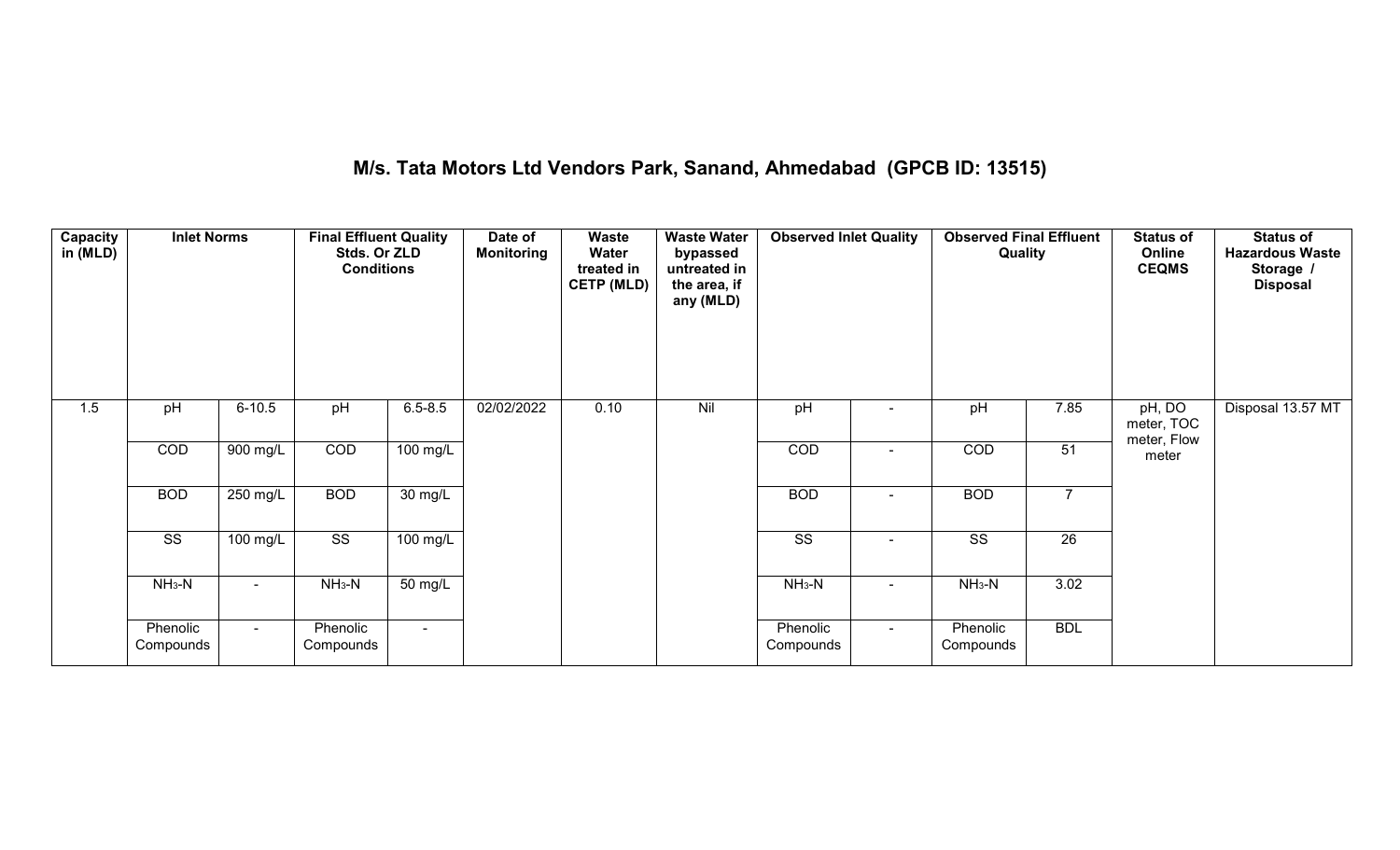# **M/s. Zydus Infrastructure Pvt.Ltd, Changodar, Ahmedabad (GPCB ID: 14802)**

| Capacity<br>in (MLD) | <b>Inlet Norms</b>                              |                    | <b>Final Effluent Quality</b><br><b>Stds. Or ZLD Conditions</b> |                                      | Date of<br>Monitorin<br>g | <b>Waste</b><br>Water<br>treated in<br><b>CETP (MLD)</b> | <b>Waste Water</b><br>bypassed<br>untreated in<br>the area, if<br>any (MLD) | <b>Observed Inlet Quality</b>                   |       | <b>Observed Final Effluent</b><br>Quality       |                | <b>Status of</b><br>Online<br><b>CEQMS</b> | <b>Status of</b><br><b>Hazardous Waste</b><br>Storage /<br><b>Disposal</b> |
|----------------------|-------------------------------------------------|--------------------|-----------------------------------------------------------------|--------------------------------------|---------------------------|----------------------------------------------------------|-----------------------------------------------------------------------------|-------------------------------------------------|-------|-------------------------------------------------|----------------|--------------------------------------------|----------------------------------------------------------------------------|
| $\overline{3.5}$     | pH                                              | $6 - 8$            | pH                                                              | No outlet<br>norms are<br>prescribed | 02/02/2022                | 1.8                                                      | Nil                                                                         | pH                                              | 6.91  | pH                                              | 7.66           | pH, TOC<br>meter                           | Storage 25 MT                                                              |
|                      | COD                                             | 850 mg/L           | COD                                                             | as it is a<br>ZLD based              |                           |                                                          |                                                                             | COD                                             | 1201  | COD                                             | 13             |                                            |                                                                            |
|                      | BOD <sub>(5</sub><br>days at<br>$20^{\circ}$ C) | 400 mg/L           | BOD(5)<br>days at<br>$20^{\circ}$ C)                            | CETP by<br>the means<br>of MEE       |                           |                                                          |                                                                             | BOD <sub>(3</sub><br>days at<br>$27^{\circ}C$ ) | 439   | BOD <sub>(3</sub><br>days at<br>$27^{\circ}C$ ) | 2.38           |                                            |                                                                            |
|                      | SS                                              | 300 mg/L           | SS                                                              |                                      |                           |                                                          |                                                                             | SS                                              | 210   | SS                                              | $\overline{2}$ |                                            |                                                                            |
|                      | $NH3-N$                                         | 50 mg/L            | $NH3-N$                                                         |                                      |                           |                                                          |                                                                             | $NH3-N$                                         | 30.80 | $NH3-N$                                         | 5.21           |                                            |                                                                            |
|                      | Phenolic<br>Compounds                           | $0.3 \text{ mg/L}$ | Phenolic<br>Compounds                                           |                                      |                           |                                                          |                                                                             | Phenolic<br>Compounds                           | 0.16  | Phenolic<br>Compounds                           | <b>BDL</b>     |                                            |                                                                            |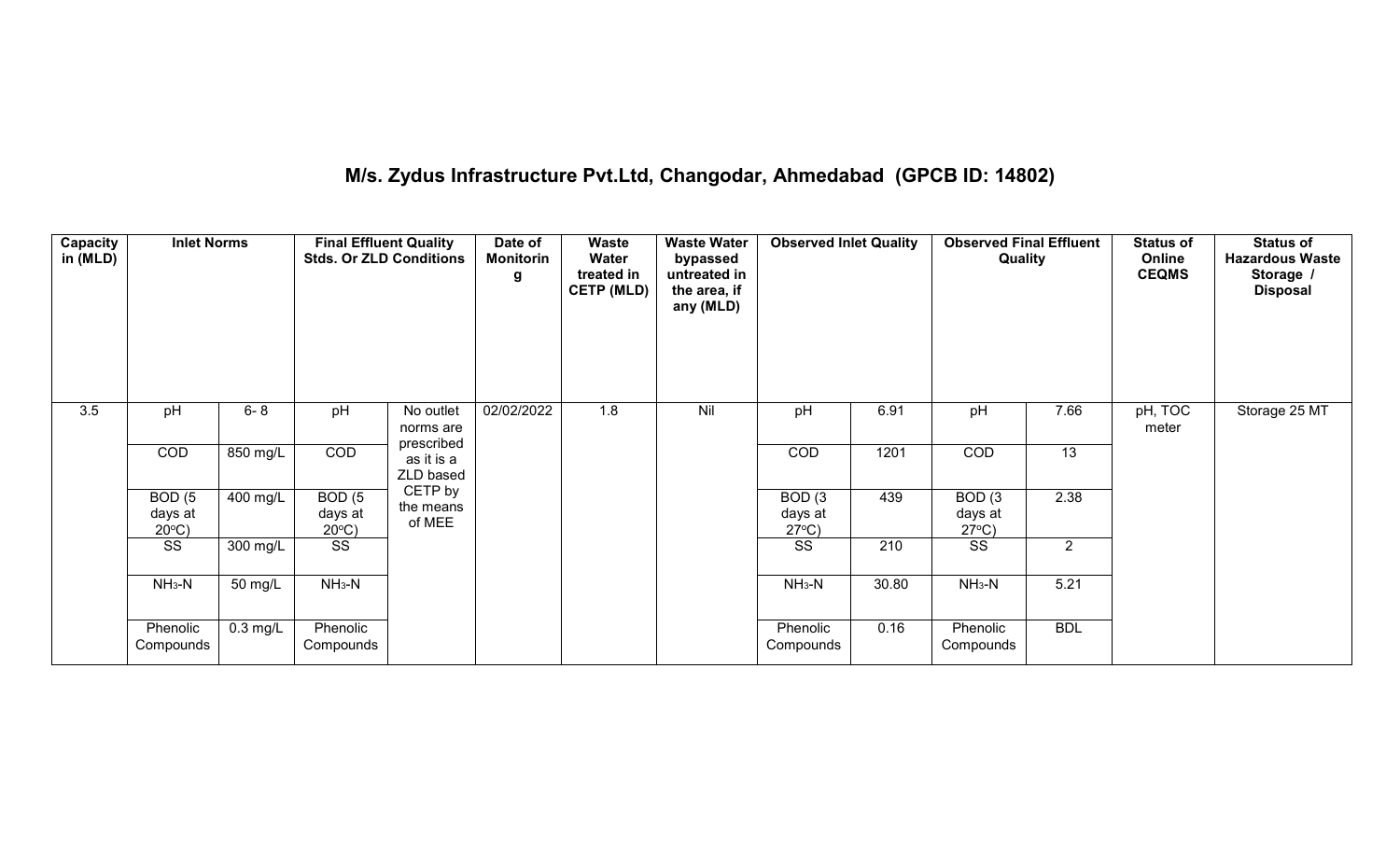### **M/s. Bavla Eco Project Ltd., Bavla, Ahmedabad (GPCB ID: 10653)**

| <b>Capacity</b><br>in (MLD) | <b>Inlet Norms</b>     |              | <b>Final Effluent Quality</b><br>Stds. Or ZLD<br><b>Conditions</b> |                | Date of<br><b>Monitoring</b> | Waste<br>Water<br>treated in<br><b>CETP (MLD)</b> | <b>Waste Water</b><br>bypassed<br>untreated in<br>the area, if<br>any (MLD) | <b>Observed Inlet Quality</b> |        | <b>Observed Final Effluent</b><br>Quality |            | <b>Status of</b><br>Online<br><b>CEQMS</b> | <b>Status of</b><br><b>Hazardous Waste</b><br>Storage /<br><b>Disposal</b> |
|-----------------------------|------------------------|--------------|--------------------------------------------------------------------|----------------|------------------------------|---------------------------------------------------|-----------------------------------------------------------------------------|-------------------------------|--------|-------------------------------------------|------------|--------------------------------------------|----------------------------------------------------------------------------|
| 1.00                        | pH                     | $5.5 - 8.5$  | pH                                                                 | $6 - 10.5$     | 02/02/2022                   | 0.3                                               | Nil                                                                         | pH                            |        | pH                                        | 8.08       | $\overline{\phantom{0}}$                   | $\sim$                                                                     |
|                             | COD                    | 4500<br>mg/L | COD                                                                | 250 mg/L       |                              |                                                   |                                                                             | COD                           |        | COD                                       | <b>848</b> |                                            |                                                                            |
|                             | <b>BOD</b>             | 1500<br>mg/L | <b>BOD</b>                                                         | 100 mg/L       |                              |                                                   |                                                                             | <b>BOD</b>                    | ۰.     | <b>BOD</b>                                | 240        |                                            |                                                                            |
|                             | $\overline{\text{ss}}$ | 300 mg/L     | $\overline{\text{ss}}$                                             | 100 mg/L       |                              |                                                   |                                                                             | $\overline{\text{ss}}$        | $\sim$ | $\overline{\text{SS}}$                    | 316        |                                            |                                                                            |
|                             | $NH3-N$                | $\sim$       | $NH3-N$                                                            | 50 mg/L        |                              |                                                   |                                                                             | $NH3-N$                       |        | $NH3-N$                                   | 50.18      |                                            |                                                                            |
|                             | Phenolic<br>Compounds  | $\sim$       | Phenolic<br>Compounds                                              | $\blacksquare$ |                              |                                                   |                                                                             | Phenolic<br>Compounds         | $\sim$ | Phenolic<br>Compounds                     | $\sim$     |                                            |                                                                            |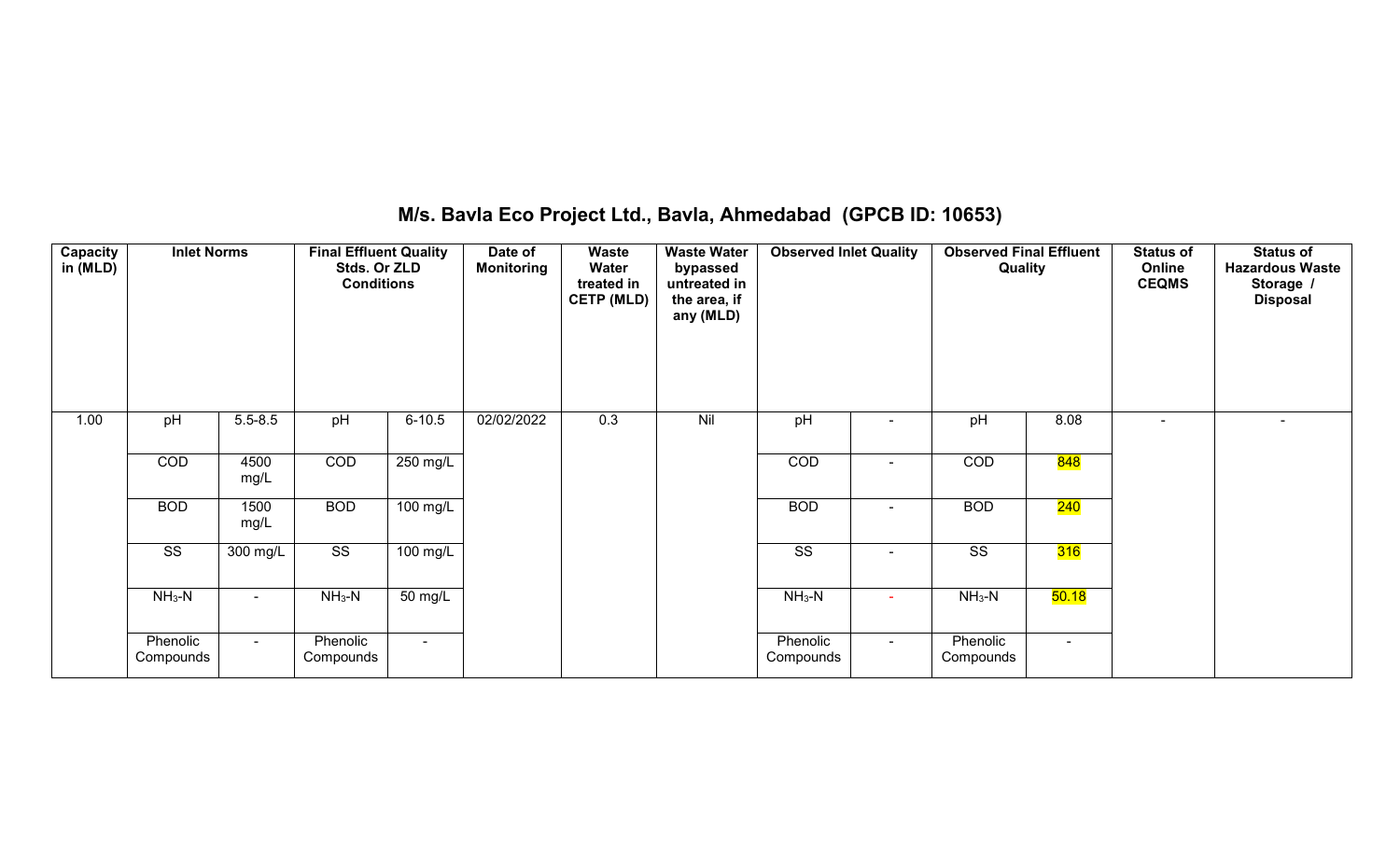#### **M/s. Vinayak Jal SudhikaranSahakariMandali Ltd, Bavla, Ahmedabad (GPCB ID: 14686)**

| <b>Capacity</b><br>in (MLD) | <b>Inlet Norms</b>     |                    | <b>Final Effluent Quality</b><br>Stds. Or ZLD<br><b>Conditions</b> |                      | Date of<br><b>Monitoring</b> | <b>Waste</b><br>Water<br>treated in<br><b>CETP (MLD)</b> | <b>Waste Water</b><br>bypassed<br>untreated in<br>the area, if<br>any (MLD) | <b>Observed Inlet Quality</b> |        | <b>Observed Final Effluent</b><br>Quality |        | <b>Status of</b><br>Online<br><b>CEQMS</b> | <b>Status of</b><br><b>Hazardous Waste</b><br>Storage /<br><b>Disposal</b> |
|-----------------------------|------------------------|--------------------|--------------------------------------------------------------------|----------------------|------------------------------|----------------------------------------------------------|-----------------------------------------------------------------------------|-------------------------------|--------|-------------------------------------------|--------|--------------------------------------------|----------------------------------------------------------------------------|
| 1.50                        | pH                     | $5.5 - 8.5$        | pH                                                                 | 6 to 10.5            | 09/02/2022                   | 4                                                        | Nil                                                                         | pH                            | $\sim$ | pH                                        | 8.23   |                                            | $\overline{\phantom{a}}$                                                   |
|                             | COD                    | 4500<br>mg/L       | COD                                                                | 250 mg/L             |                              |                                                          |                                                                             | COD                           | $\sim$ | COD                                       | 212    |                                            |                                                                            |
|                             | <b>BOD</b>             | 1500<br>mg/L       | <b>BOD</b>                                                         | 100 mg/L             |                              |                                                          |                                                                             | <b>BOD</b>                    | $\sim$ | <b>BOD</b>                                | 36     |                                            |                                                                            |
|                             | $\overline{\text{ss}}$ | $300 \text{ mg/L}$ | $\overline{\text{SS}}$                                             | $100$ mg/L           |                              |                                                          |                                                                             | $\overline{\text{SS}}$        | ۰      | $\overline{\text{ss}}$                    | 64     |                                            |                                                                            |
|                             | $NH_3-N$               |                    | $NH_3-N$                                                           | $\overline{50}$ mg/L |                              |                                                          |                                                                             | $NH3-N$                       | $\sim$ | $NH3-N$                                   | 5.04   |                                            |                                                                            |
|                             | Phenolic<br>Compounds  | $\sim$             | Phenolic<br>Compounds                                              | $\sim$               |                              |                                                          |                                                                             | Phenolic<br>Compounds         | $\sim$ | Phenolic<br>Compounds                     | $\sim$ |                                            |                                                                            |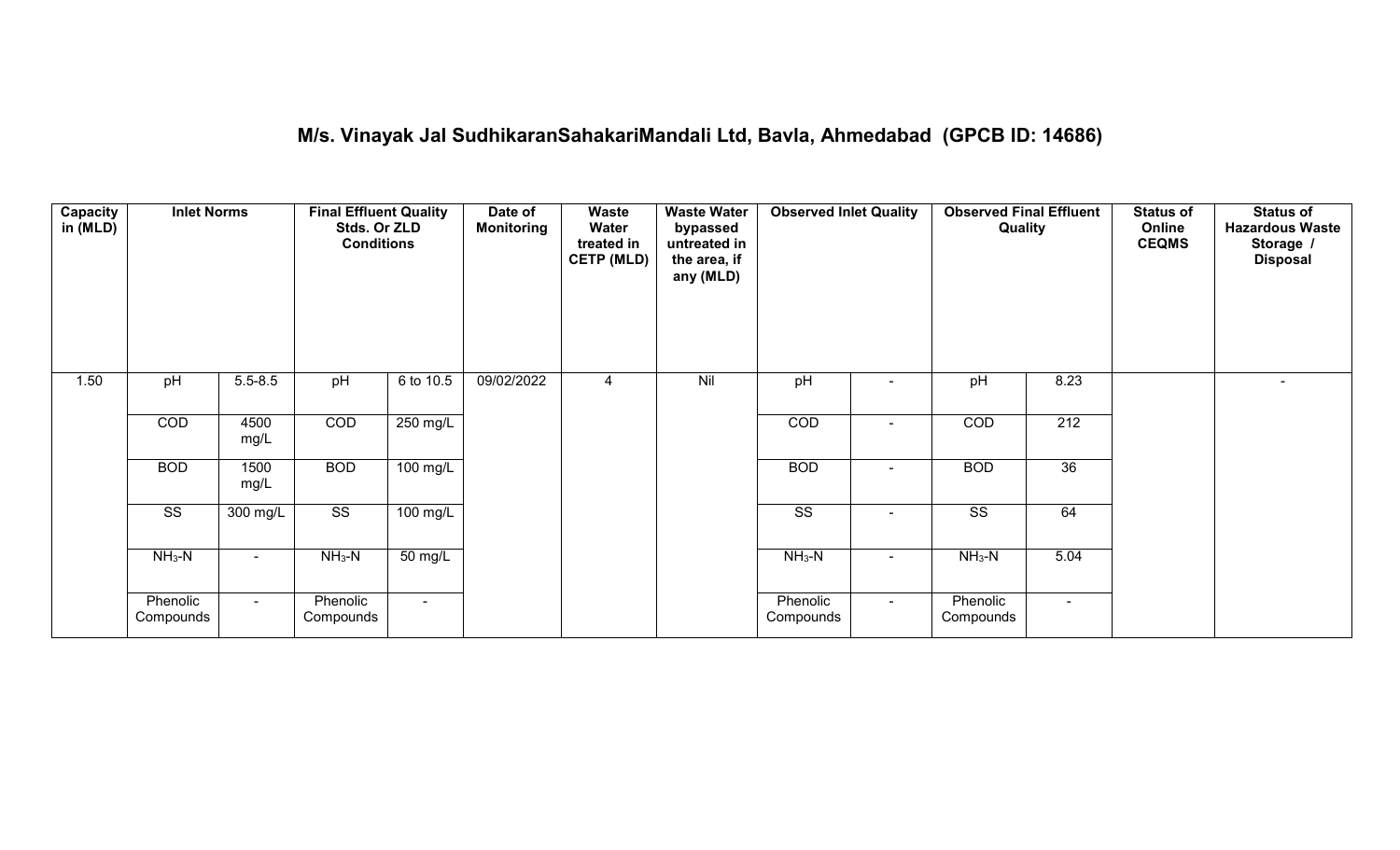# **M/s. Nandesari Industrial Association (CETP), GIDC-Nandesari, Vadodara (GPCB ID: 22336)**

| Capacity<br>in (MLD) | <b>Inlet Norms</b>     |                       | <b>Final Effluent Quality</b><br>Stds. Or ZLD<br><b>Conditions</b> |                        | Date of<br><b>Monitoring</b> | <b>Waste</b><br>Water<br>treated in<br><b>CETP (MLD)</b> | <b>Waste Water</b><br>bypassed<br>untreated in<br>the area, if<br>any (MLD) | <b>Observed Inlet Quality</b> |      | <b>Observed Final Effluent</b><br>Quality |      | <b>Status of</b><br>Online<br><b>CEQMS</b>          | <b>Status of</b><br><b>Hazardous Waste</b><br>Storage /<br><b>Disposal</b> |
|----------------------|------------------------|-----------------------|--------------------------------------------------------------------|------------------------|------------------------------|----------------------------------------------------------|-----------------------------------------------------------------------------|-------------------------------|------|-------------------------------------------|------|-----------------------------------------------------|----------------------------------------------------------------------------|
| 12                   | pH                     | 5 to 9                | pH                                                                 | 6.5 to 8.5             | 09/02/2022                   | 6.4                                                      | Nil                                                                         | pH                            | 7.15 | pH                                        | 7.01 | pH, COD,<br>BOD, TSS,<br>NH <sub>3</sub> -N, Color, | $\sim$                                                                     |
|                      | COD                    | 1500<br>mg/L          | COD                                                                | 250 mg/L               |                              |                                                          |                                                                             | COD                           | 864  | COD                                       | 201  | TOC,<br>Temperature                                 |                                                                            |
|                      | <b>BOD</b>             | $\overline{500}$ mg/L | <b>BOD</b>                                                         | 100 mg/L               |                              |                                                          |                                                                             | <b>BOD</b>                    | 195  | <b>BOD</b>                                | 48   |                                                     |                                                                            |
|                      | $\overline{\text{ss}}$ | $600$ mg/L            | $\overline{\text{ss}}$                                             | $\frac{100}{100}$ mg/L |                              |                                                          |                                                                             | $\overline{\text{ss}}$        | 68   | $\overline{\text{ss}}$                    | 54   |                                                     |                                                                            |
|                      | $NH3-N$                | 50 mg/L               | $NH3-N$                                                            | 50 mg/L                |                              |                                                          |                                                                             | $NH3-N$                       | 11.7 | $NH_3-N$                                  | 6.05 |                                                     |                                                                            |
|                      | Phenolic<br>Compounds  | $5 \text{ mg/L}$      | Phenolic<br>Compounds                                              | 1 mg/L                 |                              |                                                          |                                                                             | Phenolic<br>Compounds         | 0.21 | Phenolic<br>Compounds                     | 0.13 |                                                     |                                                                            |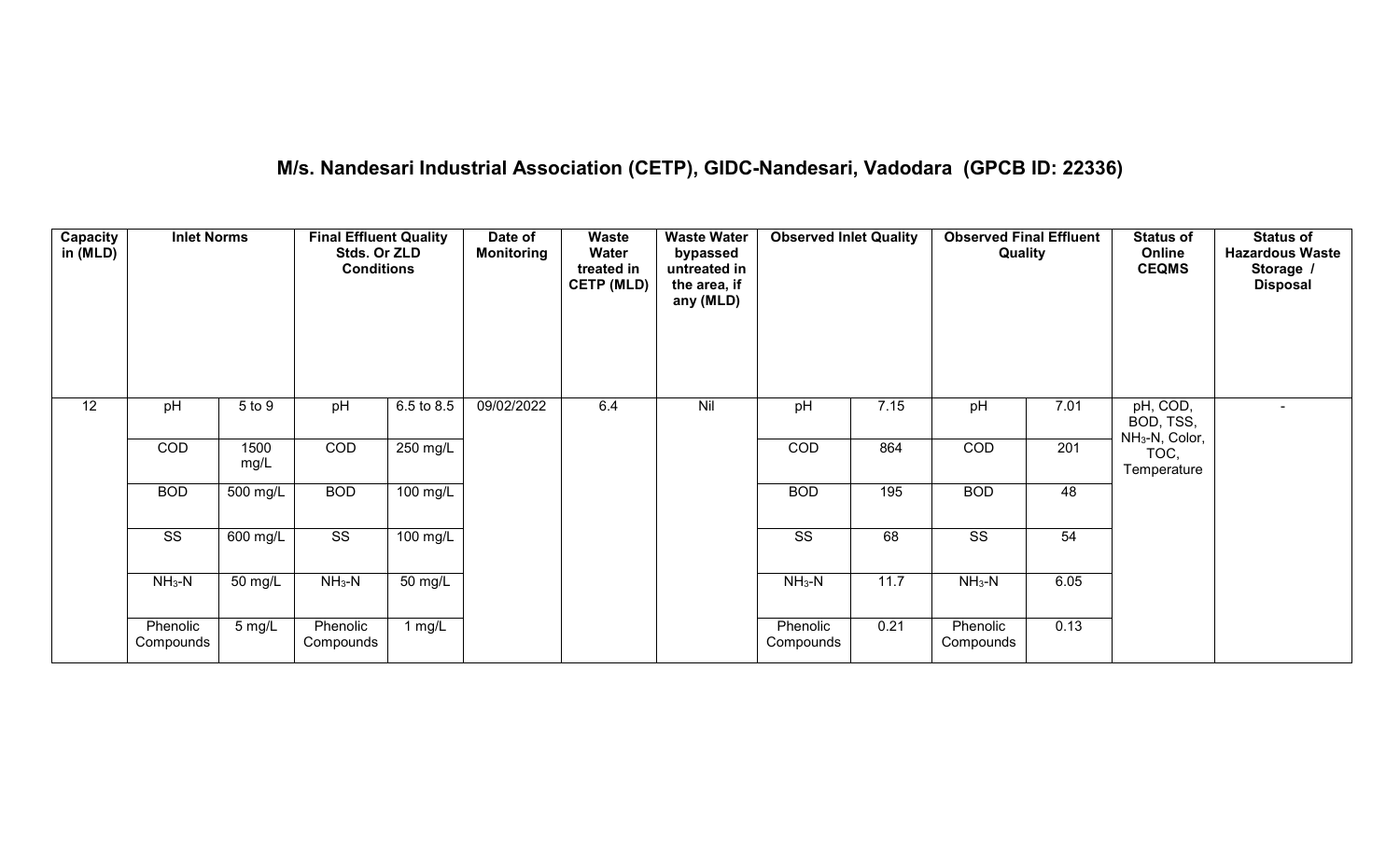| Capacity<br>in (MLD) | <b>Inlet Norms</b>    |              | <b>Final Effluent Quality</b><br>Stds. Or ZLD<br><b>Conditions</b> |                    | Date of<br><b>Monitoring</b> | <b>Waste</b><br>Water<br>treated in<br><b>CETP (MLD)</b> | <b>Waste Water</b><br>bypassed<br>untreated in<br>the area, if<br>any (MLD) | <b>Observed Inlet Quality</b> |                | <b>Observed Final Effluent</b><br>Quality |                          | <b>Status of</b><br>Online<br><b>CEQMS</b> | <b>Status of</b><br><b>Hazardous Waste</b><br>Storage /<br><b>Disposal</b> |
|----------------------|-----------------------|--------------|--------------------------------------------------------------------|--------------------|------------------------------|----------------------------------------------------------|-----------------------------------------------------------------------------|-------------------------------|----------------|-------------------------------------------|--------------------------|--------------------------------------------|----------------------------------------------------------------------------|
| 4.50                 | pH                    | 5 to 9       | pH                                                                 | 6.5 to 8.5         | Not visited in<br>this month | 2.2                                                      | Nil                                                                         | pH                            |                | pH                                        |                          | pH, Flow<br>Meter, TOC,<br>TSS, Color,     |                                                                            |
|                      | COD                   | 2000<br>mg/L | COD                                                                | 250 mg/L           |                              |                                                          |                                                                             | COD                           |                | COD                                       | $\overline{\phantom{0}}$ | $NH3-N$                                    |                                                                            |
|                      | <b>BOD</b>            | 500 mg/L     | <b>BOD</b>                                                         | $100$ mg/L         |                              |                                                          |                                                                             | <b>BOD</b>                    | $\sim$         | <b>BOD</b>                                | $\blacksquare$           |                                            |                                                                            |
|                      | SS                    | 600 mg/L     | $\overline{\text{SS}}$                                             | $100 \text{ mg/L}$ |                              |                                                          |                                                                             | SS                            | $\blacksquare$ | SS                                        | $\blacksquare$           |                                            |                                                                            |
|                      | $NH3-N$               | 50 mg/L      | $NH3-N$                                                            | 50 mg/L            |                              |                                                          |                                                                             | $NH_3-N$                      |                | $NH3-N$                                   |                          |                                            |                                                                            |
|                      | Phenolic<br>Compounds | 5 mg/L       | Phenolic<br>Compounds                                              | 1 $mg/L$           |                              |                                                          |                                                                             | Phenolic<br>Compounds         | $\sim$         | Phenolic<br>Compounds                     | $\sim$                   |                                            |                                                                            |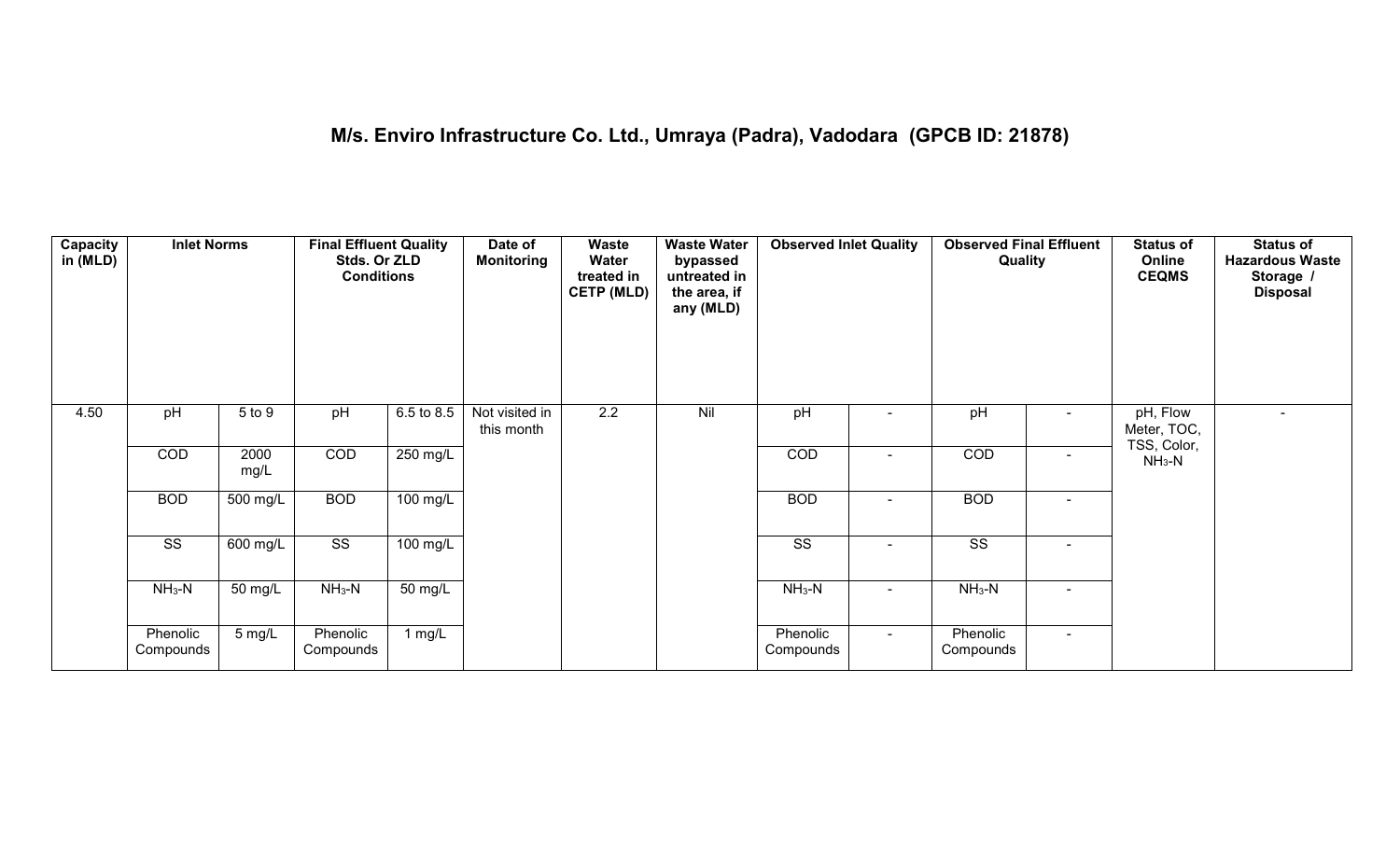# **M/s. Enviro Technology Ltd., GIDC-Ankleshwar, Bharuch (GPCB ID: 15074)**

| <b>Capacity</b><br>in (MLD) | <b>Inlet Norms</b>     |               | <b>Final Effluent Quality</b><br>Stds. Or ZLD<br><b>Conditions</b> |              | Date of<br><b>Monitoring</b> | <b>Waste</b><br>Water<br>treated in<br><b>CETP (MLD)</b> | <b>Waste Water</b><br>bypassed<br>untreated in<br>the area, if<br>any (MLD) | <b>Observed Inlet Quality</b>        |        | <b>Observed Final Effluent</b><br>Quality |                  | <b>Status of</b><br>Online<br><b>CEQMS</b> | <b>Status of</b><br><b>Hazardous Waste</b><br>Storage /<br><b>Disposal</b> |
|-----------------------------|------------------------|---------------|--------------------------------------------------------------------|--------------|------------------------------|----------------------------------------------------------|-----------------------------------------------------------------------------|--------------------------------------|--------|-------------------------------------------|------------------|--------------------------------------------|----------------------------------------------------------------------------|
| 3.5                         | pH                     | $6.5 - 8.5$   | pH                                                                 | $6.5 - 8.5$  | 19/02/2022                   | 2.31                                                     | Nil                                                                         | pH                                   | 8.08   | pH                                        | 7.65             | pH, Flow,<br>COD, BOD,<br>TSS, TOC         | Disposal 18.80 MT                                                          |
|                             | COD                    | 11000<br>mg/L | COD                                                                | 1000<br>mg/L |                              |                                                          |                                                                             | COD                                  | 3694   | COD                                       | $\overline{716}$ |                                            |                                                                            |
|                             | <b>BOD</b>             | 3600<br>mg/L  | <b>BOD</b>                                                         | $200$ mg/L   |                              |                                                          |                                                                             | BOD(3)<br>days at<br>$27^{\circ}C$ ) | 879    | BOD(3)<br>days at<br>$27^{\circ}C$ )      | $\overline{28}$  |                                            |                                                                            |
|                             | $\overline{\text{ss}}$ | $\sim$        | $\overline{\text{SS}}$                                             | 150 mg/L     |                              |                                                          |                                                                             | $\overline{\text{SS}}$               | 231    | $\overline{\text{SS}}$                    | 70               |                                            |                                                                            |
|                             | $NH3-N$                | $\sim$        | $NH3-N$                                                            | 50 mg/L      |                              |                                                          |                                                                             | $NH3-N$                              | 249.76 | $NH3-N$                                   | 43.68            |                                            |                                                                            |
|                             | Phenolic<br>Compounds  | 1 $mg/L$      | Phenolic<br>Compounds                                              | 5 mg/L       |                              |                                                          |                                                                             | Phenolic<br>Compounds                | 3.5    | Phenolic<br>Compounds                     | 0.22             |                                            |                                                                            |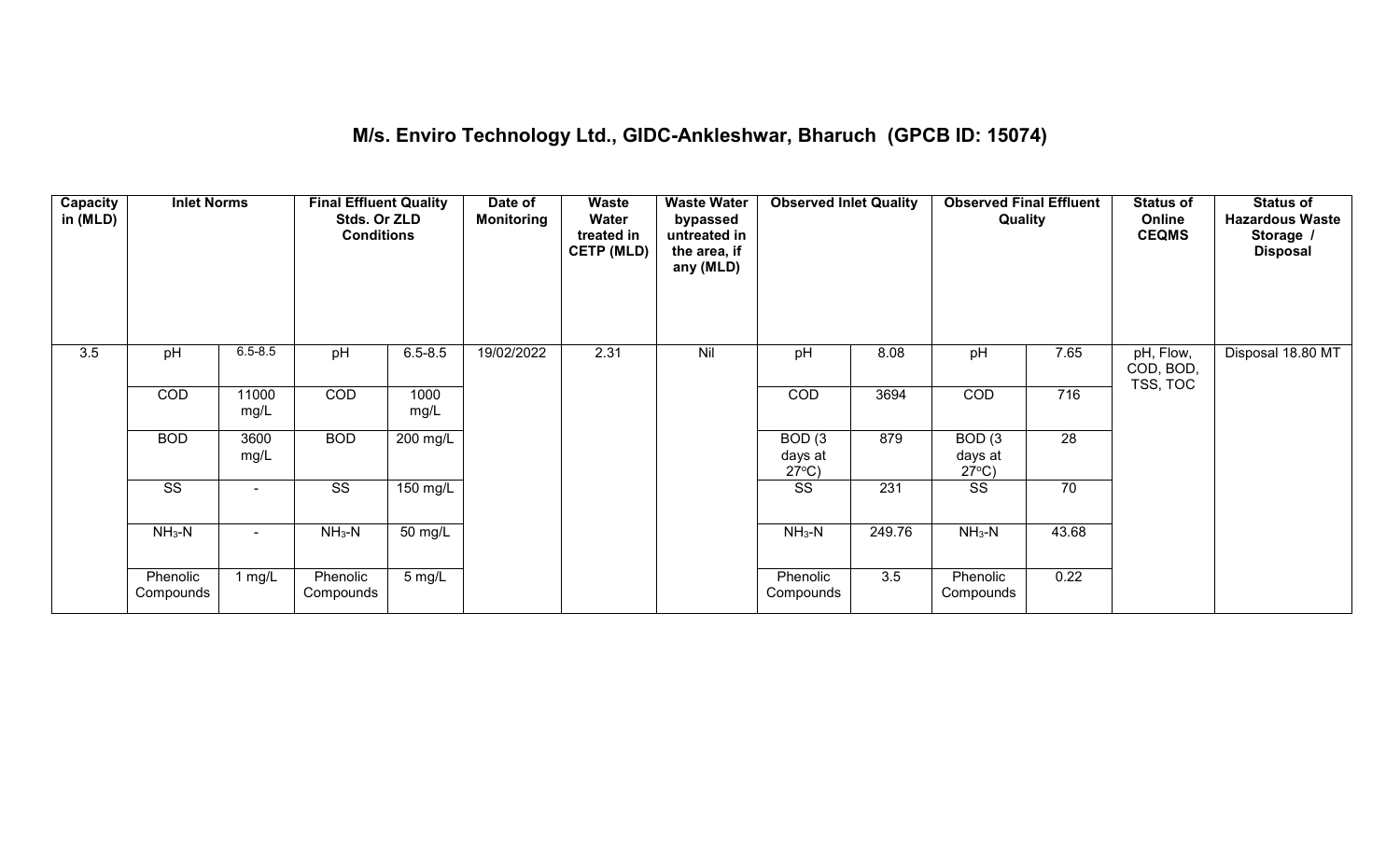# **M/s. Narmada Clean Tech Ltd., (Bharuch Eco-Aqua Infrastructure Ltd.,) (BEAIL), Ankleshwar (GPCB ID: 27833)**

| Capacity<br>in (MLD) | <b>Inlet Norms</b>     |              | <b>Final Effluent Quality</b><br>Stds. Or ZLD<br><b>Conditions</b> |          | Date of<br><b>Monitoring</b> | Waste<br>Water<br>treated in<br><b>CETP (MLD)</b> | <b>Waste Water</b><br>bypassed<br>untreated in<br>the area, if<br>any (MLD) | <b>Observed Inlet Quality</b> |        | <b>Observed Final Effluent</b><br>Quality |       | <b>Status of</b><br>Online<br><b>CEQMS</b> | <b>Status of</b><br><b>Hazardous Waste</b><br>Storage /<br><b>Disposal</b> |
|----------------------|------------------------|--------------|--------------------------------------------------------------------|----------|------------------------------|---------------------------------------------------|-----------------------------------------------------------------------------|-------------------------------|--------|-------------------------------------------|-------|--------------------------------------------|----------------------------------------------------------------------------|
| 40                   | pH                     | $6.5 - 8.5$  | pH                                                                 | $6-9$    | 04/02/2022                   | 31.92                                             | Nil                                                                         | pH                            | 7.46   | pH                                        | 7.24  | pH, Flow<br>Meter, TOC,                    | Storage 1200 MT                                                            |
|                      | COD                    | 1000<br>mg/L | COD                                                                | 500 mg/L |                              |                                                   |                                                                             | <b>COD</b>                    | 1291   | COD                                       | 623   | <b>TSS</b>                                 |                                                                            |
|                      | <b>BOD</b>             | 200 mg/L     | <b>BOD</b>                                                         | 100 mg/L |                              |                                                   |                                                                             | <b>BOD</b>                    | 322    | <b>BOD</b>                                | 144   |                                            |                                                                            |
|                      | $\overline{\text{ss}}$ | $150$ mg/L   | $\overline{\text{SS}}$                                             | 100 mg/L |                              |                                                   |                                                                             | SS                            | 316    | $\overline{\text{SS}}$                    | 60    |                                            |                                                                            |
|                      | $NH_3-N$               | 50 mg/L      | $NH3-N$                                                            | 50 mg/L  |                              |                                                   |                                                                             | $NH3-N$                       | 147.28 | $NH3-N$                                   | 123.2 |                                            |                                                                            |
|                      | Phenolic<br>Compounds  | 5 mg/L       | Phenolic<br>Compounds                                              | 5 mg/L   |                              |                                                   |                                                                             | Phenolic<br>Compounds         | 2.07   | Phenolic<br>Compounds                     | 5.68  |                                            |                                                                            |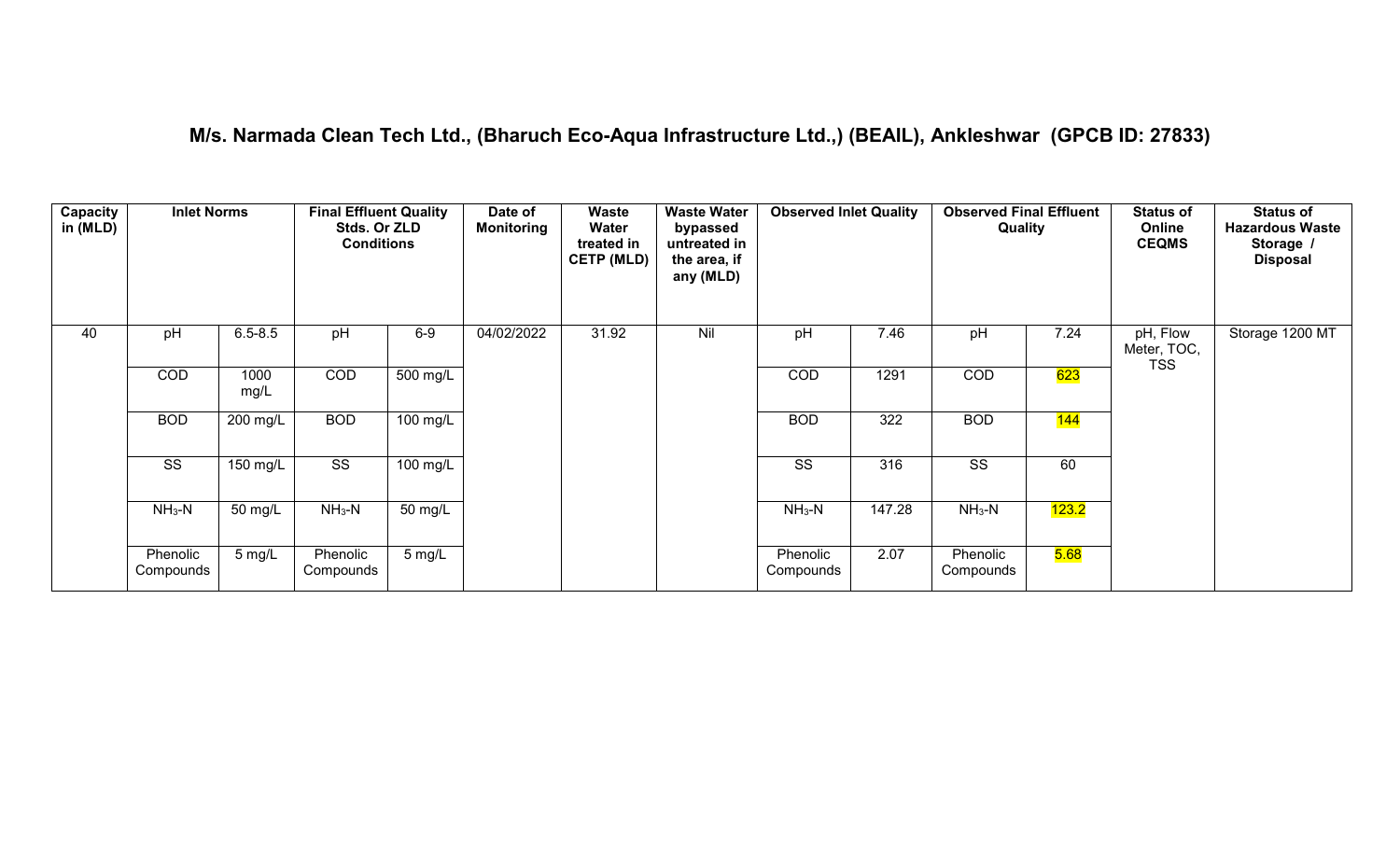# **M/s. Panoli Enviro Technology Ltd., GIDC-Panoli, Bharuch (GPCB ID: 15460)**

| Capacity<br>in (MLD) | <b>Inlet Norms</b>     |               | <b>Final Effluent Quality</b><br>Stds. Or ZLD<br><b>Conditions</b> |                  | Date of<br><b>Monitoring</b> | Waste<br>Water<br>treated in<br><b>CETP (MLD)</b> | <b>Waste Water</b><br>bypassed<br>untreated in<br>the area, if<br>any (MLD) | <b>Observed Inlet Quality</b> |      | <b>Observed Final Effluent</b><br>Quality |      | <b>Status of</b><br>Online<br><b>CEQMS</b> | <b>Status of</b><br><b>Hazardous Waste</b><br>Storage /<br><b>Disposal</b> |
|----------------------|------------------------|---------------|--------------------------------------------------------------------|------------------|------------------------------|---------------------------------------------------|-----------------------------------------------------------------------------|-------------------------------|------|-------------------------------------------|------|--------------------------------------------|----------------------------------------------------------------------------|
| 1.02                 | pH                     | $6.5 - 8.5$   | pH                                                                 | $6.5 - 8.5$      | 04/02/2022                   | 0.45                                              | Nil                                                                         | pH                            | 7.36 | pH                                        | 7.23 | pH, Flow<br>Meter, TOC                     | Storage 35 MT                                                              |
|                      | COD                    | 10000<br>mg/L | <b>COD</b>                                                         | 1000<br>mg/L     |                              |                                                   |                                                                             | COD                           | 1717 | COD                                       | 898  |                                            |                                                                            |
|                      | <b>BOD</b>             | 3000<br>mg/L  | <b>BOD</b>                                                         | 200 mg/L         |                              |                                                   |                                                                             | <b>BOD</b>                    | 412  | <b>BOD</b>                                | 215  |                                            |                                                                            |
|                      | $\overline{\text{ss}}$ | $\sim$        | $\overline{\text{SS}}$                                             | 150 mg/L         |                              |                                                   |                                                                             | SS                            | 486  | SS                                        | 602  |                                            |                                                                            |
|                      | $NH3-N$                | 50 mg/L       | $NH3-N$                                                            | 50 mg/L          |                              |                                                   |                                                                             | $NH3-N$                       | 50.4 | $NH3-N$                                   | 19.6 |                                            |                                                                            |
|                      | Phenolic<br>Compounds  | 1 $mg/L$      | Phenolic<br>Compounds                                              | $5 \text{ mg/L}$ |                              |                                                   |                                                                             | Phenolic<br>Compounds         | 1.90 | Phenolic<br>Compounds                     | 0.41 |                                            |                                                                            |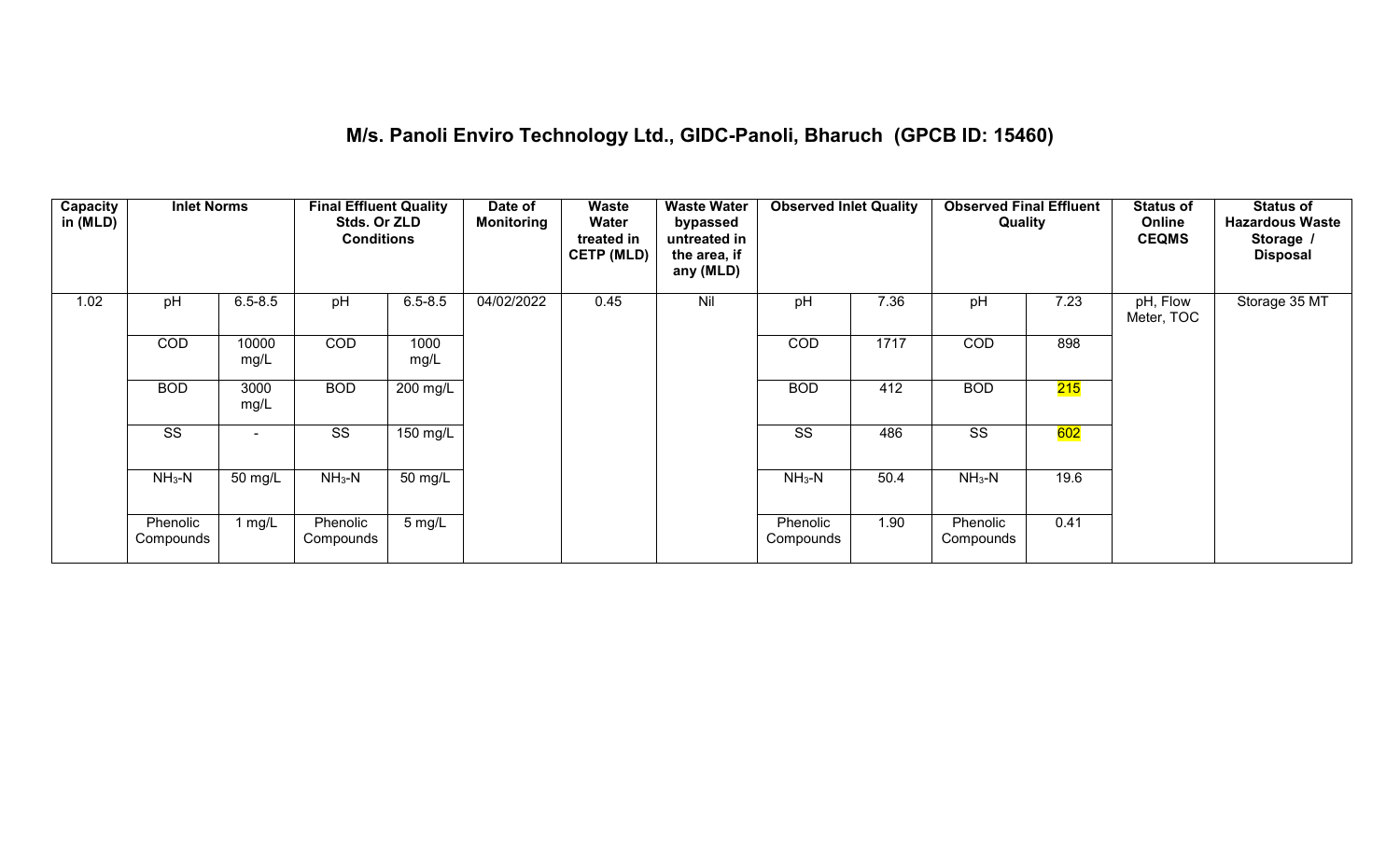# **M/s. Globe Enviro Care Ltd. [chemical units], GIDC-Sachin, Surat (GPCB ID: 20721)**

| Capacity<br>in (MLD) | <b>Inlet Norms</b>     |              | <b>Final Effluent Quality</b><br>Stds. Or ZLD<br><b>Conditions</b> |                            | Date of<br><b>Monitoring</b> | <b>Waste</b><br>Water<br>treated in<br><b>CETP (MLD)</b> | <b>Waste Water</b><br>bypassed<br>untreated in<br>the area, if<br>any (MLD) | <b>Observed Inlet Quality</b> |      | <b>Observed Final Effluent</b><br>Quality |                 | <b>Status of</b><br>Online<br><b>CEQMS</b> | <b>Status of</b><br><b>Hazardous Waste</b><br>Storage /<br><b>Disposal</b> |
|----------------------|------------------------|--------------|--------------------------------------------------------------------|----------------------------|------------------------------|----------------------------------------------------------|-----------------------------------------------------------------------------|-------------------------------|------|-------------------------------------------|-----------------|--------------------------------------------|----------------------------------------------------------------------------|
|                      | pH                     | 6.5 to 8.5   | pH                                                                 | 6.5 to 8.5                 | 02/02/2022                   | 0.236                                                    | Nil                                                                         | pH                            | 8.07 | pH                                        | 8.33            | pH, TOC,<br>TSS, Flow<br>meter             | Storage 1611.355<br>MT,<br>Disposal 483.510                                |
|                      | COD                    | 3000<br>mg/L | COD                                                                | 250 mg/L                   |                              |                                                          |                                                                             | COD                           | 1396 | COD                                       | 206             |                                            | <b>MT</b>                                                                  |
|                      | <b>BOD</b>             | 1200<br>mg/L | <b>BOD</b>                                                         | $\overline{30}$ mg/L       |                              |                                                          |                                                                             | <b>BOD</b>                    | 380  | <b>BOD</b>                                | $\overline{22}$ |                                            |                                                                            |
|                      | $\overline{\text{ss}}$ | $300$ mg/L   | $\overline{\text{ss}}$                                             | $\frac{100 \text{ mg}}{L}$ |                              |                                                          |                                                                             | $\overline{\text{ss}}$        | 64   | $\overline{\text{ss}}$                    | 64              |                                            |                                                                            |
|                      | $NH3-N$                | 50 mg/L      | $NH3-N$                                                            | 50 mg/L                    |                              |                                                          |                                                                             | $NH3-N$                       | 68.3 | $NH3-N$                                   | 48              |                                            |                                                                            |
|                      | Phenolic<br>Compounds  | 1 mg/L       | Phenolic<br>Compounds                                              | 1 $mg/L$                   |                              |                                                          |                                                                             | Phenolic<br>Compounds         | 0.93 | Phenolic<br>Compounds                     | 0.44            |                                            |                                                                            |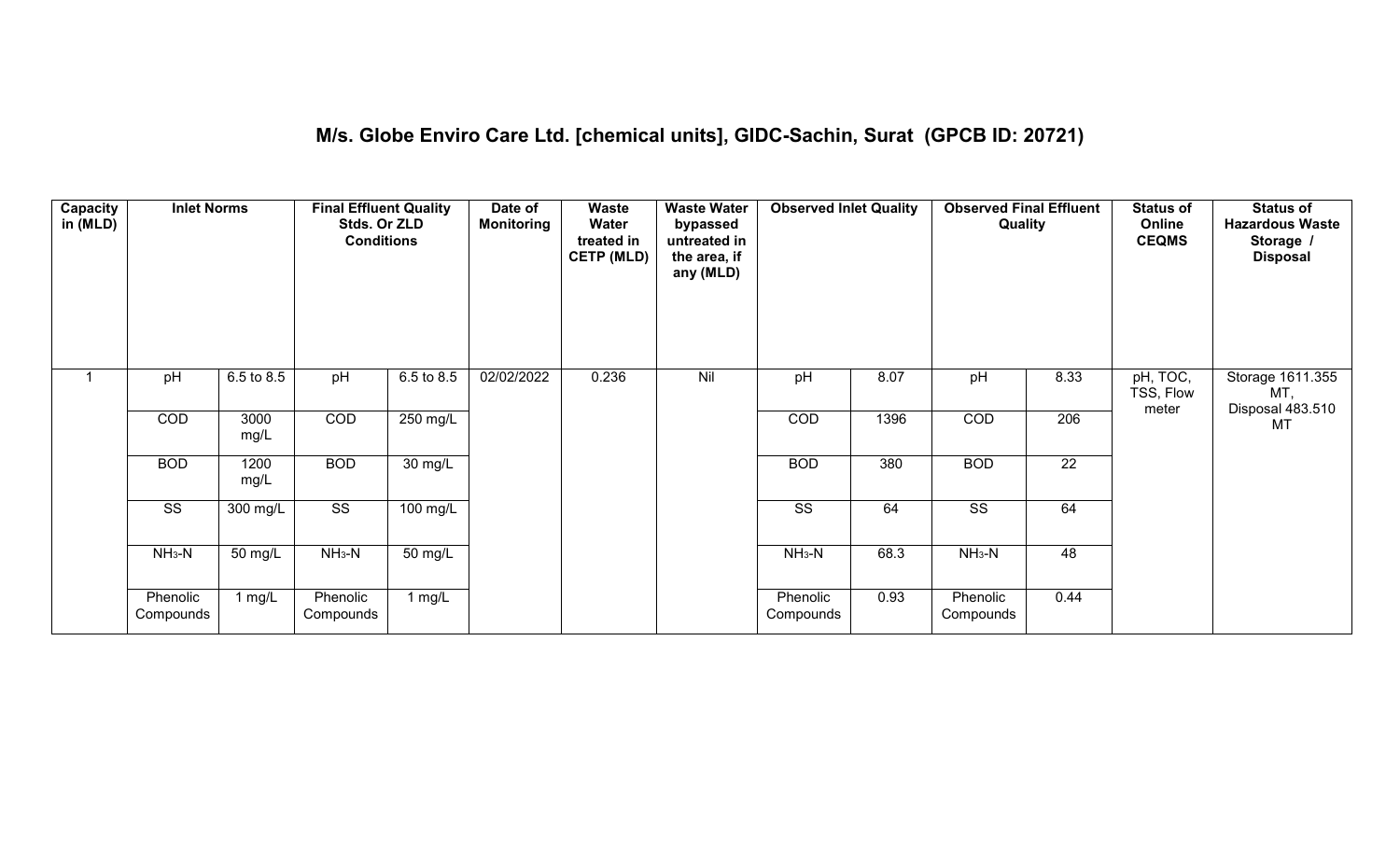#### **M/s. Sachin Infra Environment Ltd., GIDC-Sachin, Surat (GPCB ID: 21204)**

| Capacity<br>in (MLD) | <b>Inlet Norms</b>     |              | <b>Final Effluent Quality</b><br>Stds. Or ZLD<br><b>Conditions</b> |             | Date of<br><b>Monitoring</b> | Waste<br>Water<br>treated in<br><b>CETP (MLD)</b> | <b>Waste Water</b><br>bypassed<br>untreated in<br>the area, if<br>any (MLD) | <b>Observed Inlet Quality</b> |      | <b>Observed Final Effluent</b><br>Quality |                  | <b>Status of</b><br>Online<br><b>CEQMS</b> | <b>Status of</b><br><b>Hazardous Waste</b><br>Storage /<br><b>Disposal</b> |
|----------------------|------------------------|--------------|--------------------------------------------------------------------|-------------|------------------------------|---------------------------------------------------|-----------------------------------------------------------------------------|-------------------------------|------|-------------------------------------------|------------------|--------------------------------------------|----------------------------------------------------------------------------|
| 50                   | pH                     | $6.5 - 8.5$  | pH                                                                 | $6.5 - 8.5$ | 02/02/2022                   | 32.83                                             | Nil                                                                         | pH                            | 8.21 | pH                                        | 7.55             | pH, Flow<br>Meter, TOC                     | Storage 2450.41<br>MT<br>Disposal 585.99                                   |
|                      | COD                    | 1000<br>mg/L | COD                                                                | 250 mg/L    |                              |                                                   |                                                                             | COD                           | 1009 | COD                                       | $\overline{242}$ |                                            | <b>MT</b>                                                                  |
|                      | <b>BOD</b>             | 400 mg/L     | <b>BOD</b>                                                         | 30 mg/L     |                              |                                                   |                                                                             | <b>BOD</b>                    | 280  | <b>BOD</b>                                | $\overline{28}$  |                                            |                                                                            |
|                      | $\overline{\text{SS}}$ | 300 mg/L     | $\overline{\text{ss}}$                                             | 100 mg/L    |                              |                                                   |                                                                             | $\overline{\text{ss}}$        | 234  | $\overline{\text{ss}}$                    | $\overline{78}$  |                                            |                                                                            |
|                      | $NH_3-N$               | 50 mg/L      | $NH3-N$                                                            | 50 mg/L     |                              |                                                   |                                                                             | $NH3-N$                       | 26.3 | $NH3-N$                                   | 18.4             |                                            |                                                                            |
|                      | Phenolic<br>Compounds  | 1 mg/L       | Phenolic<br>Compounds                                              | 1 $mg/L$    |                              |                                                   |                                                                             | Phenolic<br>Compounds         | 0.81 | Phenolic<br>Compounds                     | 0.56             |                                            |                                                                            |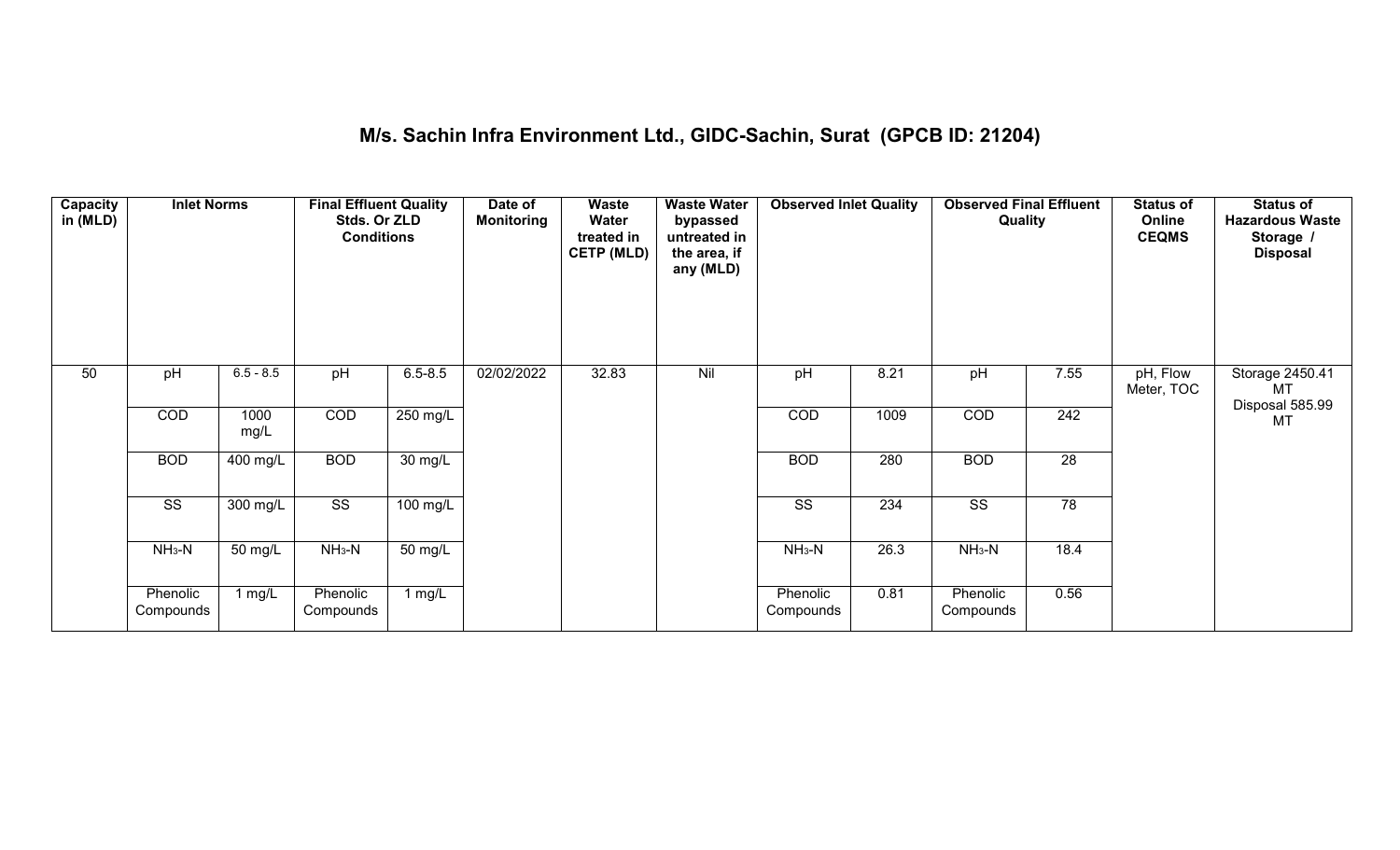# **M/s. Palsana Enviro Protection Ltd., (PEPL), Kadodara, Surat (GPCB ID: 21044)**

| Capacity<br>in (MLD) | <b>Inlet Norms</b>     |              | <b>Final Effluent Quality</b><br>Stds. Or ZLD<br><b>Conditions</b> |                   | Date of<br><b>Monitoring</b> | Waste<br>Water<br>treated in<br><b>CETP (MLD)</b> | <b>Waste Water</b><br>bypassed<br>untreated in<br>the area, if<br>any (MLD) | <b>Observed Inlet Quality</b> |                  | <b>Observed Final Effluent</b><br>Quality |                 | <b>Status of</b><br>Online<br><b>CEQMS</b> | <b>Status of</b><br><b>Hazardous Waste</b><br>Storage /<br><b>Disposal</b> |
|----------------------|------------------------|--------------|--------------------------------------------------------------------|-------------------|------------------------------|---------------------------------------------------|-----------------------------------------------------------------------------|-------------------------------|------------------|-------------------------------------------|-----------------|--------------------------------------------|----------------------------------------------------------------------------|
| 150                  | pH                     | 6.5 to 8.5   | pH                                                                 | 6.5 to 8.5        | 05/02/2022                   | 98                                                | Nil                                                                         | pH                            | 8.60             | pH                                        | 8.44            | pH, Flow<br>Meter, COD,                    | Storage 548 MT,<br>Disposal 276 MT                                         |
|                      | <b>COD</b>             | 1000<br>mg/L | COD                                                                | 250 mg/L          |                              |                                                   |                                                                             | COD                           | 1083             | COD                                       | 246             | BOD, TSS                                   |                                                                            |
|                      | <b>BOD</b>             | 400 mg/L     | <b>BOD</b>                                                         | $30 \text{ mg/L}$ |                              |                                                   |                                                                             | <b>BOD</b>                    | 285              | <b>BOD</b>                                | $\overline{29}$ |                                            |                                                                            |
|                      | $\overline{\text{SS}}$ | $300$ mg/L   | $\overline{\text{ss}}$                                             | $100$ mg/L        |                              |                                                   |                                                                             | $\overline{\text{ss}}$        | $\overline{212}$ | $\overline{\text{ss}}$                    | 68              |                                            |                                                                            |
|                      | $NH3-N$                | 50 mg/L      | $NH3-N$                                                            | 50 mg/L           |                              |                                                   |                                                                             | $NH3-N$                       | 22.4             | $NH3-N$                                   | 16.8            |                                            |                                                                            |
|                      | Phenolic<br>Compounds  | 1 $mg/L$     | Phenolic<br>Compounds                                              | 1 $mg/L$          |                              |                                                   |                                                                             | Phenolic<br>Compounds         | 0.68             | Phenolic<br>Compounds                     | 0.42            |                                            |                                                                            |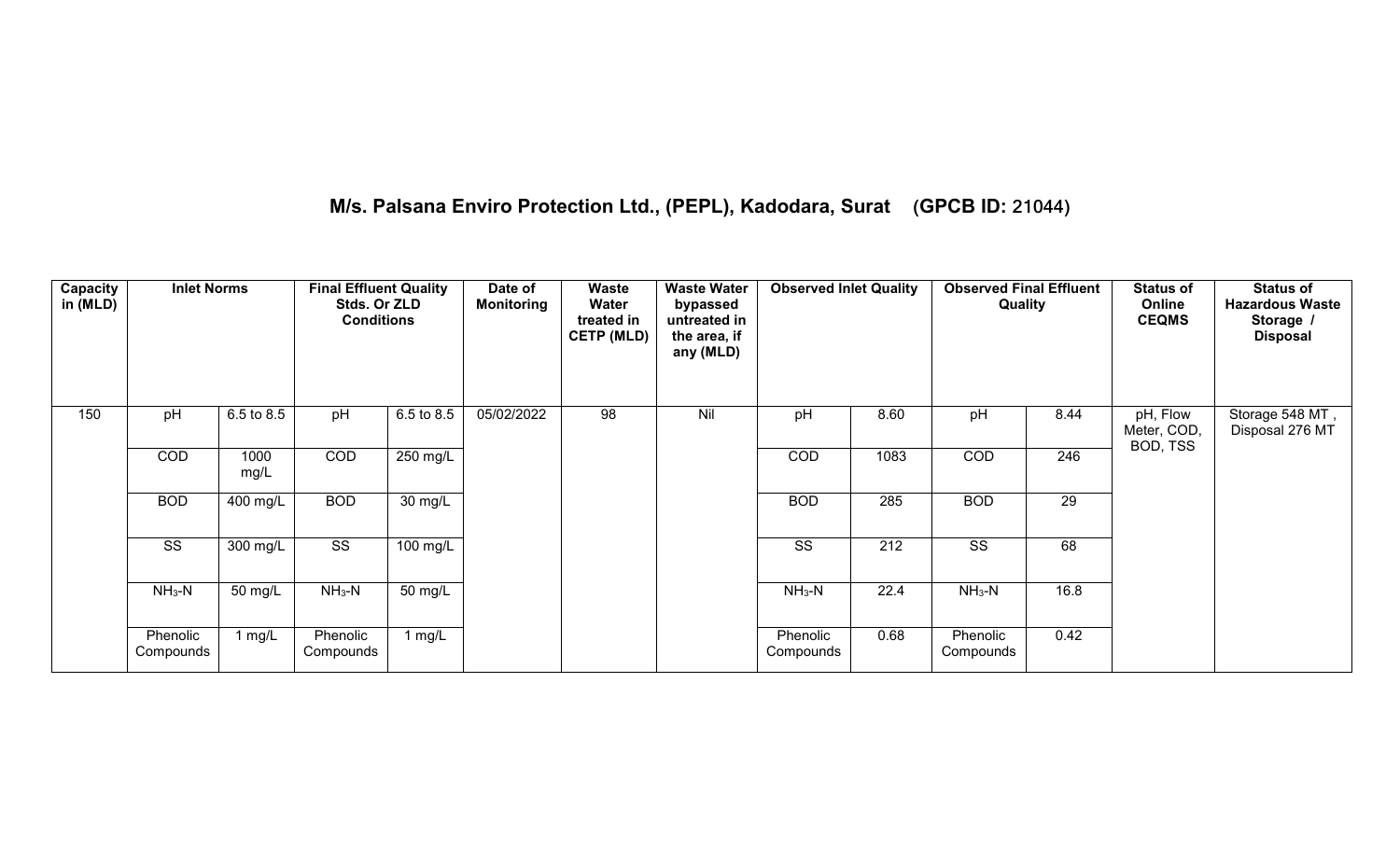#### **M/s. Pandesara Infrastructure Ltd., GIDC-Pandesara, Surat (GPCB ID: 11142)**

| Capacity<br>in (MLD) | <b>Inlet Norms</b>    |              | <b>Final Effluent Quality</b><br>Stds. Or ZLD<br><b>Conditions</b> |                   | Date of<br><b>Monitoring</b> | <b>Waste</b><br>Water<br>treated in<br><b>CETP (MLD)</b> | <b>Waste Water</b><br>bypassed<br>untreated in<br>the area, if<br>any (MLD) | <b>Observed Inlet Quality</b> |                  | <b>Observed Final Effluent</b><br>Quality |                 | <b>Status of</b><br>Online<br><b>CEQMS</b> | <b>Status of</b><br><b>Hazardous Waste</b><br>Storage /<br><b>Disposal</b> |
|----------------------|-----------------------|--------------|--------------------------------------------------------------------|-------------------|------------------------------|----------------------------------------------------------|-----------------------------------------------------------------------------|-------------------------------|------------------|-------------------------------------------|-----------------|--------------------------------------------|----------------------------------------------------------------------------|
| 100                  | pH                    | $6.5 - 8.5$  | pH                                                                 | $6.5 - 8.5$       | 02/02/2022                   | 81.5                                                     | Nil                                                                         | pH                            | 7.43             | pH                                        | 7.60            | pH, Flow<br>Meter, TOC,<br><b>COD</b>      | Storage 1632.754<br>MT,                                                    |
|                      | <b>COD</b>            | 1000<br>mg/L | COD                                                                | 250 mg/L          |                              |                                                          |                                                                             | COD                           | 865              | COD                                       | 175             |                                            | Disposal 505.25<br><b>MT</b>                                               |
|                      | <b>BOD</b>            | 400 mg/L     | <b>BOD</b>                                                         | $30 \text{ mg/L}$ |                              |                                                          |                                                                             | <b>BOD</b>                    | $\overline{210}$ | <b>BOD</b>                                | $\overline{24}$ |                                            |                                                                            |
|                      | SS                    | 300 mg/L     | $\overline{\text{ss}}$                                             | $100$ mg/L        |                              |                                                          |                                                                             | SS                            | 262              | SS                                        | 92              |                                            |                                                                            |
|                      | $NH3-N$               | 50 mg/L      | $NH3-N$                                                            | $50 \text{ mg/L}$ |                              |                                                          |                                                                             | $NH3-N$                       | 38.1             | $NH3-N$                                   | 30.2            |                                            |                                                                            |
|                      | Phenolic<br>Compounds | 1 mg/L       | Phenolic<br>Compounds                                              | l mg/L            |                              |                                                          |                                                                             | Phenolic<br>Compounds         | 0.85             | Phenolic<br>Compounds                     | 0.34            |                                            |                                                                            |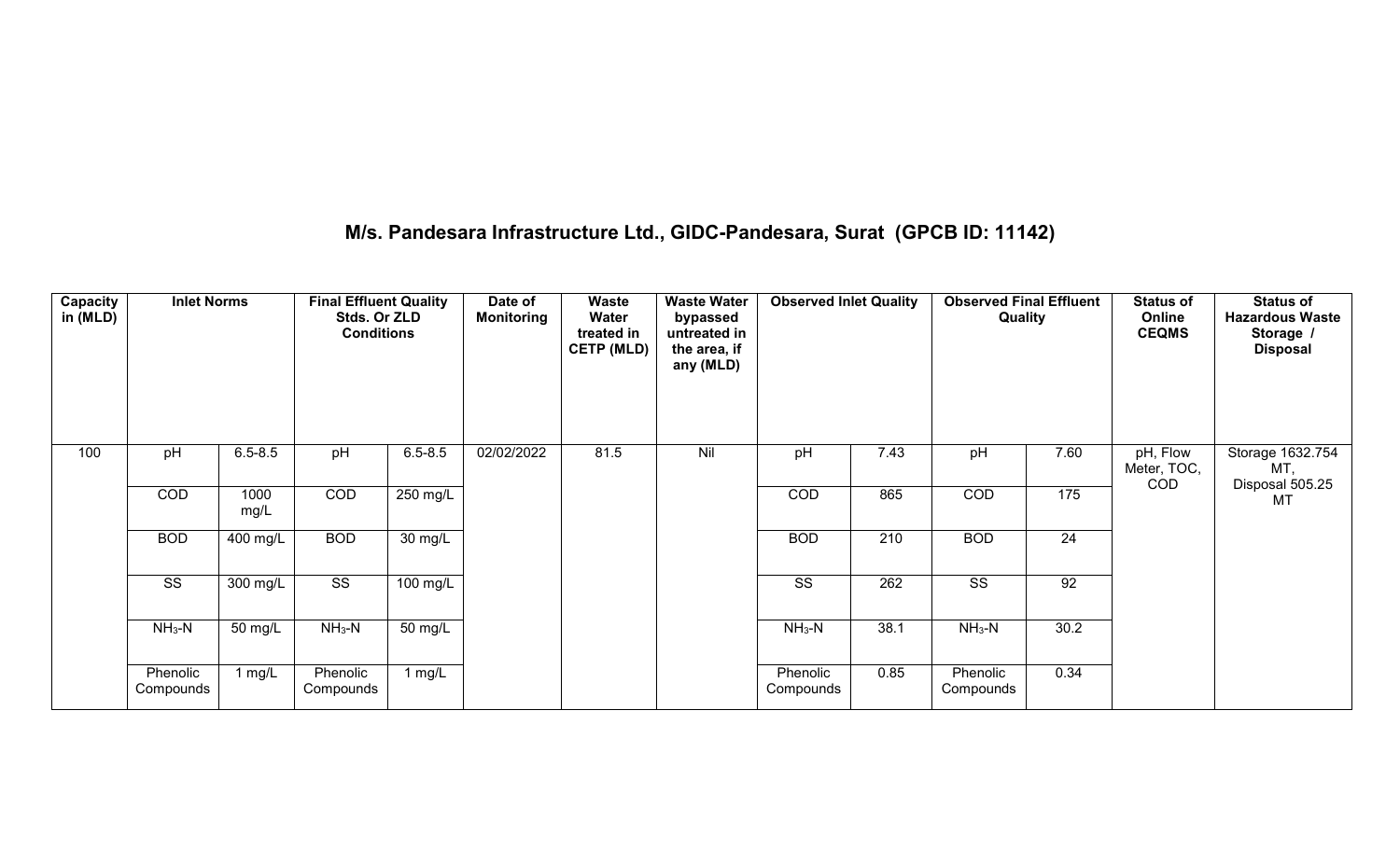# **M/s. CETP of Kejriwal Integrated Textile Park Ltd – KITPL (GPCB ID: 41302)**

| Capacity<br>in (MLD) | <b>Inlet Norms</b>     |               | <b>Final Effluent Quality</b><br>Stds. Or ZLD<br><b>Conditions</b> |                | Date of<br><b>Monitoring</b> | Waste<br>Water<br>treated in<br><b>CETP (MLD)</b> | <b>Waste Water</b><br>bypassed<br>untreated in<br>the area, if<br>any (MLD) | <b>Observed Inlet Quality</b> |        | <b>Observed Final Effluent</b><br>Quality |                 | <b>Status of</b><br>Online<br><b>CEQMS</b> | <b>Status of</b><br><b>Hazardous Waste</b><br>Storage /<br><b>Disposal</b> |
|----------------------|------------------------|---------------|--------------------------------------------------------------------|----------------|------------------------------|---------------------------------------------------|-----------------------------------------------------------------------------|-------------------------------|--------|-------------------------------------------|-----------------|--------------------------------------------|----------------------------------------------------------------------------|
| 1.25                 | pH                     | $6.5 - 8.5$   | pH                                                                 | $6.5 - 8.5$    | 05/02/2022                   | 0.1                                               | Nil                                                                         | pH                            |        | pH                                        | 8.27            | $\blacksquare$                             | Storage 13 MT                                                              |
|                      | COD                    | 500<br>mg/L   | COD                                                                | $<$ 20 mg/L    |                              |                                                   |                                                                             | COD                           |        | COD                                       | $\overline{20}$ |                                            |                                                                            |
|                      | <b>BOD</b>             | $200$<br>mg/L | <b>BOD</b>                                                         | $<$ 5 mg/L     |                              |                                                   |                                                                             | <b>BOD</b>                    | $\sim$ | <b>BOD</b>                                | $5$             |                                            |                                                                            |
|                      | $\overline{\text{SS}}$ | 150<br>mg/L   | $\overline{\text{ss}}$                                             | $<$ 5 mg/L     |                              |                                                   |                                                                             | $\overline{\text{SS}}$        |        | $\overline{\text{SS}}$                    | 8               |                                            |                                                                            |
|                      | $NH3-N$                |               | $NH3-N$                                                            | $\blacksquare$ |                              |                                                   |                                                                             | $NH3-N$                       |        | $NH3-N$                                   | 0.28            |                                            |                                                                            |
|                      | Phenolic<br>Compounds  | $\sim$ .      | Phenolic<br>Compounds                                              | $\sim$         |                              |                                                   |                                                                             | Phenolic<br>Compounds         | $\sim$ | Phenolic<br>Compounds                     | <b>BDL</b>      |                                            |                                                                            |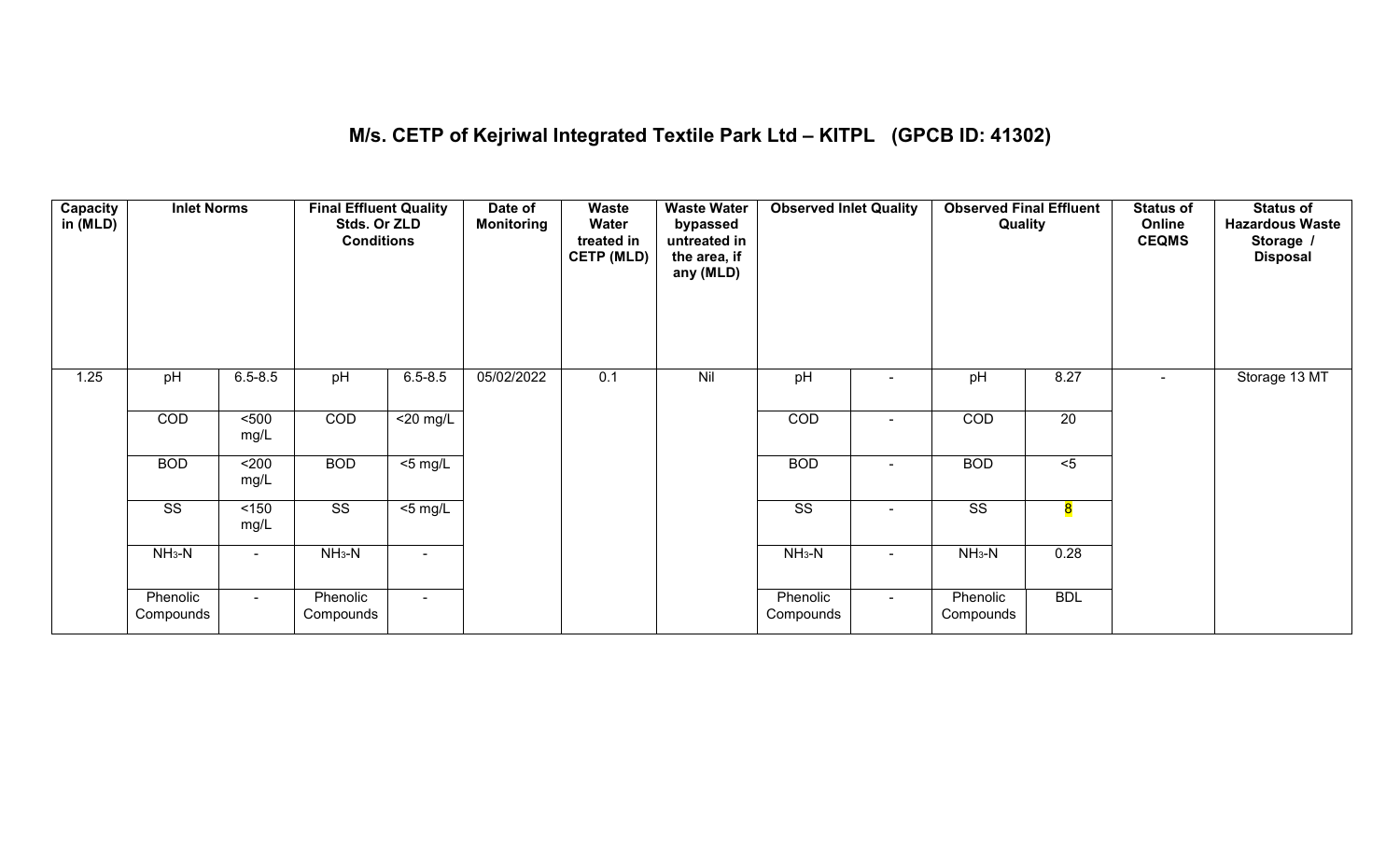### **M/s. Gujarat Eco Textile Park Pvt Ltd, Palsana, Surat (GPCB ID: 31233)**

| Capacity<br>in (MLD) | <b>Inlet Norms</b>     |              | <b>Final Effluent Quality</b><br>Stds. Or ZLD<br><b>Conditions</b> |            | Date of<br><b>Monitoring</b> | Waste<br>Water<br>treated in<br><b>CETP (MLD)</b> | <b>Waste Water</b><br>bypassed<br>untreated in<br>the area, if<br>any (MLD) |                        |      | <b>Observed Final Effluent</b><br>Quality |      | <b>Status of</b><br>Online<br><b>CEQMS</b> | <b>Status of</b><br><b>Hazardous Waste</b><br>Storage /<br><b>Disposal</b> |
|----------------------|------------------------|--------------|--------------------------------------------------------------------|------------|------------------------------|---------------------------------------------------|-----------------------------------------------------------------------------|------------------------|------|-------------------------------------------|------|--------------------------------------------|----------------------------------------------------------------------------|
| 60                   | pH                     | $6.5 - 8.5$  | pH                                                                 | 6.5 to 8.5 | 05/02/2022                   | 29                                                | Nil                                                                         | pH                     | 8.56 | pH                                        | 8.47 | pH, Flow<br>Meter, COD                     | Storage 650 MT,<br>Disposal 473.970                                        |
|                      | <b>COD</b>             | 1000<br>mg/L | <b>COD</b>                                                         | 250 mg/L   |                              |                                                   |                                                                             | <b>COD</b>             | 839  | COD                                       | 259  | Meter<br>including<br><b>TOC</b>           | MT                                                                         |
|                      | <b>BOD</b>             | 400 mg/L     | <b>BOD</b>                                                         | 30 mg/L    |                              |                                                   |                                                                             | <b>BOD</b>             | 190  | <b>BOD</b>                                | 30   |                                            |                                                                            |
|                      | $\overline{\text{ss}}$ | 300 mg/L     | SS                                                                 | 100 mg/L   |                              |                                                   |                                                                             | $\overline{\text{SS}}$ | 284  | $\overline{\text{ss}}$                    | 60   |                                            |                                                                            |
|                      | $NH3-N$                | 50 mg/L      | $NH3-N$                                                            | 50 mg/L    |                              |                                                   |                                                                             | $NH3-N$                | 28.3 | $NH3-N$                                   | 21.3 |                                            |                                                                            |
|                      | Phenolic<br>Compounds  | 1 $mg/L$     | Phenolic<br>Compounds                                              | 1 $mg/L$   |                              |                                                   |                                                                             | Phenolic<br>Compounds  | 0.95 | Phenolic<br>Compounds                     | 0.78 |                                            |                                                                            |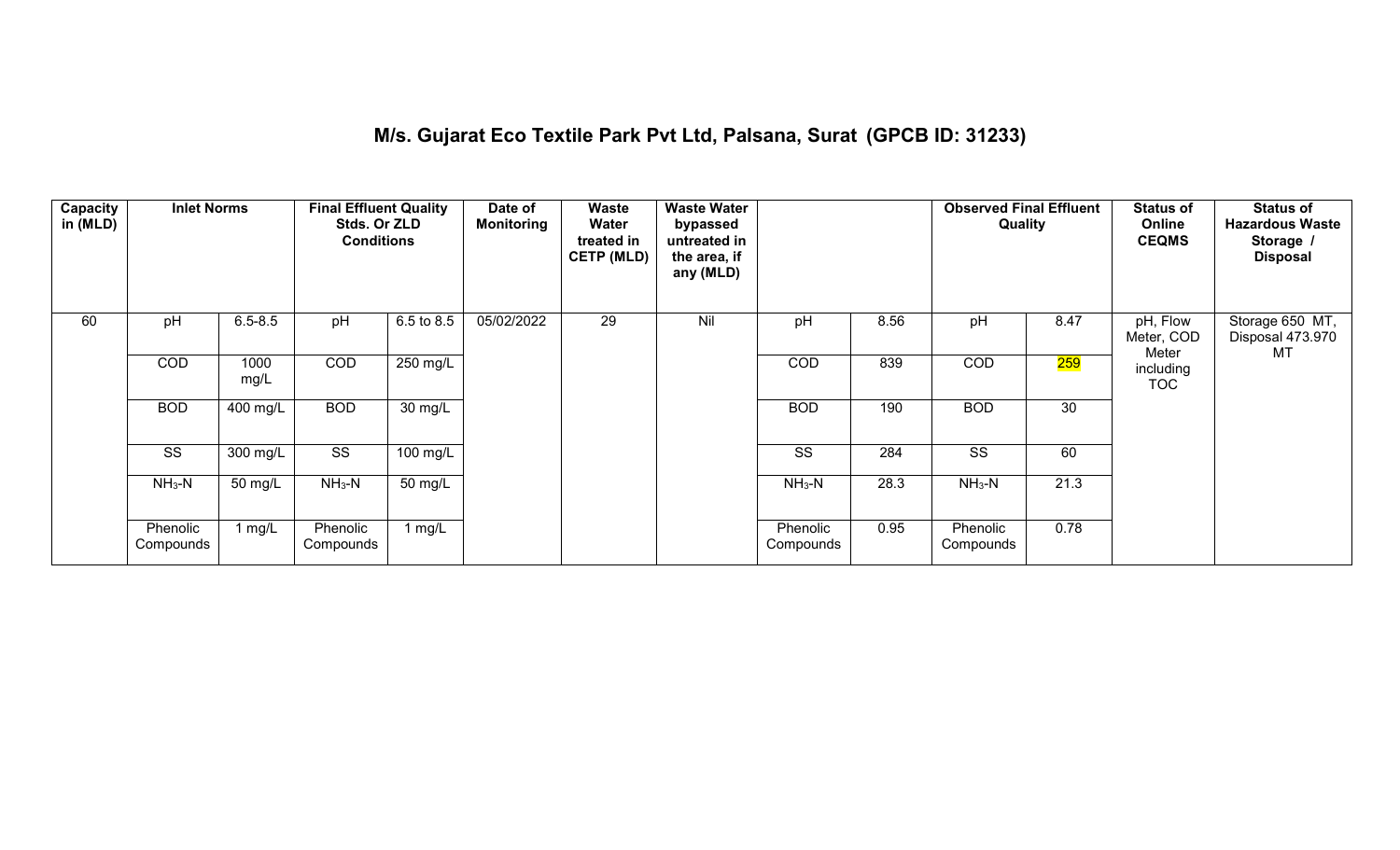#### **M/s. Fairdeal Textile Parks Pvt. Ltd, Kosamaba, Surat (GPCB ID:34209 )**

| <b>Capacity</b><br>in (MLD) | <b>Inlet Norms</b>     |                    | <b>Final Effluent Quality</b><br>Stds. Or ZLD<br><b>Conditions</b> |                              | Date of<br><b>Monitoring</b> | Waste<br>Water<br>treated in<br><b>CETP (MLD)</b> | <b>Waste Water</b><br>bypassed<br>untreated in<br>the area, if<br>any (MLD) | <b>Observed Inlet Quality</b> |                | <b>Observed Final Effluent</b><br>Quality |                   | <b>Status of</b><br>Online<br><b>CEQMS</b> | <b>Status of</b><br><b>Hazardous Waste</b><br>Storage /<br><b>Disposal</b> |
|-----------------------------|------------------------|--------------------|--------------------------------------------------------------------|------------------------------|------------------------------|---------------------------------------------------|-----------------------------------------------------------------------------|-------------------------------|----------------|-------------------------------------------|-------------------|--------------------------------------------|----------------------------------------------------------------------------|
| 2.25                        | pH                     | $6.5 - 7.5$        | pH                                                                 | $7$ to $8$                   | 13/02/2022                   | 1.39                                              | Nil                                                                         | pH                            |                | pH                                        | <mark>8.46</mark> | pH, Flow<br>Meter                          | Storage 0.5 MT,<br>Disposal 9.5 MT                                         |
|                             | COD                    | $500 \text{ mg/L}$ | COD                                                                | 5100<br>mg/L                 |                              |                                                   |                                                                             | COD                           | $\blacksquare$ | COD                                       | 48                |                                            |                                                                            |
|                             | <b>BOD</b>             | $200$ mg/L         | <b>BOD</b>                                                         | $\overline{30}$ mg/L         |                              |                                                   |                                                                             | <b>BOD</b>                    | $\sim$         | <b>BOD</b>                                | $\overline{12}$   |                                            |                                                                            |
|                             | $\overline{\text{ss}}$ | 100 mg/L           | $\overline{\text{ss}}$                                             | $\overline{50 \text{ mg}}$ L |                              |                                                   |                                                                             | $\overline{\text{ss}}$        |                | $\overline{\text{SS}}$                    | 10                |                                            |                                                                            |
|                             | $NH_3-N$               | $\sim$             | $NH3-N$                                                            | $\sim$                       |                              |                                                   |                                                                             | $NH3-N$                       | $\blacksquare$ | $NH3-N$                                   | 0.56              |                                            |                                                                            |
|                             | Phenolic<br>Compounds  | $\sim$             | Phenolic<br>Compounds                                              | $\sim$                       |                              |                                                   |                                                                             | Phenolic<br>Compounds         | $\sim$         | Phenolic<br>Compounds                     | $\sim$            |                                            |                                                                            |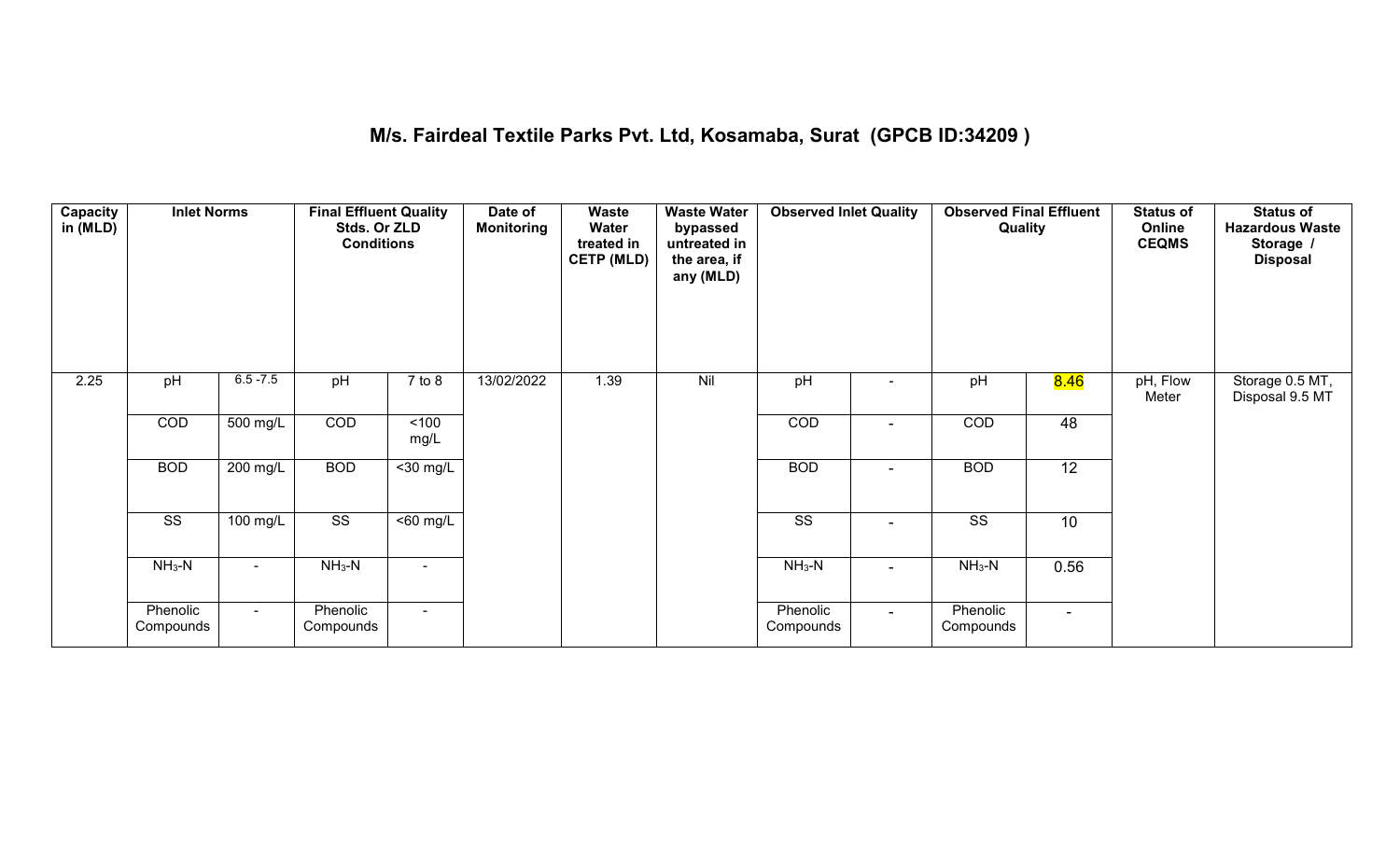# **M/s. New Palsana Industrial Co. Op. Society Ltd., Palsana, Surat (GPCB ID: 10462)**

| <b>Capacity</b><br>in (MLD) | <b>Inlet Norms</b>     |              | <b>Final Effluent Quality</b><br>Stds. Or ZLD<br><b>Conditions</b> |                   | Date of<br><b>Monitoring</b> | <b>Waste</b><br>Water<br>treated in<br><b>CETP (MLD)</b> | <b>Waste Water</b><br>bypassed<br>untreated in<br>the area, if<br>any (MLD) | <b>Observed Inlet Quality</b> |      | <b>Observed Final Effluent</b><br>Quality |                 | <b>Status of</b><br>Online<br><b>CEQMS</b> | <b>Status of</b><br><b>Hazardous Waste</b><br>Storage<br><b>Disposal</b> |
|-----------------------------|------------------------|--------------|--------------------------------------------------------------------|-------------------|------------------------------|----------------------------------------------------------|-----------------------------------------------------------------------------|-------------------------------|------|-------------------------------------------|-----------------|--------------------------------------------|--------------------------------------------------------------------------|
| 45                          | pH                     | $6.5 - 8.5$  | pH                                                                 | $6.5 - 8.5$       | 05/02/2022                   | $\overline{25}$                                          | Nil                                                                         | pH                            | 8.18 | pH                                        | 8.38            | pH, Flow<br>meter, COD,                    | Storage 425 MT,<br>Disposal 21.88 MT                                     |
|                             | COD                    | 1000<br>mg/L | COD                                                                | 250 mg/L          |                              |                                                          |                                                                             | COD                           | 694  | COD                                       | 240             | BOD, TSS                                   |                                                                          |
|                             | <b>BOD</b>             | 400 mg/L     | <b>BOD</b>                                                         | $30 \text{ mg/L}$ |                              |                                                          |                                                                             | <b>BOD</b>                    | 160  | <b>BOD</b>                                | $\overline{28}$ |                                            |                                                                          |
|                             | $\overline{\text{ss}}$ | 300 mg/L     | $\overline{\text{SS}}$                                             | $50$ mg/L         |                              |                                                          |                                                                             | $\overline{\text{ss}}$        | 166  | $\overline{\text{SS}}$                    | 46              |                                            |                                                                          |
|                             | $NH3-N$                | 50 mg/L      | $NH3-N$                                                            | 50 mg/L           |                              |                                                          |                                                                             | $NH3-N$                       | 40.6 | $NH3-N$                                   | 32.2            |                                            |                                                                          |
|                             | Phenolic<br>Compounds  | 1 mg/L       | Phenolic<br>Compounds                                              | 1 mg/L            |                              |                                                          |                                                                             | Phenolic<br>Compounds         | 0.57 | Phenolic<br>Compounds                     | 0.36            |                                            |                                                                          |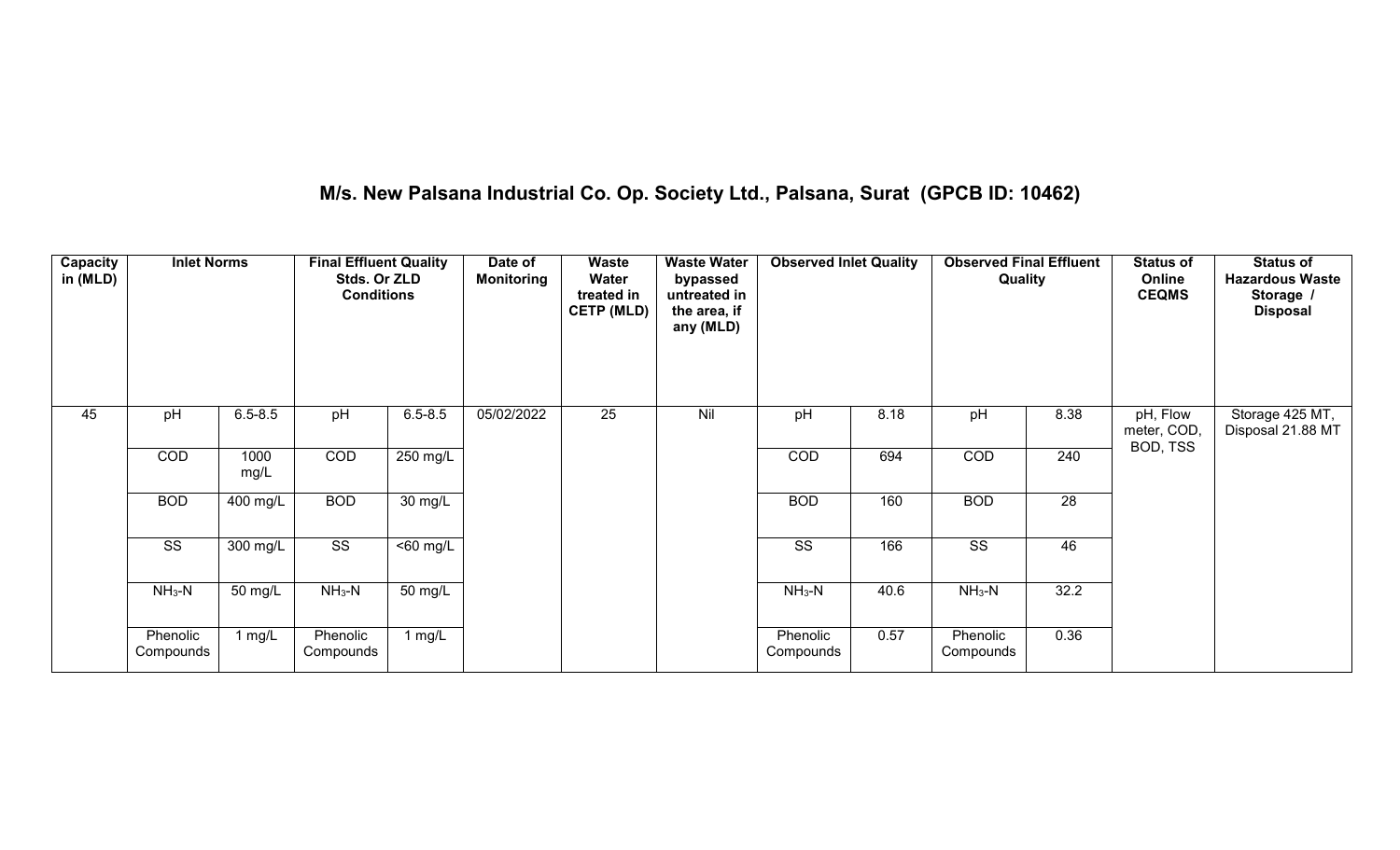| Capacity<br>in (MLD) | <b>Inlet Norms</b>     |              | <b>Final Effluent Quality</b><br>Stds. Or ZLD<br><b>Conditions</b> |             | Date of<br><b>Monitoring</b> | Waste<br>Water<br>treated in<br><b>CETP (MLD)</b> | <b>Waste Water</b><br>bypassed<br>untreated in<br>the area, if<br>any (MLD) | <b>Observed Inlet Quality</b> |       | <b>Observed Final Effluent</b><br>Quality |       | <b>Status of</b><br>Online<br><b>CEQMS</b> | <b>Status of</b><br><b>Hazardous Waste</b><br>Storage /<br><b>Disposal</b> |
|----------------------|------------------------|--------------|--------------------------------------------------------------------|-------------|------------------------------|---------------------------------------------------|-----------------------------------------------------------------------------|-------------------------------|-------|-------------------------------------------|-------|--------------------------------------------|----------------------------------------------------------------------------|
| 55                   | pH                     | $6.5 - 8.5$  | pH.                                                                | $6.5 - 8.5$ | 16/02/2022,<br>23/02/2022    | 54                                                | Nil                                                                         | pH                            | 7.55  | pH                                        | 7.37  | pH, Flow<br>Meter, TOC &<br>DO Meter       | Storage 15,706 MT                                                          |
|                      | COD                    | 1000<br>mg/L | COD                                                                | 250 mg/L    |                              |                                                   |                                                                             | COD                           | 959   | COD                                       | 260.5 |                                            |                                                                            |
|                      | <b>BOD</b>             | 400 mg/L     | <b>BOD</b>                                                         | 30 mg/L     |                              |                                                   |                                                                             | <b>BOD</b>                    | 178   | <b>BOD</b>                                | 30.5  |                                            |                                                                            |
|                      | $\overline{\text{ss}}$ | 300 mg/L     | $\overline{\text{ss}}$                                             | 100 mg/L    |                              |                                                   |                                                                             | $\overline{\text{ss}}$        | 296   | $\overline{\text{ss}}$                    | 79    |                                            |                                                                            |
|                      | $NH3-N$                | 50 mg/L      | $NH3-N$                                                            | 50 mg/L     |                              |                                                   |                                                                             | $NH3-N$                       | 55.72 | $NH_3-N$                                  | 50.4  |                                            |                                                                            |
|                      | Phenolic<br>Compounds  | 1 $mg/L$     | Phenolic<br>Compounds                                              | 1 mg/L      |                              |                                                   |                                                                             | Phenolic<br>Compounds         | 2.09  | Phenolic<br>Compounds                     | 1.01  |                                            |                                                                            |

### **Vapi Green Enviro Ltd(VGEL,Vapi) (OldName-Vapi Waste & Effluent Management Co.Ltd) (GPCB ID: 24764)**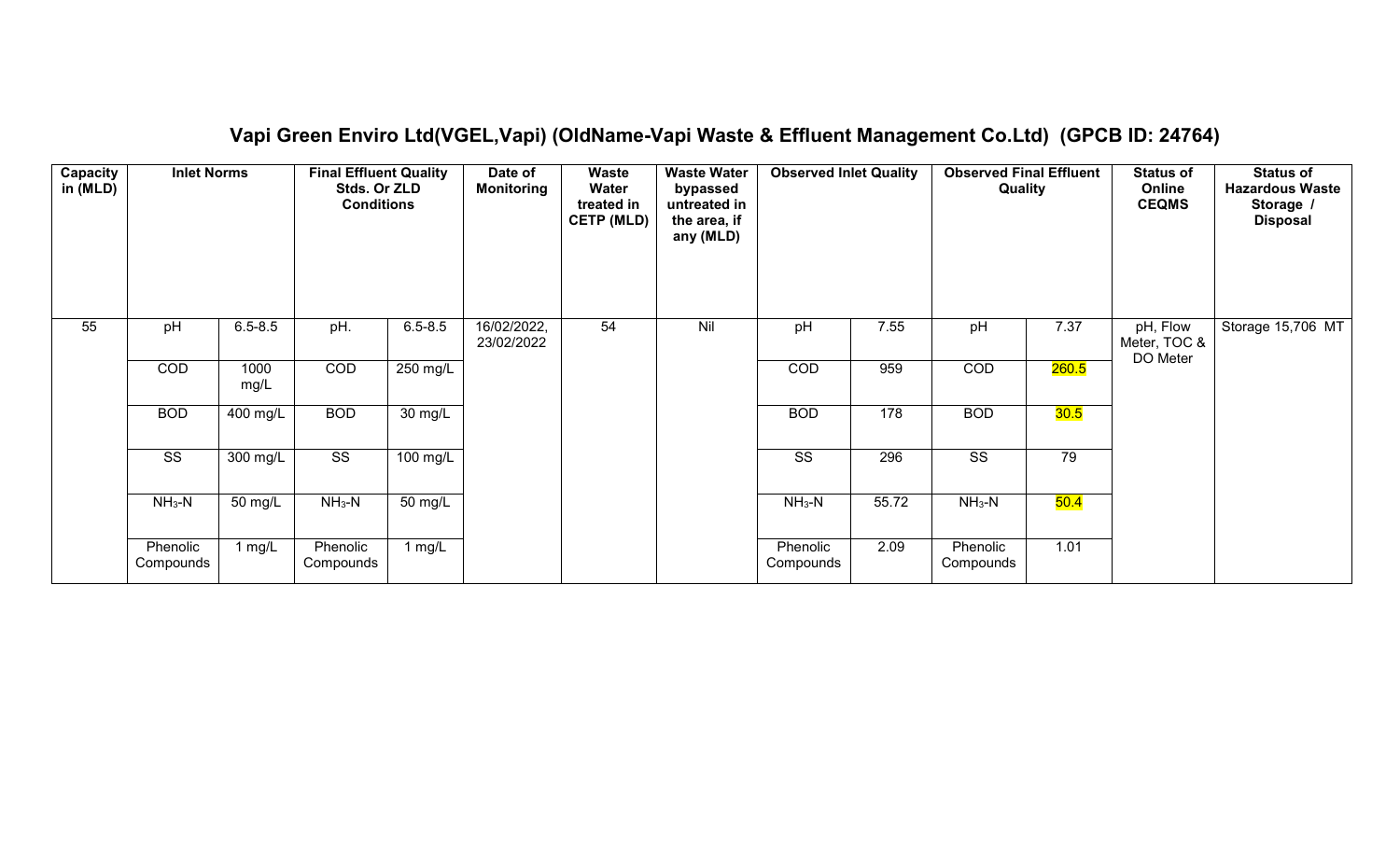# **M/s. Sarigam Clean Initiative (Old Name-Gujarat Industrial Development Corporation), Sarigam (GPCB ID: 43677)**

| Capacity<br>in (MLD) | <b>Inlet Norms</b>     |                   | <b>Final Effluent Quality</b><br>Stds. Or ZLD<br><b>Conditions</b> |                    | Date of<br><b>Monitoring</b> | Waste<br>Water<br>treated in<br><b>CETP (MLD)</b> | <b>Waste Water</b><br>bypassed<br>untreated in<br>the area, if<br>any (MLD) | <b>Observed Inlet Quality</b>        |       | <b>Observed Final Effluent</b><br>Quality |                 | <b>Status of</b><br>Online<br><b>CEQMS</b> | <b>Status of</b><br><b>Hazardous Waste</b><br>Storage /<br><b>Disposal</b> |
|----------------------|------------------------|-------------------|--------------------------------------------------------------------|--------------------|------------------------------|---------------------------------------------------|-----------------------------------------------------------------------------|--------------------------------------|-------|-------------------------------------------|-----------------|--------------------------------------------|----------------------------------------------------------------------------|
| 12.5                 | pH                     | $6.5 - 8.5$       | pH                                                                 | $6.5 - 8.5$        | 08/02/2022                   | 9                                                 | Nil                                                                         | pH                                   | 7.32  | pH                                        | 7.17            | Flow Meter,<br>TOC meter                   | Storage 950 MT                                                             |
|                      | COD                    | 1000<br>mg/L      | COD                                                                | 250 mg/L           |                              |                                                   |                                                                             | <b>COD</b>                           | 669   | COD                                       | 172             |                                            |                                                                            |
|                      | <b>BOD</b>             | 400 mg/L          | <b>BOD</b>                                                         | $30 \text{ mg/L}$  |                              |                                                   |                                                                             | BOD(3)<br>days at<br>$27^{\circ}C$ ) | 147   | BOD (3 days<br>at $27^{\circ}$ C)         | $\overline{23}$ |                                            |                                                                            |
|                      | $\overline{\text{ss}}$ | 300 mg/L          | $\overline{\text{ss}}$                                             | $100 \text{ mg/L}$ |                              |                                                   |                                                                             | $\overline{\text{ss}}$               | 154   | $\overline{\text{ss}}$                    | 42              |                                            |                                                                            |
|                      | $NH3-N$                | $50 \text{ mg/L}$ | $NH3-N$                                                            | 50 mg/L            |                              |                                                   |                                                                             | $NH3-N$                              | 26.32 | $NH3-N$                                   | 11.76           |                                            |                                                                            |
|                      | Phenolic<br>Compounds  | 1 $mg/L$          | Phenolic<br>Compounds                                              | 1 $mg/L$           |                              |                                                   |                                                                             | Phenolic<br>Compounds                | 0.75  | Phenolic<br>Compounds                     | 0.71            |                                            |                                                                            |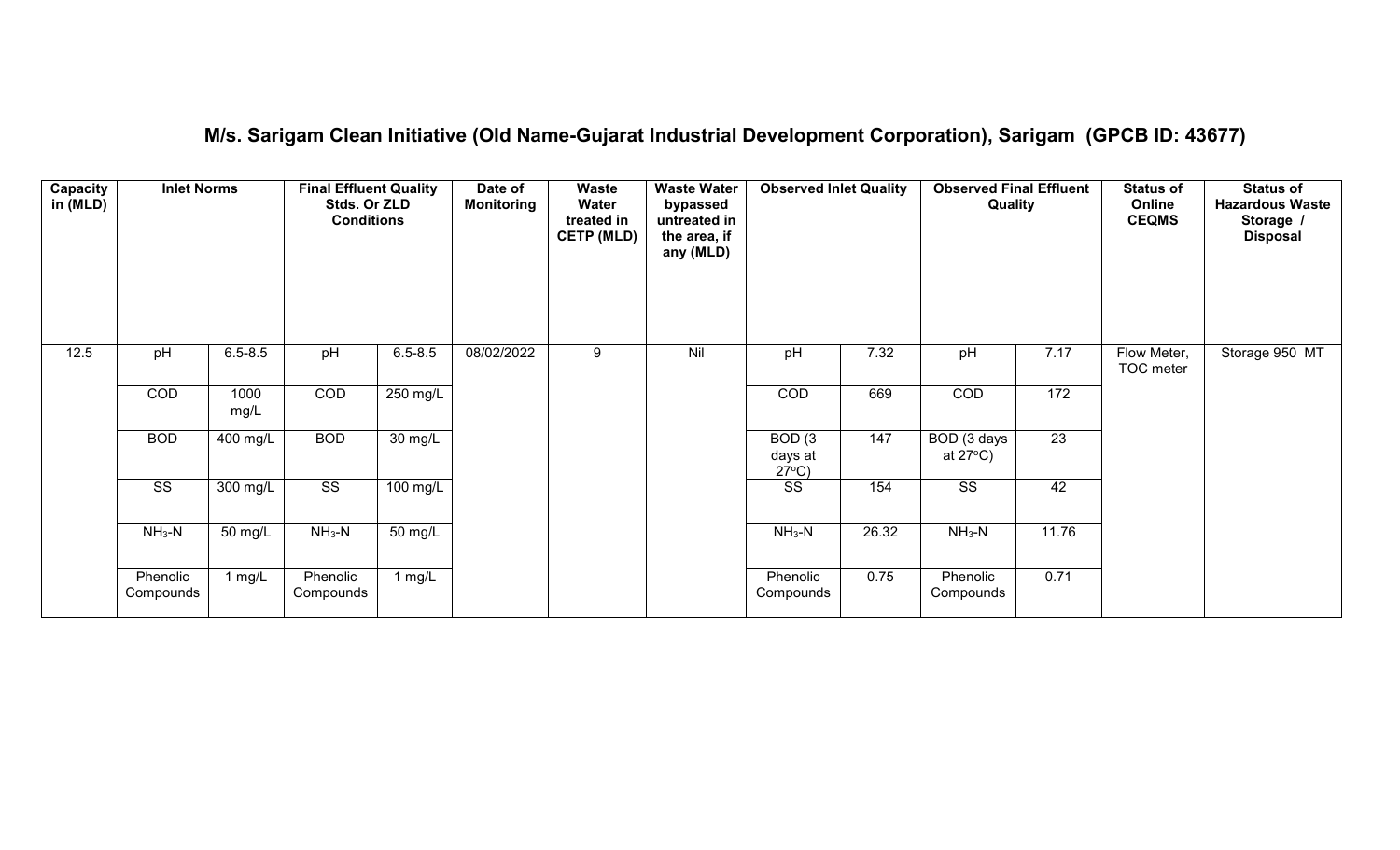#### **M/s. Veraval Industries Association, Veraval, Junagadh (GPCB ID: 17197)**

| <b>Capacity</b><br>in (MLD) | <b>Inlet Norms</b>     |              | <b>Final Effluent Quality</b><br>Stds. Or ZLD<br><b>Conditions</b> |                    | Date of<br><b>Monitoring</b> | Waste<br>Water<br>treated in<br><b>CETP (MLD)</b> | <b>Waste Water</b><br>bypassed<br>untreated in<br>the area, if<br>any (MLD) | <b>Observed Inlet Quality</b> |        | <b>Observed Final Effluent</b><br>Quality |                   | <b>Status of</b><br>Online<br><b>CEQMS</b> | <b>Status of</b><br><b>Hazardous Waste</b><br>Storage /<br><b>Disposal</b> |
|-----------------------------|------------------------|--------------|--------------------------------------------------------------------|--------------------|------------------------------|---------------------------------------------------|-----------------------------------------------------------------------------|-------------------------------|--------|-------------------------------------------|-------------------|--------------------------------------------|----------------------------------------------------------------------------|
| $5\phantom{.0}$             | pH                     | 5.5 to 9     | pH                                                                 | 5.5 to 9.5         | 02/02/2022                   | 5                                                 | Nil                                                                         | pH                            | 7.83   | pH                                        | 7.63              |                                            | Storage 3.34 MT                                                            |
|                             | COD                    | 3500<br>mg/L | COD                                                                | 250 mg/L           |                              |                                                   |                                                                             | COD                           | 1997   | COD                                       | <mark>1197</mark> |                                            |                                                                            |
|                             | <b>BOD</b>             | 1000<br>mg/L | <b>BOD</b>                                                         | $100 \text{ mg/L}$ |                              |                                                   |                                                                             | <b>BOD</b>                    | 638    | <b>BOD</b>                                | 392               |                                            |                                                                            |
|                             | $\overline{\text{ss}}$ | 200 mg/L     | $\overline{\text{ss}}$                                             | 100 mg/L           |                              |                                                   |                                                                             | $\overline{\text{ss}}$        | 58     | $\overline{\text{SS}}$                    | 214               |                                            |                                                                            |
|                             | $NH_3-N$               | 50 mg/L      | $NH3-N$                                                            | 50 mg/L            |                              |                                                   |                                                                             | $NH3-N$                       | 168    | $NH3-N$                                   | <mark>89.6</mark> |                                            |                                                                            |
|                             | Phenol                 | $\sim$       | Phenol                                                             | $\blacksquare$     |                              |                                                   |                                                                             | Phenolic<br>Compounds         | $\sim$ | Phenolic<br>Compounds                     | $\sim$            |                                            |                                                                            |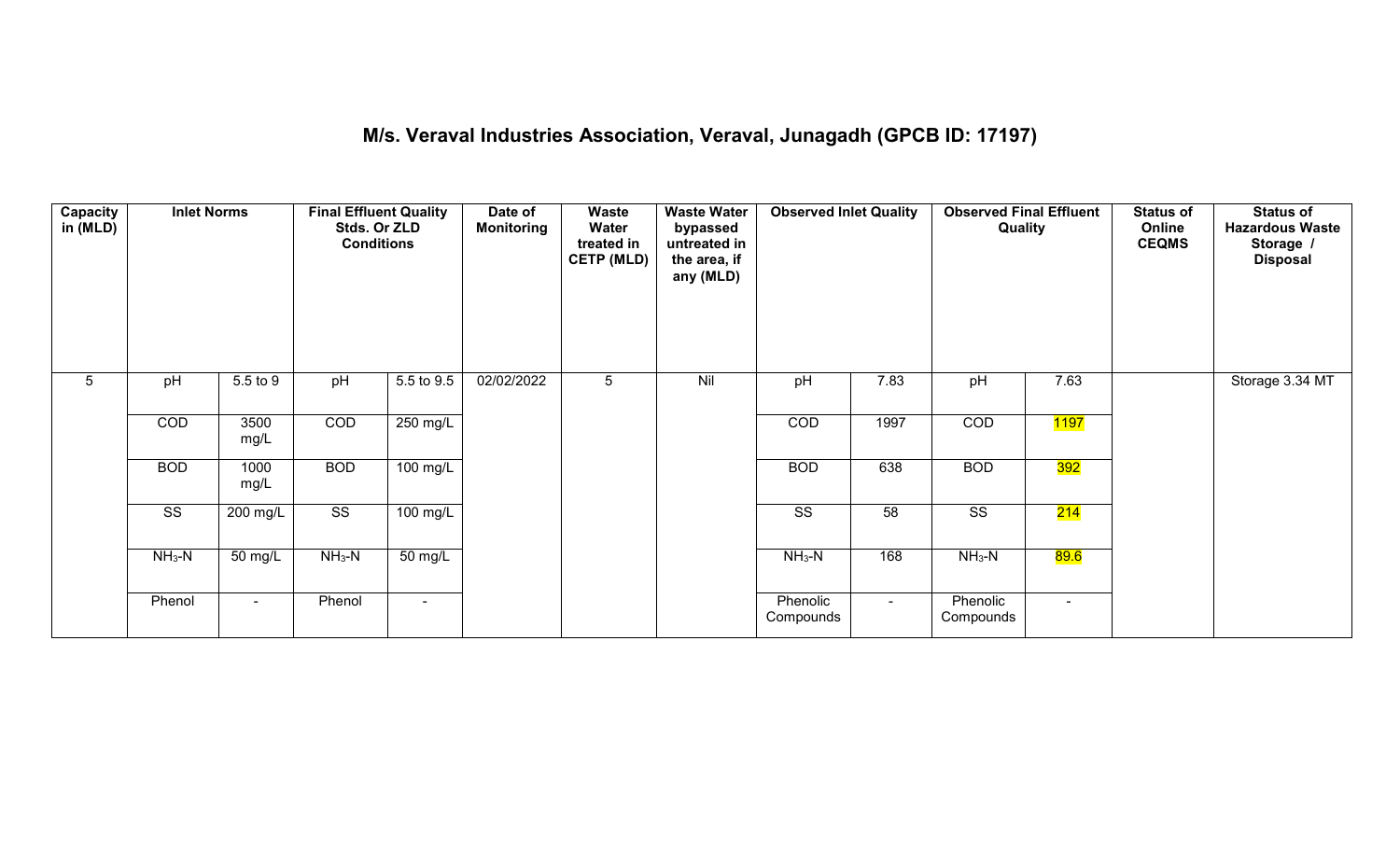# **M/s. Bhatgam Washing GhatSuddhikaranYojana Pvt. Ltd., Bhatgam,Rajkot (GPCB ID: 23674 )**

| Capacity<br>in (MLD) | <b>Inlet Norms</b>     |              | <b>Final Effluent Quality</b><br>Stds. Or ZLD<br><b>Conditions</b> |                    | Date of<br><b>Monitoring</b> | Waste<br>Water<br>treated in<br><b>CETP (MLD)</b> | <b>Waste Water</b><br>bypassed<br>untreated in<br>the area, if<br>any (MLD) | <b>Observed Inlet Quality</b> |       | <b>Observed Final Effluent</b><br>Quality |                 | <b>Status of</b><br>Online<br><b>CEQMS</b> | <b>Status of</b><br><b>Hazardous Waste</b><br>Storage<br><b>Disposal</b> |
|----------------------|------------------------|--------------|--------------------------------------------------------------------|--------------------|------------------------------|---------------------------------------------------|-----------------------------------------------------------------------------|-------------------------------|-------|-------------------------------------------|-----------------|--------------------------------------------|--------------------------------------------------------------------------|
| 30                   | pH                     | $10.5 - 12$  | pH                                                                 | $6-9$              | 15/02/2022,<br>28/02/2022    | 10                                                | Nil                                                                         | pH                            | 10.28 | pH                                        | 8.88            | pH, Flow<br>meter, SS,<br>Color, MLSS,     | Storage 622 MT                                                           |
|                      | COD                    | 1000<br>mg/L | COD                                                                | 250 mg/L           |                              |                                                   |                                                                             | COD                           | 488   | COD                                       | 242             | <b>COD</b>                                 |                                                                          |
|                      | <b>BOD</b>             | 350 mg/L     | <b>BOD</b>                                                         | $100 \text{ mg/L}$ |                              |                                                   |                                                                             | <b>BOD</b>                    | 158   | <b>BOD</b>                                | 72              |                                            |                                                                          |
|                      | $\overline{\text{ss}}$ | 2000<br>mg/L | $\overline{\text{ss}}$                                             | $100$ mg/L         |                              |                                                   |                                                                             | $\overline{\text{ss}}$        | 224   | $\overline{\text{ss}}$                    | $\overline{21}$ |                                            |                                                                          |
|                      | $NH_3-N$               | 75 mg/L      | $NH3-N$                                                            | 50 mg/L            |                              |                                                   |                                                                             | $NH3-N$                       | 14.0  | $NH3-N$                                   | 5.6             |                                            |                                                                          |
|                      | Phenolic<br>Compounds  | 5 mg/L       | Phenolic<br>Compounds                                              | 1 mg/L             |                              |                                                   |                                                                             | Phenolic<br>Compounds         | 1.78  | Phenolic<br>Compounds                     | 0.89            |                                            |                                                                          |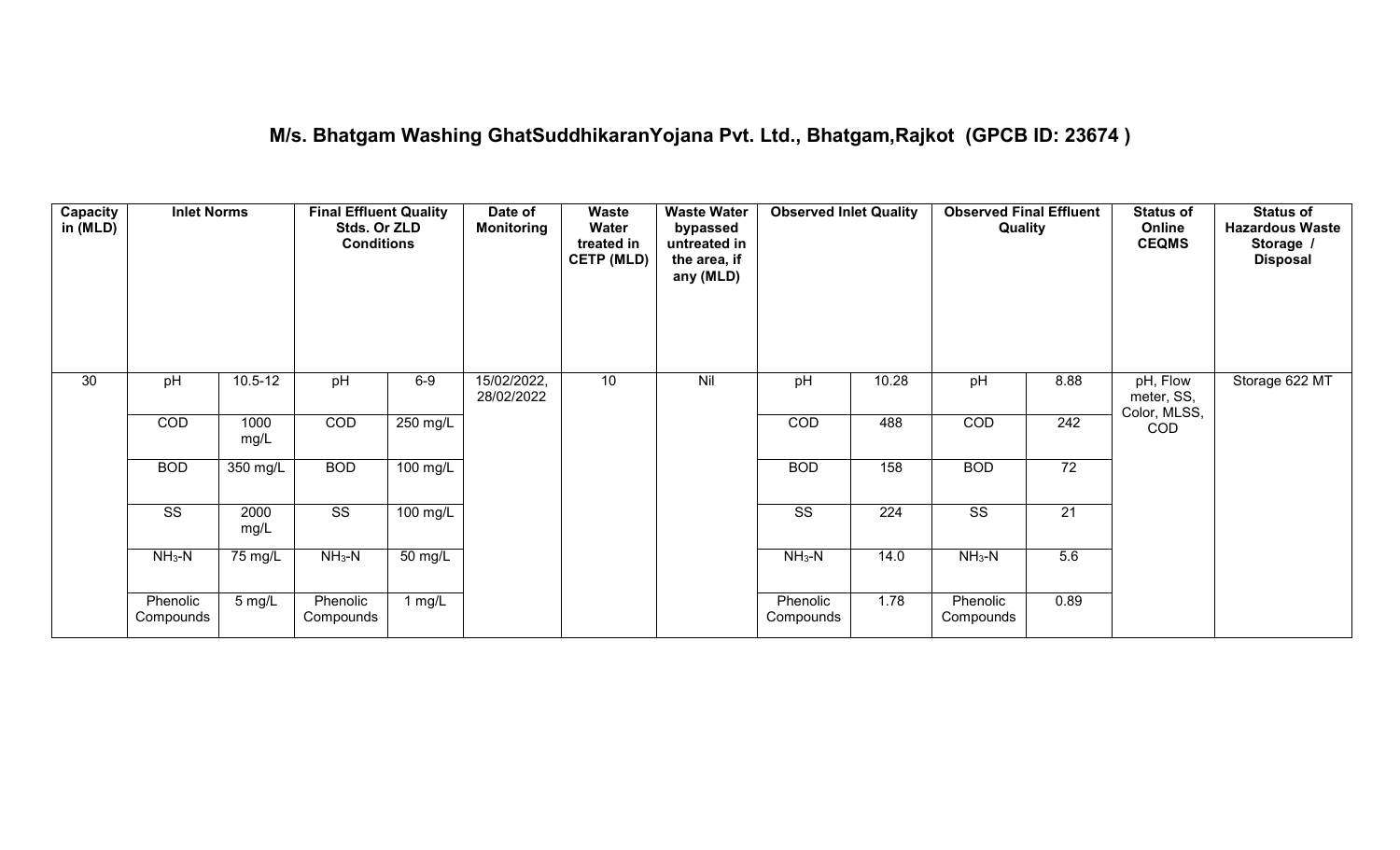# **M/s. Jetpur Dyeing & Printing Association, Jetpur, Rajkot (GPCB ID: 19722)**

| Capacity<br>in $(MLD)$ | <b>Inlet Norms</b>    |                  | <b>Final Effluent Quality</b><br>Stds. Or ZLD<br><b>Conditions</b> |                      | Date of<br><b>Monitoring</b> | Waste<br>Water<br>treated in<br><b>CETP (MLD)</b> | <b>Waste Water</b><br>bypassed<br>untreated in<br>the area, if<br>any (MLD) | <b>Observed Inlet Quality</b> |        | <b>Observed Final Effluent</b><br>Quality |      | <b>Status of</b><br>Online<br><b>CEQMS</b> | <b>Status of</b><br><b>Hazardous Waste</b><br>Storage /<br><b>Disposal</b> |
|------------------------|-----------------------|------------------|--------------------------------------------------------------------|----------------------|------------------------------|---------------------------------------------------|-----------------------------------------------------------------------------|-------------------------------|--------|-------------------------------------------|------|--------------------------------------------|----------------------------------------------------------------------------|
|                        | pH                    | 10.5-12.0        | pH                                                                 | $6.5 - 9$            | 28/02/2022                   | 7.00                                              | Nil                                                                         | pH                            | 9.26   | pH                                        | 7.88 | pH, Flow<br>meter                          | Storage 115.995<br>MT                                                      |
|                        | COD                   | 1000<br>mg/L     | COD                                                                | 250 mg/L             |                              |                                                   |                                                                             | COD                           | 2799.5 | COD                                       | 260  |                                            |                                                                            |
|                        | <b>BOD</b>            | 350 mg/L         | <b>BOD</b>                                                         | $100$ mg/L           |                              |                                                   |                                                                             | <b>BOD</b>                    | 909    | <b>BOD</b>                                | 66   |                                            |                                                                            |
|                        | SS                    | 2000<br>mg/L     | SS                                                                 | 100 mg/L             |                              |                                                   |                                                                             | SS                            | 605.5  | SS                                        | 280  |                                            |                                                                            |
|                        | $NH3-N$               | 75 mg/L          | $NH_3-N$                                                           | $\overline{50}$ mg/L |                              |                                                   |                                                                             | $NH3-N$                       | 17.85  | $NH3-N$                                   | 12.6 |                                            |                                                                            |
|                        | Phenolic<br>Compounds | $5 \text{ mg/L}$ | Phenolic<br>Compounds                                              | 1 $mg/L$             |                              |                                                   |                                                                             | Phenolic<br>Compounds         | $\sim$ | Phenolic<br>Compounds                     | 0.75 |                                            |                                                                            |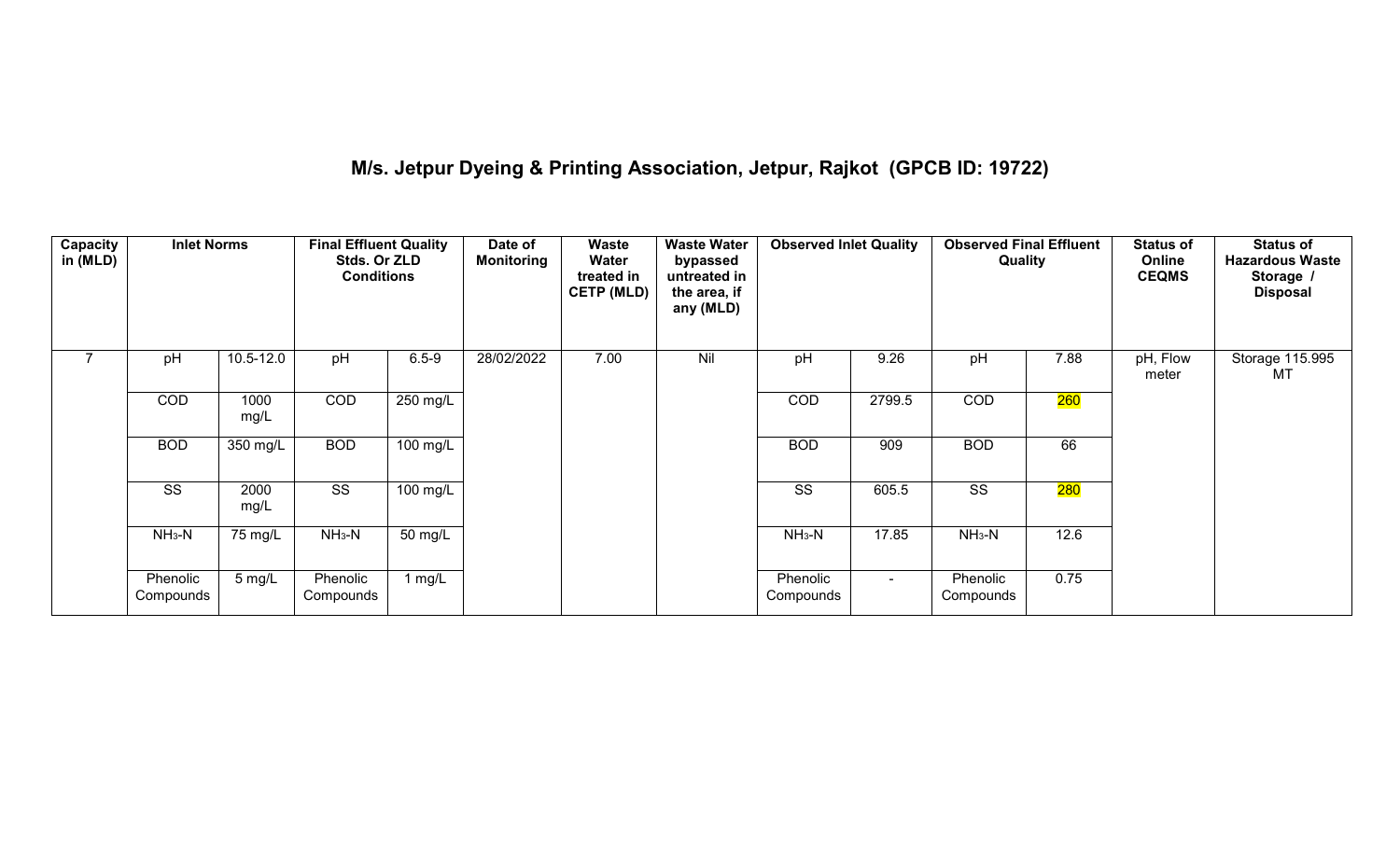# **M/s. Shri Dhareshwar GIDC VistarAssociation,Dhareshwar, Rajkot (GPCB ID: 20111)**

| <b>Capacity</b><br>in (MLD) | <b>Inlet Norms</b>     |              | <b>Final Effluent Quality</b><br>Stds. Or ZLD<br><b>Conditions</b> |            | Date of<br><b>Monitoring</b> | Waste<br>Water<br>treated in<br><b>CETP (MLD)</b> | <b>Waste Water</b><br>bypassed<br>untreated in<br>the area, if<br>any (MLD) | <b>Observed Inlet Quality</b> |        | <b>Observed Final Effluent</b><br>Quality |                 | <b>Status of</b><br>Online<br><b>CEQMS</b> | <b>Status of</b><br><b>Hazardous Waste</b><br>Storage /<br><b>Disposal</b> |
|-----------------------------|------------------------|--------------|--------------------------------------------------------------------|------------|------------------------------|---------------------------------------------------|-----------------------------------------------------------------------------|-------------------------------|--------|-------------------------------------------|-----------------|--------------------------------------------|----------------------------------------------------------------------------|
| 0.09                        | pH                     | $10.5 - 12$  | pH                                                                 | 6.5 to 9   | 28/02/2022                   | 0.09                                              | Nil                                                                         | pH                            | 7.33   | pH                                        | 7.92            | pH, Flow Meter                             | Storage 25.80 MT                                                           |
|                             | COD                    | 1000<br>mg/L | COD                                                                | 250 mg/L   |                              |                                                   |                                                                             | COD                           | 1186   | <b>COD</b>                                | 220             |                                            |                                                                            |
|                             | <b>BOD</b>             | 350 mg/L     | <b>BOD</b>                                                         | 100 mg/L   |                              |                                                   |                                                                             | <b>BOD</b>                    | 379    | <b>BOD</b>                                | 75              |                                            |                                                                            |
|                             | $\overline{\text{ss}}$ | 2000<br>mg/L | $\overline{\text{SS}}$                                             | $100$ mg/L |                              |                                                   |                                                                             | $\overline{\text{SS}}$        | 232    | $\overline{\text{SS}}$                    | $\overline{24}$ |                                            |                                                                            |
|                             | $NH_3-N$               | 75 mg/L      | $NH3-N$                                                            | 50 mg/L    |                              |                                                   |                                                                             | $NH3-N$                       | 25.2   | $NH_3-N$                                  | 8.4             |                                            |                                                                            |
|                             | Phenolic<br>Compounds  | 5 mg/L       | Phenolic<br>Compounds                                              | 1 mg/L     |                              |                                                   |                                                                             | Phenolic<br>Compounds         | $\sim$ | Phenolic<br>Compounds                     | $\blacksquare$  |                                            |                                                                            |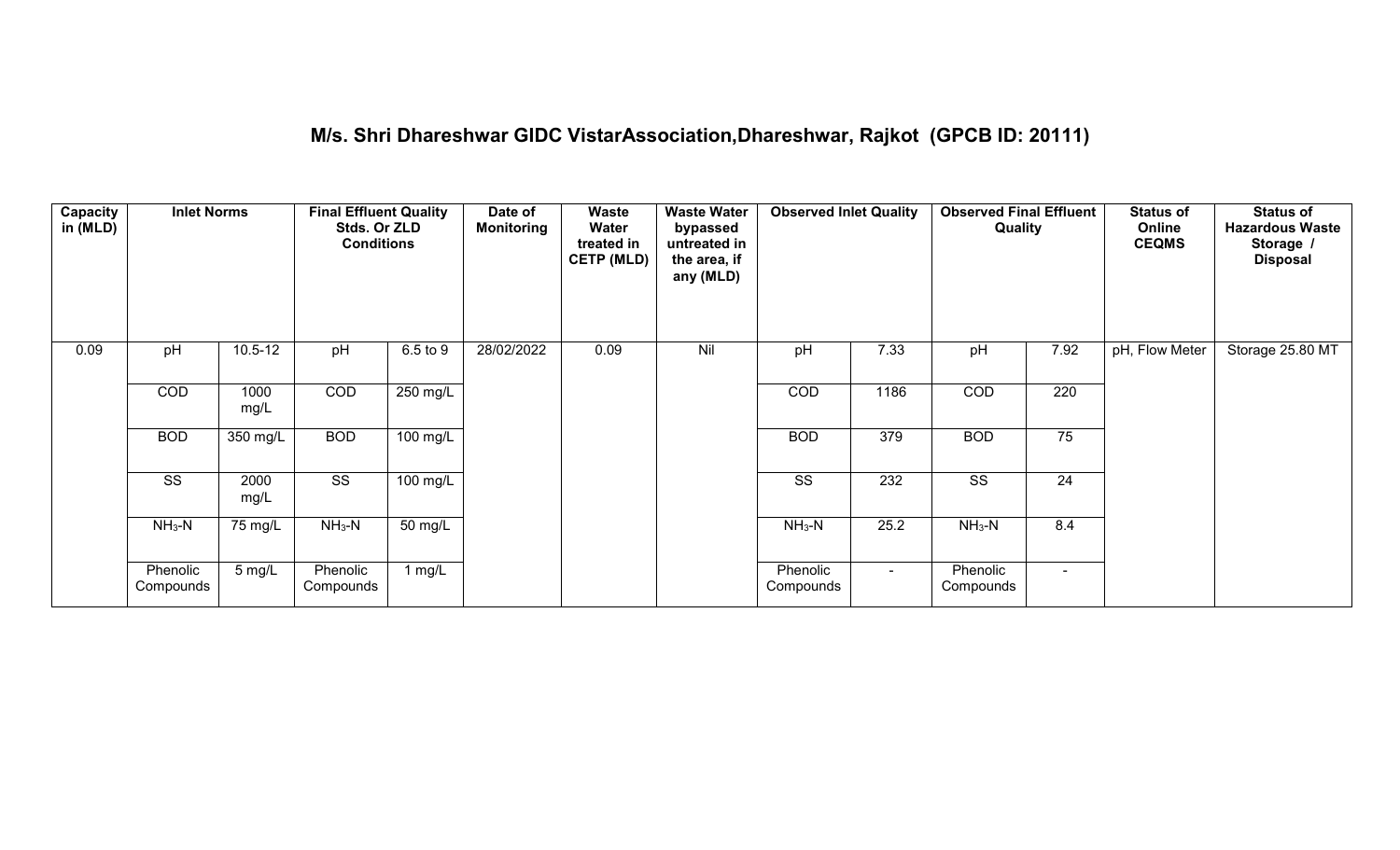#### **M/s. Jay Khodiyar Enviro-Technologies Pvt. Ltd., Rajkot (GPCB ID: 19690)**

| <b>Capacity</b><br>in (MLD) | <b>Inlet Norms</b>     |            | <b>Final Effluent Quality</b><br>Stds. Or ZLD<br><b>Conditions</b> |                    | Date of<br><b>Monitoring</b> | Waste<br>Water<br>treated in<br><b>CETP (MLD)</b> | <b>Waste Water</b><br>bypassed<br>untreated in<br>the area, if<br>any (MLD) | <b>Observed Inlet Quality</b> |                  | <b>Observed Final Effluent</b><br>Quality |                 | <b>Status of</b><br>Online<br><b>CEQMS</b> | <b>Status of</b><br><b>Hazardous Waste</b><br>Storage /<br><b>Disposal</b> |
|-----------------------------|------------------------|------------|--------------------------------------------------------------------|--------------------|------------------------------|---------------------------------------------------|-----------------------------------------------------------------------------|-------------------------------|------------------|-------------------------------------------|-----------------|--------------------------------------------|----------------------------------------------------------------------------|
| 0.009                       | pH                     | Up to $5$  | pH                                                                 | 6.5 to 8.5         | 18/02/2022                   | 0.013                                             | Nil                                                                         | pH                            | $2$              | pH                                        | 7.44            |                                            | Storage 11 MT                                                              |
|                             | COD                    | 250 mg/L   | COD                                                                | $100 \text{ mg/L}$ |                              |                                                   |                                                                             | COD                           | 214              | COD                                       | 89              |                                            |                                                                            |
|                             | <b>BOD</b>             | 100 mg/L   | <b>BOD</b>                                                         | 30 mg/L            |                              |                                                   |                                                                             | <b>BOD</b>                    | 68               | <b>BOD</b>                                | $\overline{25}$ |                                            |                                                                            |
|                             | $\overline{\text{ss}}$ | $250$ mg/L | $\overline{\text{ss}}$                                             | $100$ mg/L         |                              |                                                   |                                                                             | $\overline{\text{ss}}$        | $\overline{112}$ | $\overline{\text{ss}}$                    | $\overline{24}$ |                                            |                                                                            |
|                             | $NH3-N$                |            | $NH_3-N$                                                           | $\blacksquare$     |                              |                                                   |                                                                             | $NH3-N$                       |                  | $NH_3-N$                                  |                 |                                            |                                                                            |
|                             | Phenolic<br>Compounds  | $\sim$     | Phenolic<br>Compounds                                              | $\sim$             |                              |                                                   |                                                                             | Phenolic<br>Compounds         | $\sim$           | Phenolic<br>Compounds                     | <b>BDL</b>      |                                            |                                                                            |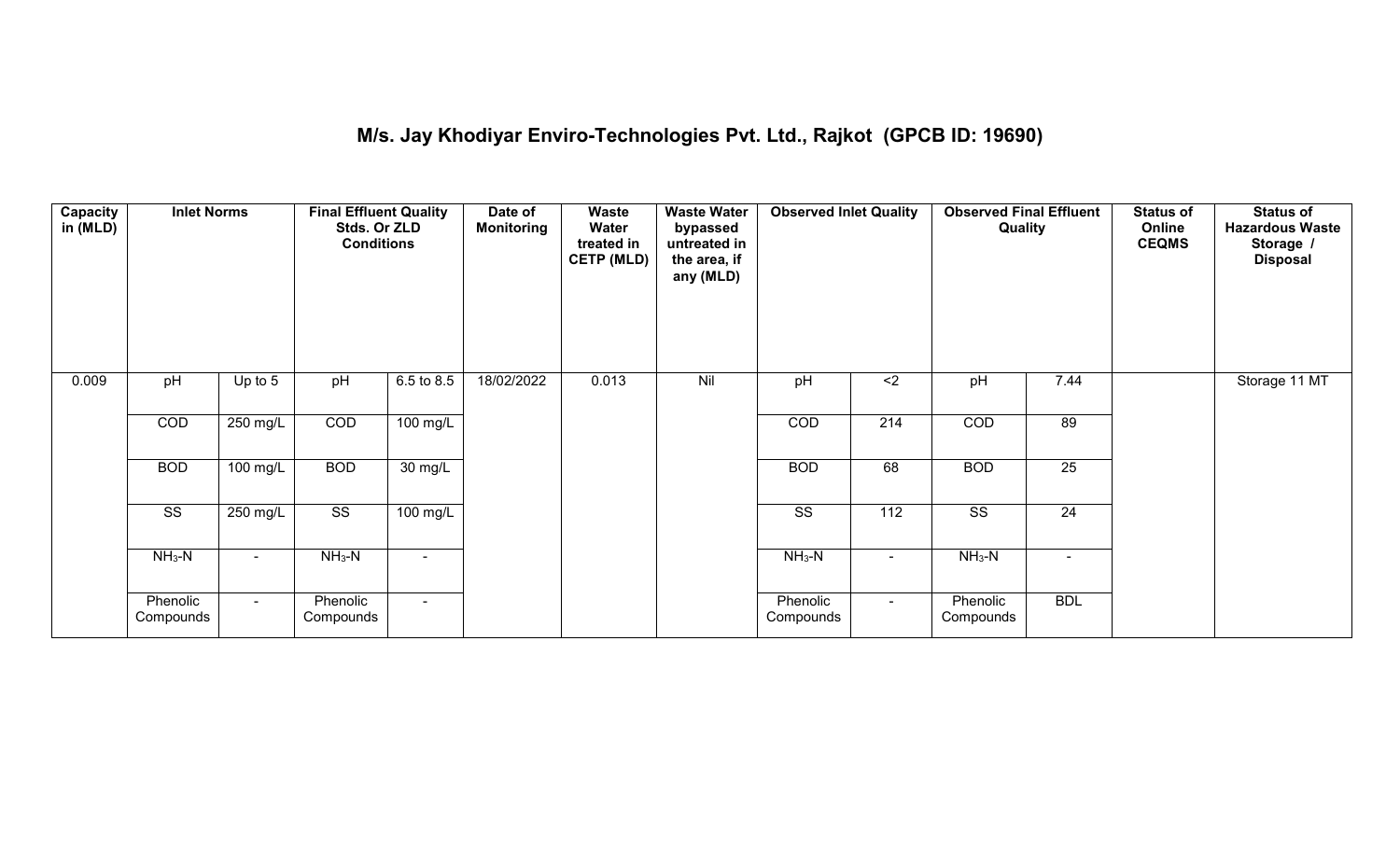# **M/s. Kalol GIDC Industries Association, Kadi, Gandhinagar (GPCB ID: 28811)**

| Capacity<br>in (MLD) | <b>Inlet Norms</b>     |              | <b>Final Effluent Quality</b><br>Stds. Or ZLD<br><b>Conditions</b> |            | Date of<br><b>Monitoring</b> | Waste<br>Water<br>treated in<br><b>CETP</b><br>(MLD) | <b>Waste Water</b><br>bypassed<br>untreated in<br>the area, if<br>any (MLD) | <b>Observed Inlet Quality</b> |            | <b>Observed Final Effluent</b><br>Quality |       | <b>Status of</b><br>Online<br><b>CEQMS</b> | <b>Status of</b><br><b>Hazardous Waste</b><br>Storage /<br><b>Disposal</b> |
|----------------------|------------------------|--------------|--------------------------------------------------------------------|------------|------------------------------|------------------------------------------------------|-----------------------------------------------------------------------------|-------------------------------|------------|-------------------------------------------|-------|--------------------------------------------|----------------------------------------------------------------------------|
| 0.04                 | pH                     | 6.5 to 8.5   | pH                                                                 | 6.5 to 8.5 | 01/02/2022                   | 0.35                                                 | Nil                                                                         | pH                            | 7.26       | pH                                        | 7.40  |                                            | Storage 40 MT                                                              |
|                      | COD                    | 2000<br>mg/L | COD                                                                | 250 mg/L   |                              |                                                      |                                                                             | COD                           | 274        | COD                                       | 133   |                                            |                                                                            |
|                      | <b>BOD</b>             | 700 mg/L     | <b>BOD</b>                                                         | $100$ mg/L |                              |                                                      |                                                                             | <b>BOD</b>                    | 87         | <b>BOD</b>                                | 26    |                                            |                                                                            |
|                      | $\overline{\text{ss}}$ | $\sim$       | $\overline{\text{ss}}$                                             | 100 mg/L   |                              |                                                      |                                                                             | $\overline{\text{ss}}$        | 16         | $\overline{\text{ss}}$                    | 10    |                                            |                                                                            |
|                      | $NH_3-N$               | 50 mg/L      | $NH3-N$                                                            | 50 mg/L    |                              |                                                      |                                                                             | $NH3-N$                       | 8.62       | $NH3-N$                                   | 10.47 |                                            |                                                                            |
|                      | Phenolic<br>Compounds  | $\sim$       | Phenolic<br>Compounds                                              | 1 mg/L     |                              |                                                      |                                                                             | Phenolic<br>Compounds         | <b>BDL</b> | Phenolic<br>Compounds                     | 0.26  |                                            |                                                                            |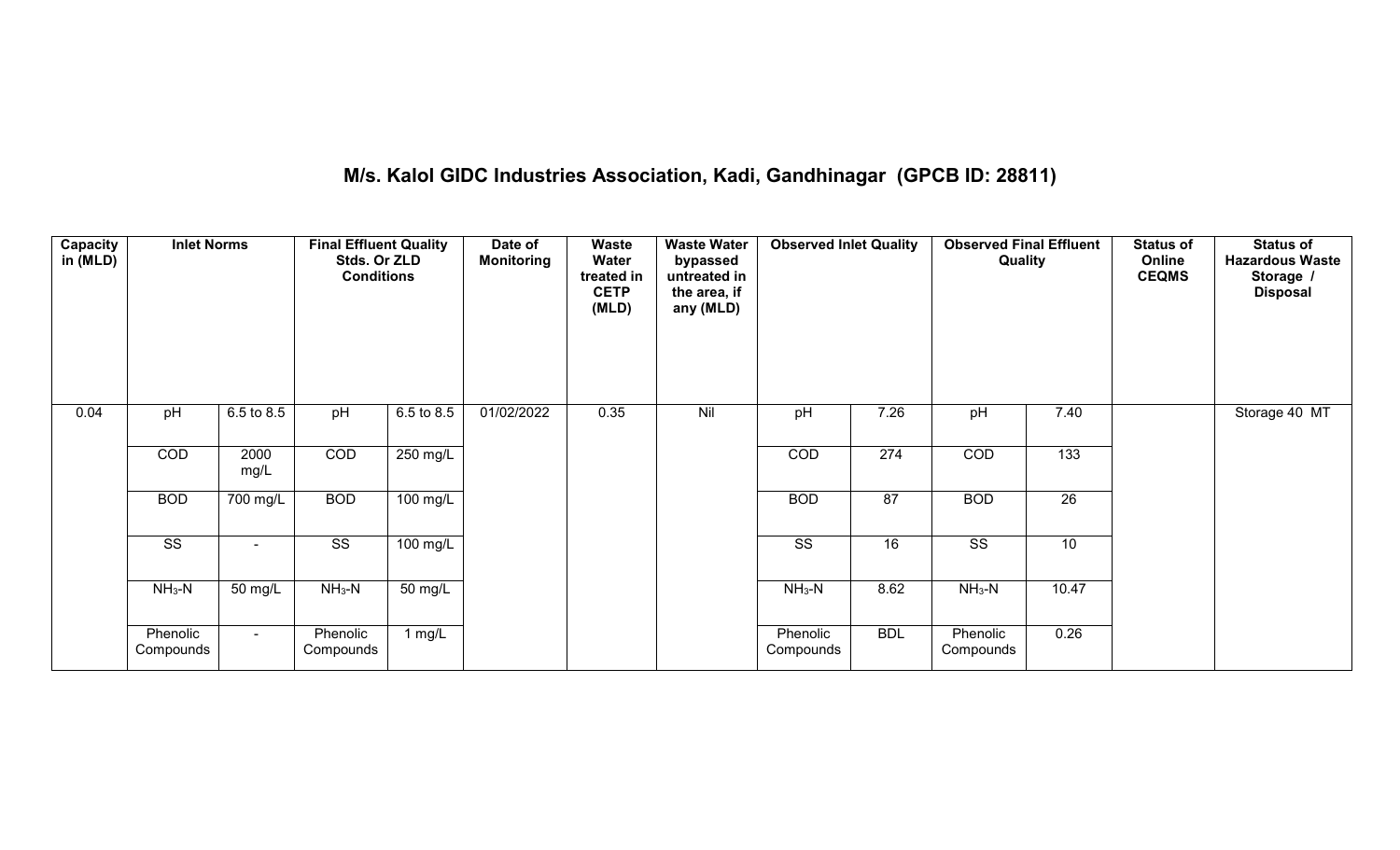### **M/s. MPSEZ Utilities (P) Limited, Mundra, Kutch (GPCB ID: 10605)**

| Capacity<br>in (MLD) | <b>Inlet Norms</b>     |                   | <b>Final Effluent Quality</b><br>Stds. Or ZLD<br><b>Conditions</b> |                    | Date of<br><b>Monitoring</b> | Waste<br>Water<br>treated in<br><b>CETP (MLD)</b> | <b>Waste Water</b><br>bypassed<br>untreated in<br>the area, if<br>any (MLD) | <b>Observed Inlet Quality</b>    |                 | <b>Observed Final Effluent</b><br>Quality |                 | <b>Status of</b><br>Online<br><b>CEQMS</b> | <b>Status of</b><br><b>Hazardous Waste</b><br>Storage /<br><b>Disposal</b> |
|----------------------|------------------------|-------------------|--------------------------------------------------------------------|--------------------|------------------------------|---------------------------------------------------|-----------------------------------------------------------------------------|----------------------------------|-----------------|-------------------------------------------|-----------------|--------------------------------------------|----------------------------------------------------------------------------|
| $\overline{2.5}$     | pH                     | $6.5 - 8.5$       | pH                                                                 | $6-9$              | 01/02/2022                   | 0.15                                              | Nil                                                                         | pH                               | 7.84            | pH                                        | 7.26            | pH, COD,<br>BOD, TSS,<br>Ammonical         |                                                                            |
|                      | COD                    | 2000<br>mg/L      | COD                                                                | 250 mg/L           |                              |                                                   |                                                                             | COD                              | 309             | COD                                       | 76              | Nitrogen                                   |                                                                            |
|                      | <b>BOD</b>             | 1000<br>mg/L      | <b>BOD</b>                                                         | $100$ mg/L         |                              |                                                   |                                                                             | BOD(3 days<br>at $27^{\circ}$ C) | 101             | BOD(3 days<br>at $27^{\circ}$ C)          | $\overline{23}$ |                                            |                                                                            |
|                      | $\overline{\text{ss}}$ | 800 mg/L          | $\overline{\text{ss}}$                                             | $100 \text{ mg/L}$ |                              |                                                   |                                                                             | $\overline{\text{ss}}$           | $\overline{78}$ | $\overline{\text{ss}}$                    | 24              |                                            |                                                                            |
|                      | $NH3-N$                | $50 \text{ mg/L}$ | $NH3-N$                                                            | 50 mg/L            |                              |                                                   |                                                                             | $NH_3-N$                         | ۰               | $NH3-N$                                   | 5.6             |                                            |                                                                            |
|                      | Phenolic<br>Compounds  | $2 \text{ mg/L}$  | Phenolic<br>Compounds                                              | 1 $mg/L$           |                              |                                                   |                                                                             | Phenolic<br>Compounds            | 0               | Phenolic<br>Compounds                     | $\mathbf 0$     |                                            |                                                                            |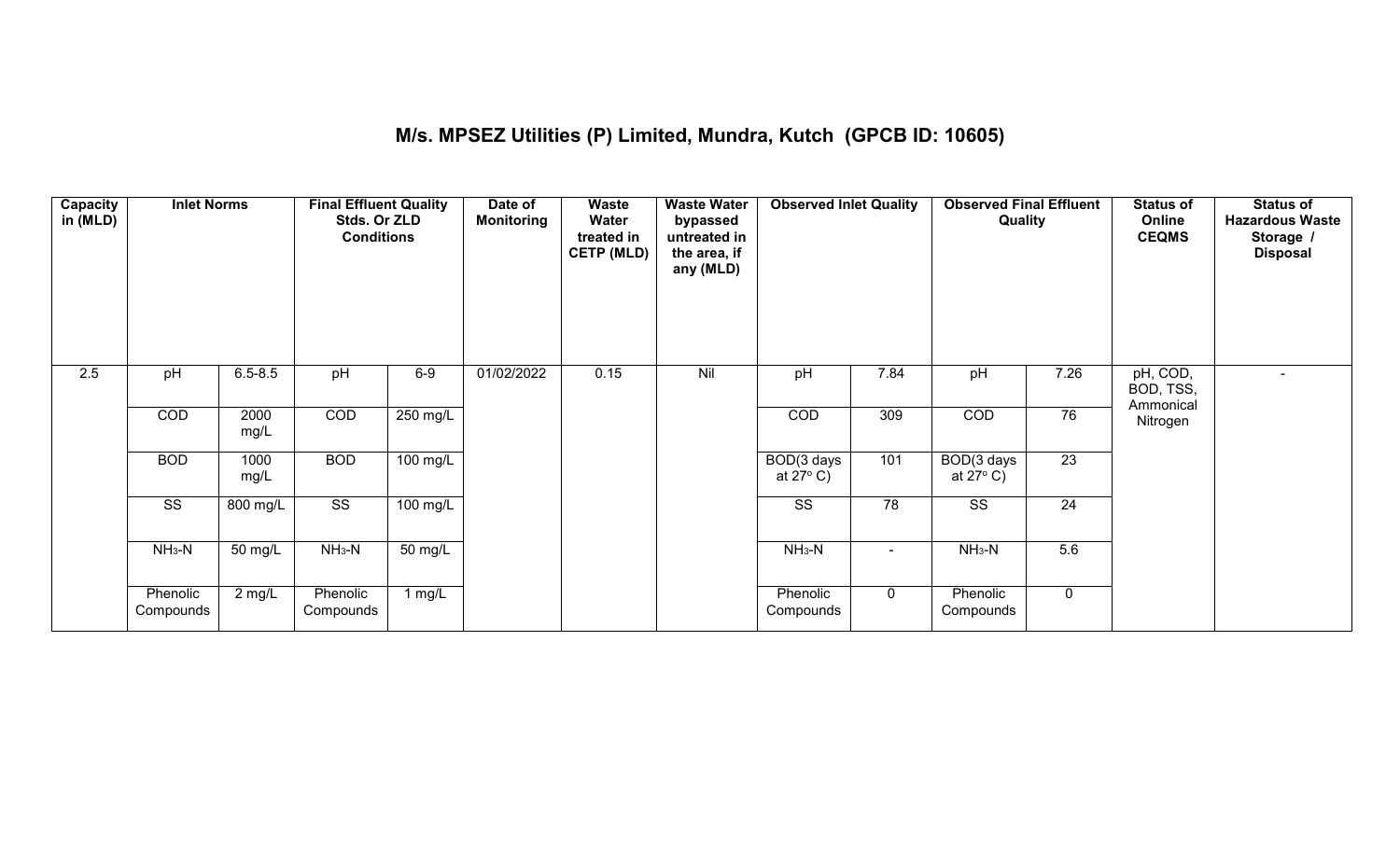# **M/s CETP of Dahej Industrial Estate (GPCB ID: 50837)**

| Capacity<br>in (MLD) | <b>Inlet Norms</b>     |              | <b>Conditions</b>         | <b>Final Effluent Quality</b><br>Stds. Or ZLD | Date of<br><b>Monitoring</b> | Waste<br>Water<br>treated in<br><b>CETP (MLD)</b> | <b>Waste Water</b><br>bypassed<br>untreated in<br>the area, if<br>any (MLD) | <b>Observed Inlet Quality</b> |                          | <b>Observed Final Effluent</b><br>Quality |        | <b>Status of</b><br>Online<br><b>CEQMS</b> | <b>Status of</b><br><b>Hazardous Waste</b><br>Storage /<br><b>Disposal</b> |
|----------------------|------------------------|--------------|---------------------------|-----------------------------------------------|------------------------------|---------------------------------------------------|-----------------------------------------------------------------------------|-------------------------------|--------------------------|-------------------------------------------|--------|--------------------------------------------|----------------------------------------------------------------------------|
| 40                   | pH                     | $6.5 - 8.5$  | pH                        | $6 - 9.0$                                     | 23/02/2022                   | 0.66                                              | Nil                                                                         | pH                            |                          | pH                                        | 7.66   | pH, Flow<br>Meter, TOC,                    | $\blacksquare$                                                             |
|                      | COD                    | 3000<br>mg/L | COD                       | 250 mg/L                                      |                              |                                                   |                                                                             | COD                           | $\sim$                   | COD                                       | 822    | COD, BOD,<br><b>TSS</b>                    |                                                                            |
|                      | <b>BOD</b>             | 1000<br>mg/L | <b>BOD</b>                | 100 mg/L                                      |                              |                                                   |                                                                             | <b>BOD</b>                    | $\overline{\phantom{0}}$ | <b>BOD</b>                                | 192    |                                            |                                                                            |
|                      | $\overline{\text{ss}}$ | 300 mg/L     | $\overline{\text{ss}}$    | $100 \text{ mg/L}$                            |                              |                                                   |                                                                             | $\overline{\text{ss}}$        |                          | $\overline{\text{ss}}$                    | 120    |                                            |                                                                            |
|                      | $NH3-N$                | 150 mg/L     | $NH3-N$                   | 50 mg/L                                       |                              |                                                   |                                                                             | $NH3-N$                       | $\sim$                   | $NH3-N$                                   | 254.24 |                                            |                                                                            |
|                      | Phenolic<br>Compounds  | 3 mg/L       | Phenolic<br>Compoun<br>ds | 5 mg/L                                        |                              |                                                   |                                                                             | Phenolic<br>Compounds         | $\sim$                   | Phenolic<br>Compounds                     | 0.68   |                                            |                                                                            |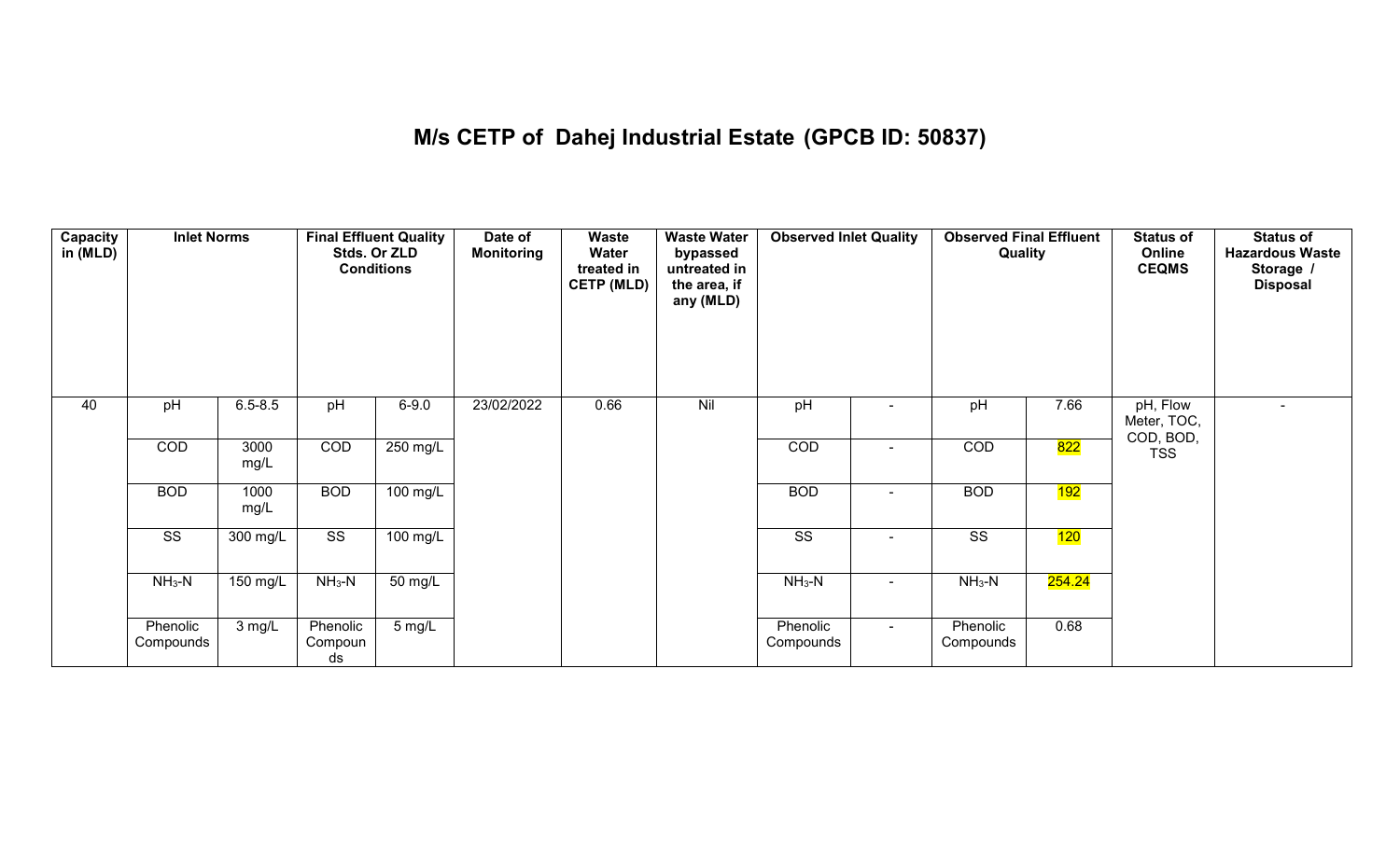# **M/s Mangrol Enviro Protection LLP (MEPL) (GPCB ID: 72852)**

| <b>Capacity</b><br>in (MLD) | <b>Inlet Norms</b>     |                 |                           | <b>Final Effluent Quality</b><br>Stds. Or ZLD<br><b>Conditions</b> | Date of<br><b>Monitoring</b> | <b>Waste</b><br>Water<br>treated in<br><b>CETP (MLD)</b> | <b>Waste Water</b><br>bypassed<br>untreated in<br>the area, if<br>any (MLD) | <b>Observed Inlet Quality</b> |        | <b>Observed Final Effluent</b><br>Quality |        | <b>Status of</b><br>Online<br><b>CEQMS</b> | <b>Status of</b><br><b>Hazardous Waste</b><br>Storage /<br><b>Disposal</b> |
|-----------------------------|------------------------|-----------------|---------------------------|--------------------------------------------------------------------|------------------------------|----------------------------------------------------------|-----------------------------------------------------------------------------|-------------------------------|--------|-------------------------------------------|--------|--------------------------------------------|----------------------------------------------------------------------------|
| 1                           | pH                     | $6.5 - 7.5$     | pH                        | $6.5 - 8.5$                                                        | 07/02/2022                   |                                                          | Nil                                                                         | pH                            |        | pH                                        | 8.50   | pH, Flow<br>Meter, TOC,<br>COD, BOD,       | Storage 0.5 MT                                                             |
|                             | COD                    | 4000<br>mg/L    | COD                       | 100 mg/L                                                           |                              |                                                          |                                                                             | COD                           | $\sim$ | COD                                       | 90     | <b>TSS</b>                                 |                                                                            |
|                             | <b>BOD</b>             | 2500<br>mg/L    | <b>BOD</b>                | 30 mg/L                                                            |                              |                                                          |                                                                             | <b>BOD</b>                    | $\sim$ | <b>BOD</b>                                | 25     |                                            |                                                                            |
|                             | $\overline{\text{ss}}$ | $500$ mg/L      | $\overline{\text{ss}}$    | $50$ mg/L                                                          |                              |                                                          |                                                                             | $\overline{\text{SS}}$        |        | $\overline{\text{SS}}$                    | 64     |                                            |                                                                            |
|                             | $NH3-N$                | $\sim$          | $NH_3-N$                  | 50 mg/L                                                            |                              |                                                          |                                                                             | $NH3-N$                       | $\sim$ | $NH3-N$                                   | 24.08  |                                            |                                                                            |
|                             | Phenolic<br>Compounds  | $\sim$ 10 $\pm$ | Phenolic<br>Compoun<br>ds | $1$ mg/L                                                           |                              |                                                          |                                                                             | Phenolic<br>Compounds         | $\sim$ | Phenolic<br>Compounds                     | $\sim$ |                                            |                                                                            |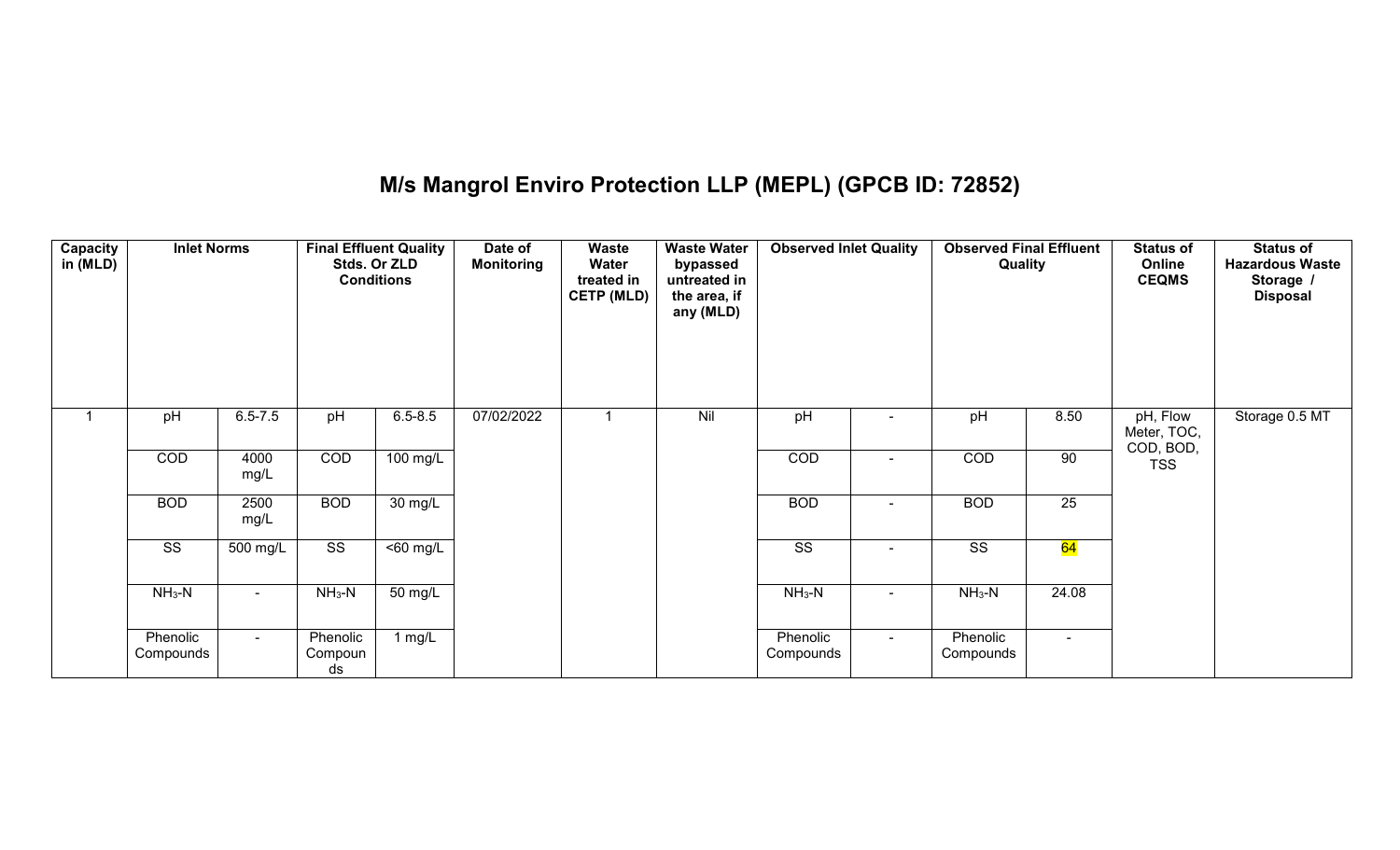# **M/s Hojiwala Infrastructure Limited (GPCB ID: 47794)**

| <b>Capacity</b><br>in (MLD) | <b>Inlet Norms</b>     |                 |                           | <b>Final Effluent Quality</b><br>Stds. Or ZLD<br><b>Conditions</b> | Date of<br><b>Monitoring</b> | <b>Waste</b><br>Water<br>treated in<br><b>CETP (MLD)</b> | <b>Waste Water</b><br>bypassed<br>untreated in<br>the area, if<br>any (MLD) | <b>Observed Inlet Quality</b> |        | <b>Observed Final Effluent</b><br>Quality |            | <b>Status of</b><br>Online<br><b>CEQMS</b> | <b>Status of</b><br><b>Hazardous Waste</b><br>Storage /<br><b>Disposal</b> |
|-----------------------------|------------------------|-----------------|---------------------------|--------------------------------------------------------------------|------------------------------|----------------------------------------------------------|-----------------------------------------------------------------------------|-------------------------------|--------|-------------------------------------------|------------|--------------------------------------------|----------------------------------------------------------------------------|
| 10                          | pH                     | $6.5 - 8.5$     | pH                        | $6.5 - 8.5$                                                        | 02/02/2022                   | 10                                                       | Nil                                                                         | pH                            | $\sim$ | pH                                        | 7.81       |                                            | Storage 4.55 MT                                                            |
|                             | COD                    | 400             | COD                       | $<$ 40                                                             |                              |                                                          |                                                                             | COD                           |        | COD                                       | 19         |                                            |                                                                            |
|                             | <b>BOD</b>             | 200             | <b>BOD</b>                | $\overline{30}$                                                    |                              |                                                          |                                                                             | <b>BOD</b>                    | $\sim$ | <b>BOD</b>                                | $5$        |                                            |                                                                            |
|                             | $\overline{\text{ss}}$ | 200             | $\overline{\text{ss}}$    | $\overline{5}$                                                     |                              |                                                          |                                                                             | $\overline{\text{ss}}$        |        | $\overline{\text{ss}}$                    | 6          |                                            |                                                                            |
|                             | $NH3-N$                | $\sim$          | $NH3-N$                   | $\sim$ 10 $\pm$                                                    |                              |                                                          |                                                                             | $NH3-N$                       | $\sim$ | $NH3-N$                                   | 0.28       |                                            |                                                                            |
|                             | Phenolic<br>Compounds  | $\sim$ 10 $\pm$ | Phenolic<br>Compoun<br>ds | $\sim$ 10 $\,$                                                     |                              |                                                          |                                                                             | Phenolic<br>Compounds         | $\sim$ | Phenolic<br>Compounds                     | <b>BDL</b> |                                            |                                                                            |